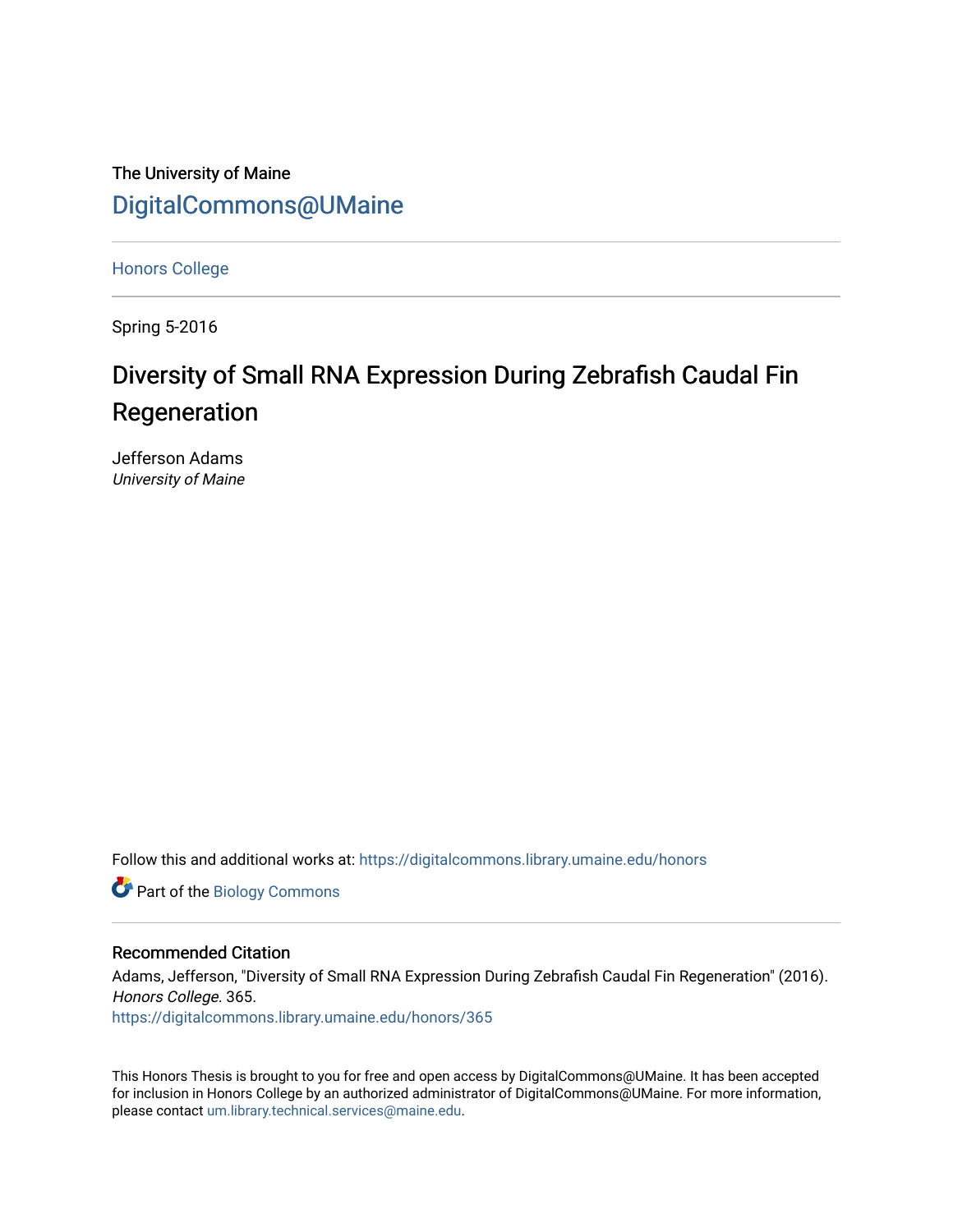# DIVERSITY OF SMALL RNA EXPRESSION DURING ZEBRAFISH CAUDAL FIN

# REGENERATION

By

Jefferson Adams

A Thesis Submitted in Partial Fulfillment

# of the Requirements for a Degree with Honors

(Biology)

The Honors College

University of Maine

May 2016

Advisory Committee:

 Keith W. Hutchison, Professor Emeritus of Biochemistry & Molecular Biology, Advisor Benjamin King, Senior Staff Scientist, MDI Biological Laboratory, Advisor Sally D. Molloy, Assistant Professor, Honors College and Department of Molecular and Biomedical Sciences. Clarissa Henry, Associate Professor of Biological Sciences

Karen Pelletreau, Lecturer and Research Associate; School of Biology and Ecology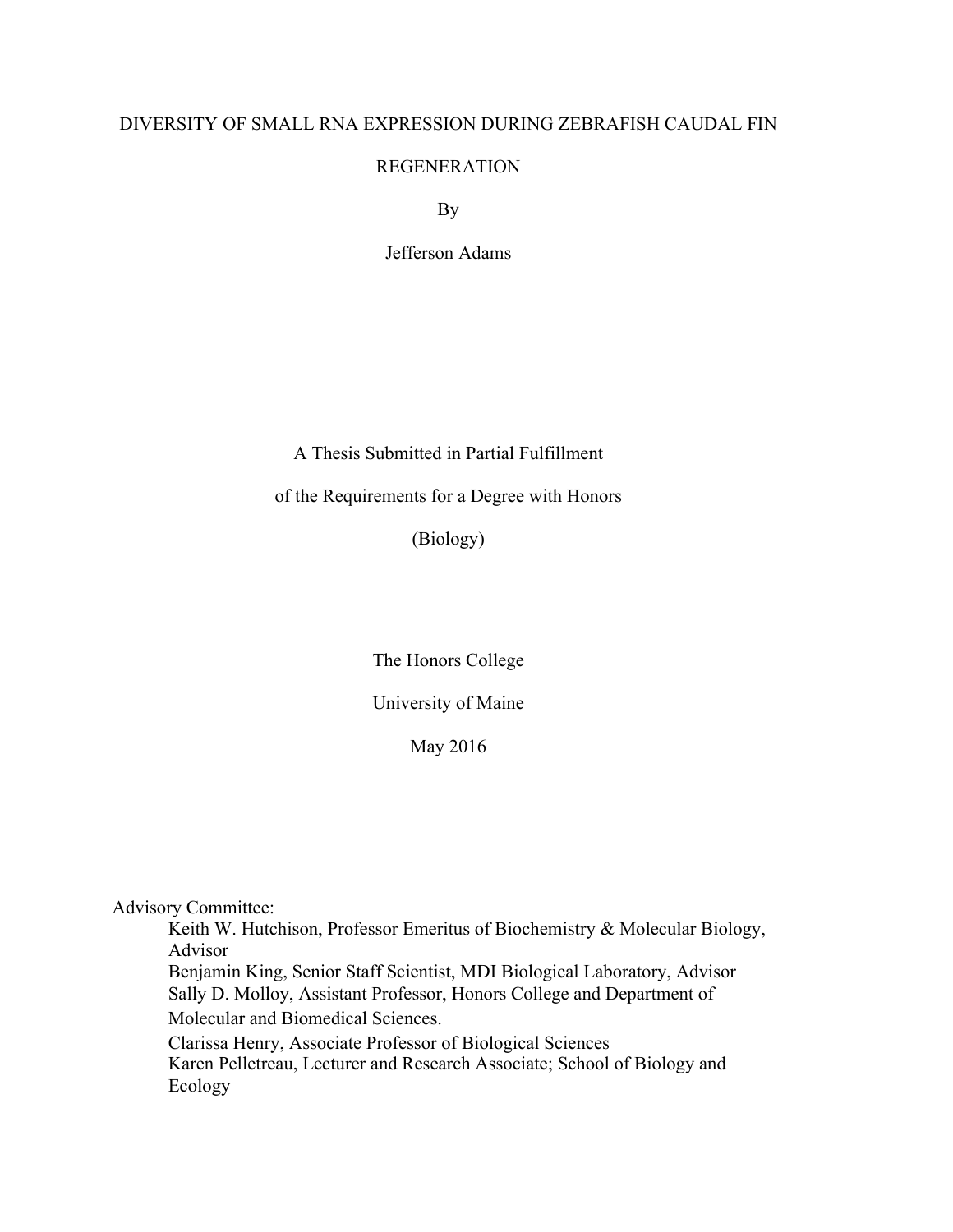#### **Abstract**

Over the years microRNA have been shown to play a role in the regulation of genes involved in regeneration of zebrafish (*Danio rerio)* tissues. However, recent research suggest that there may be other types of small RNA that play a regulatory role in these regenerative processes. For the most part these other small RNA (sRNA), such as transfer RNA (tRNA) derived fragments, ribosomal RNA (rRNA) derived fragments, and small nucleolar RNA, are disregarded. Here I analyzed the expression pattern of these sRNA during the regeneration of the zebrafish caudal fin. High-throughput sequencing was used to characterize the expression of small RNAs during zebrafish caudal fin regeneration at zero and four days post amputation using biological triplicate samples. Sequence data for each sample were processed to generate a set of 100,170 unique sequence tags that were present in all samples. The abundance of each tag in each sample was recorded as the number of reads that exactly matched the tag. Tags were annotated to various sRNA classes through sequence alignment to small RNA and genome databases in a hierarchical fashion. The observed abundance and the differential expression of the various types of sRNA were analyzed. This analyses showed that microRNA and tRNA derived fragments were the most abundant sRNA types. These included miR-21, tRNA412-LysCTT, and a novel small RNA, Tag\_41941 5'-

GGGATGAGTCCCTATCACGGCACAGGAGTGTGACTTT-3'. The differential expression of these tRNA derived fragments and previous research into gene silencing by sRNA suggest that these other sRNA have the potential to play a regulatory role in zebrafish caudal fin regeneration.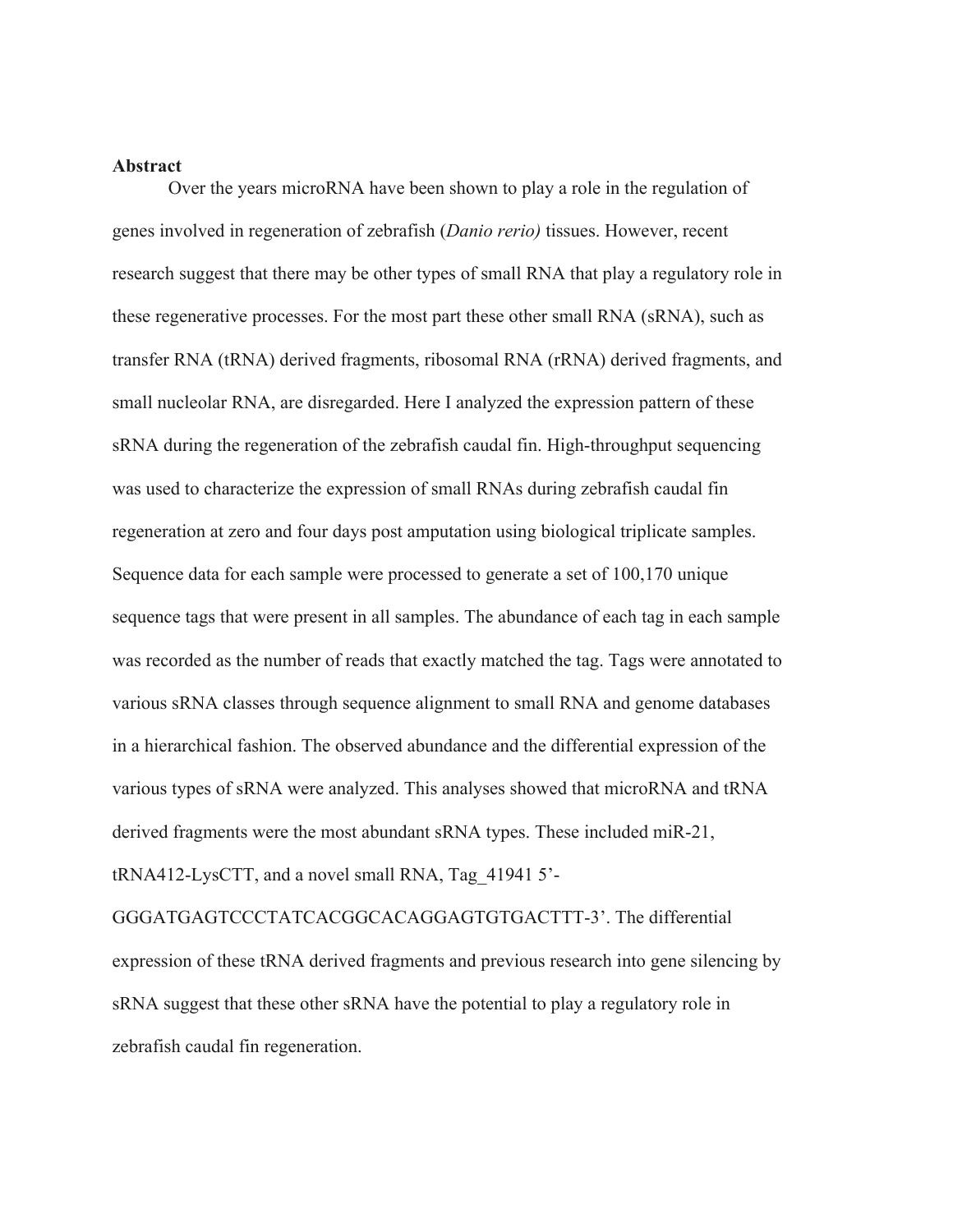# **Table of Contents**

| List of Figures and Tables                                 | iv           |
|------------------------------------------------------------|--------------|
| Introduction                                               | $\mathbf{1}$ |
| <b>Literature Review</b>                                   | 5            |
| Zebrafish Regeneration                                     | 5            |
| Small RNA Gene Silencing Mechanisms                        | 6            |
| Research With miRNA Involved In Fin And Heart Regeneration | 8            |
| Other sRNA                                                 | 9            |
| Materials and Methods                                      | 14           |
| Data Collection                                            | 14           |
| Data Analysis                                              | 15           |
| Data Organization                                          | 15           |
| Results                                                    | 17           |
| Discussion                                                 | 26           |
| Conclusion                                                 | 30           |
| References                                                 | 33           |
| Appendix A                                                 | 39           |
| Appendix B                                                 | 41           |
| Author's Biography                                         | 48           |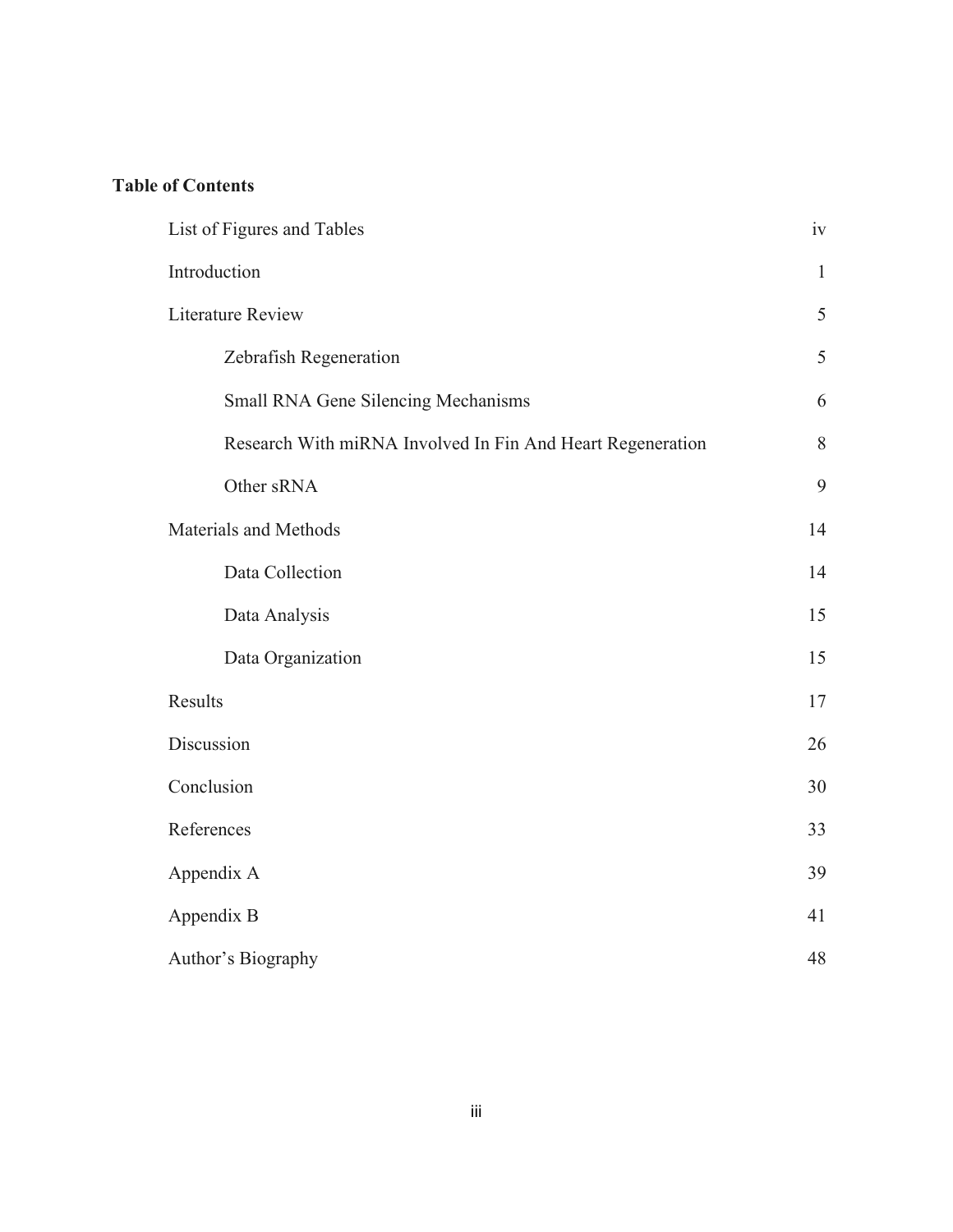# **List of Figures and Tables**

| Figure 1: Methods Flowchart                                               | 14 |
|---------------------------------------------------------------------------|----|
| Figure 2: Frequency Distribution of Tag Lengths                           | 18 |
| Figure 3: Diversity of Tags Expressed During Caudal Fin Amputation        |    |
| Grouped by sRNA Functional Class.                                         | 20 |
| Figure 4: Diversity of Tags Between 19-26 Nucleotides in Length Expressed |    |
| During Caudal Fin Amputation Grouped by sRNA Functional Class.            | 20 |
| Figure 5: Diversity of Tags Between 27-35 Nucleotides in Length Expressed |    |
| During Caudal Fin Amputation Grouped by sRNA Functional Class.            | 21 |
| Figure 6: Diversity of Tags Between 36-48 Nucleotides in Length Expressed |    |
| During Caudal Fin Amputation Grouped by sRNA Functional Class.            | 21 |
| Figure 7: Differential Expression of sRNA From 0 dpa to 4 dpa             | 23 |
| Figure 8: MA Plot of The Differentially Expression sRNA.                  | 25 |
| Table 1: Identity of The Most Abundant Tag For Each Length Class          | 18 |
| Table 2: Ten Most Highly Expressed Transfer RNA Derived                   |    |
| Fragments of Any Length                                                   | 22 |
| Table 3: Ten Most Highly Expressed Unknown Small RNA                      | 24 |
| Table 4: Top Five Most Highly Expressed rRNA Derived Fragments            | 24 |
| Table 5: Coordinates for Tags of Particular Interest in Fig. 8.           | 26 |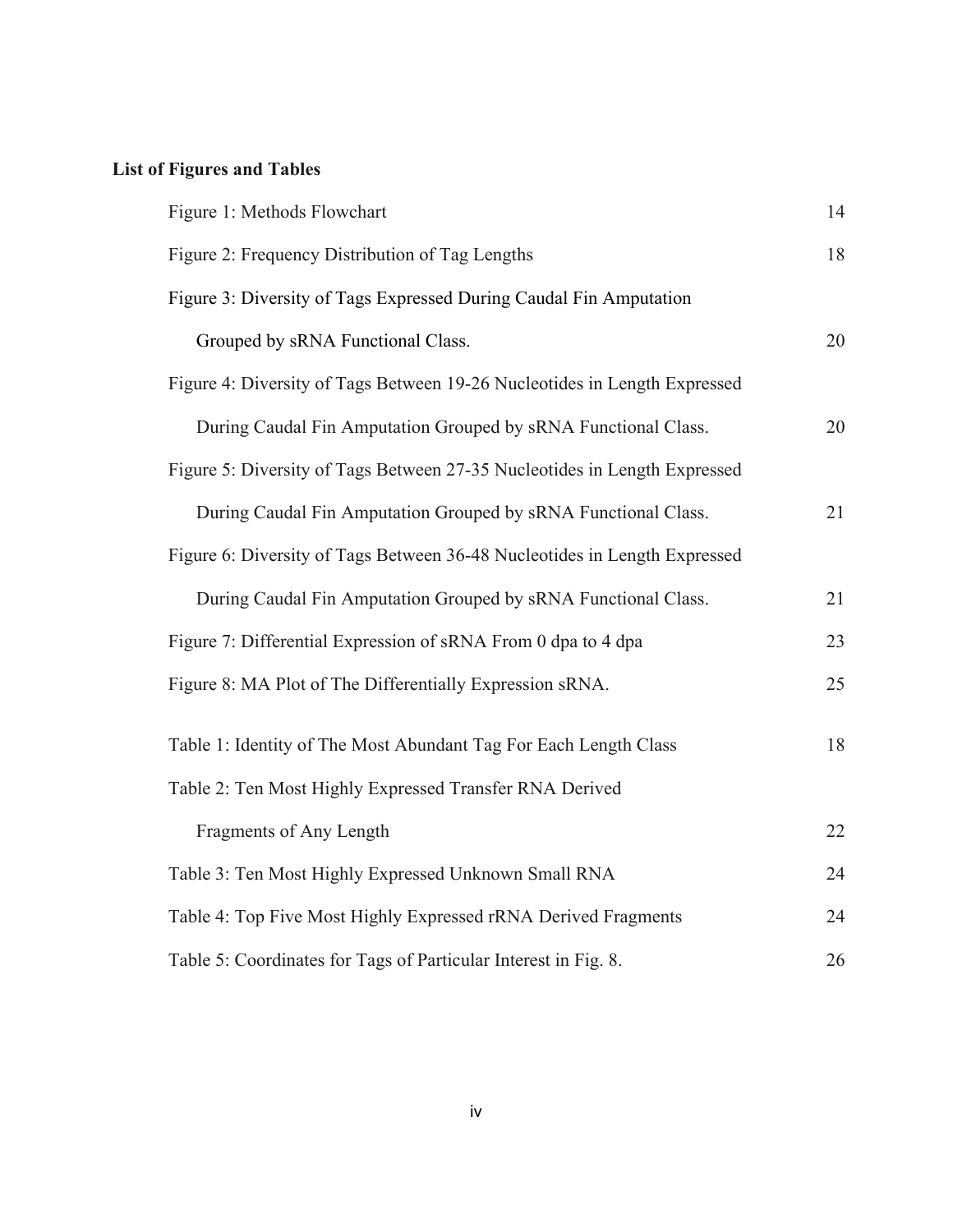# **Introduction**

 Many animals including lower vertebrates are capable of regenerating most tissues. Humans, however, have a very limited ability to regenerate damaged tissues. Some exceptions include part of the liver and blood. Our impaired ability to repair and regenerate injured or diseased tissue such as after a heart attack or amputation drastically impacts human health. However, if a mechanism was found to promote tissue regeneration following severe damage or amputation then a better quality of life could be obtained for these patients. After cardiac events patients would be able to have their heart tissue completely restored versus just developing scar tissue (Jaźwińska A, Sallin P). Perhaps a mechanism for preventing diseases caused by old age could be found as well. Because human beings cannot regenerate most of our damaged organs or tissues, the mechanisms for controlling this process have to be studied in organisms that can naturally regenerate body tissues such as heart tissue, appendages, or even the spinal cord (Thatcher EJ et al.). Zebrafish (*Danio rerio*) make a great model organism as they have this remarkable regenerative ability and because of their role as a major model organism they already have a nearly completely sequenced genome (Poss KD et al.).

Studies of zebrafish caudal fin regeneration have shown that within the first 48 hours after amputation epithelial cells migrate to the amputation site to cover the wound (Chen CH, et al.). Following this stage the blastema, a mass of proliferating cells primarily made up of dedifferentiated mesenchymal cells, begins to form (Jaźwińska A, Sallin P, Poss KD et al. and Poleo G et al.). The blastema differentiates into the needed tissue types at four days post amputation (Poss KD et al.). This temporally controlled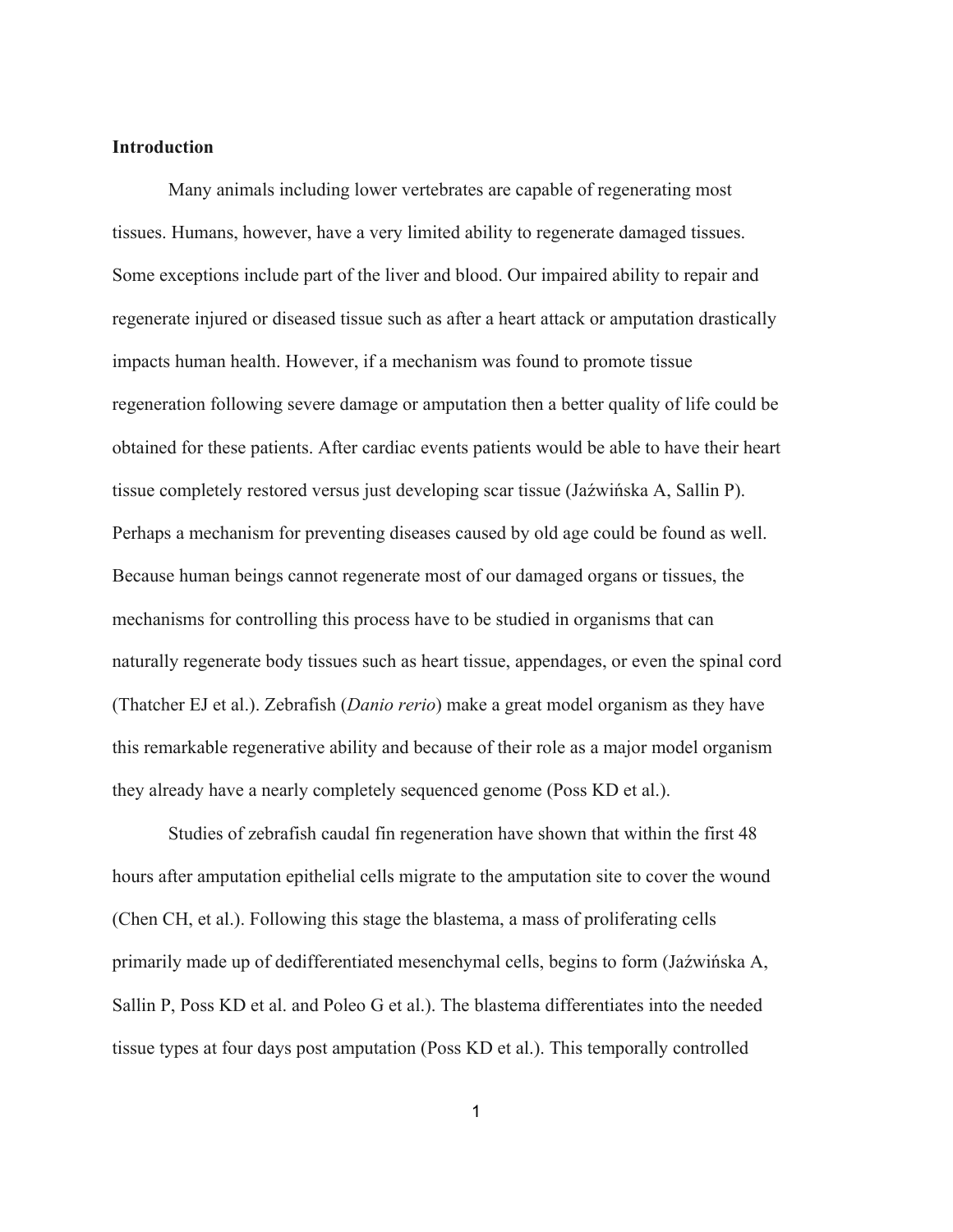process of regeneration allows for the investigation of differential expression of genes to be examined from a state immediately following amputation to the initial outgrowth of the new fin tissue.

 Research that has already been done looking at control mechanisms for this regenerative process has found that microRNA (miRNA) play a regulatory role during zebrafish fin regeneration (Thatcher EJ et al., Yin VP et al.). MiRNA are short sequences of non-coding RNA that target messenger RNA (mRNA) in a sequence specific manner (He L. and Hannon G. J.) Examples of these miRNA include miR-203 and miR-133, which were both found to play a regulatory role in the regeneration pathway (Thatcher EJ et al., Yin VP et al.). These miRNA are derived from either transcribed sections of DNA that contain multiple miRNA or these miRNA arise from an intron that was excised from a mRNA strand (Bartel DP). The enzymes Dicer and Drosha cleave the stem-loop structure of the miRNA to form a short double stranded molecule approximately 22 nucleotides in length (Carthew RW, Sontheimer EJ). Following this the dsRNA strands separate and one of the miRNA strands binds to the protein argonaute, which is part of the RNA-induced silencing complex (RISC) while the other miRNA strand is degraded by the cell (Carthew RW, Sontheimer EJ and Ender C and Meister G). The miRNA sequence allows RISC to target a very specific complementary sequence of mRNA so as to initiate the degradation of the mRNA or block translation from occurring (Ender C, Meister G). If the miRNA aligns completely to the mRNA then degradation will be triggered. If there is not complete complementary alignment then translation will be blocked and degradation of the mRNA will occur more gradually (Ender C, Meister G).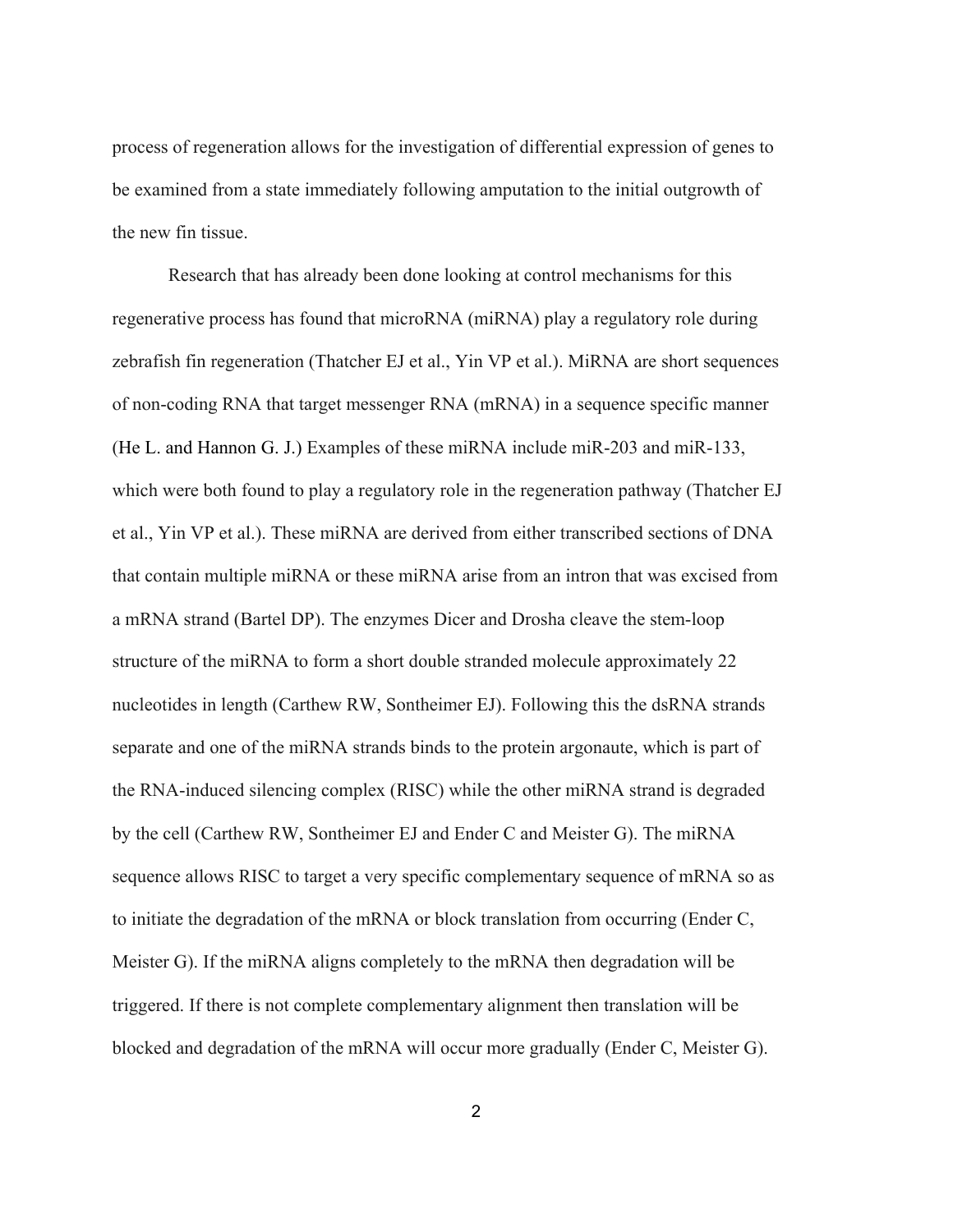There are multiple models for how RISC goes about blocking translation in the case where there is incomplete alignment. The first is co-translational protein degradation, which involves RISC recruiting enzymes to break down the protein strand while it is being produced by the ribosome. The second is ribosomal drop off, where RISC causes the ribosome to dissociate from the mRNA strand before translation is complete. There is a protein domain in the argonaute complex that binds to the 5' cap of the mRNA strand thus creating competition between argonaute and the eukaryotic translational initiation factor, eIF4E, which is the protein responsible for the binding of the mRNA cap so that translation can occur. In the last mechanism argonaute is able to complex with elF6 and the large ribosomal subunit thus preventing the small ribosomal subunit from associating with the mRNA strand and the large subunit. (Carthew RW, Sontheimer EJ and Eulalio A et al.).

We are currently aware of miRNA and their regulatory role in regeneration. However, there are other sRNA besides miRNA that may also play a role in regulating these regenerative pathways. The more common ones are transfer RNA (tRNA) derived fragments, ribosomal RNA (rRNA) derived fragments, and small nucleolar RNA (snoRNA). There are also partial mitochondrial rRNA (Mt-rRNA) and partial mitochondrial tRNA (Mt-tRNA). The tRNA derived fragments in particular were found to have an association with argonaute, suggesting that these sRNA have similar genesilencing functions as miRNA (Chen, et al. 2016, Shigematsu M, Yohei K, Sharma U et al.). While having an association with argonaute is not enough evidence to conclude that these tRNA derived fragments have this gene-silencing quality, it is definitely an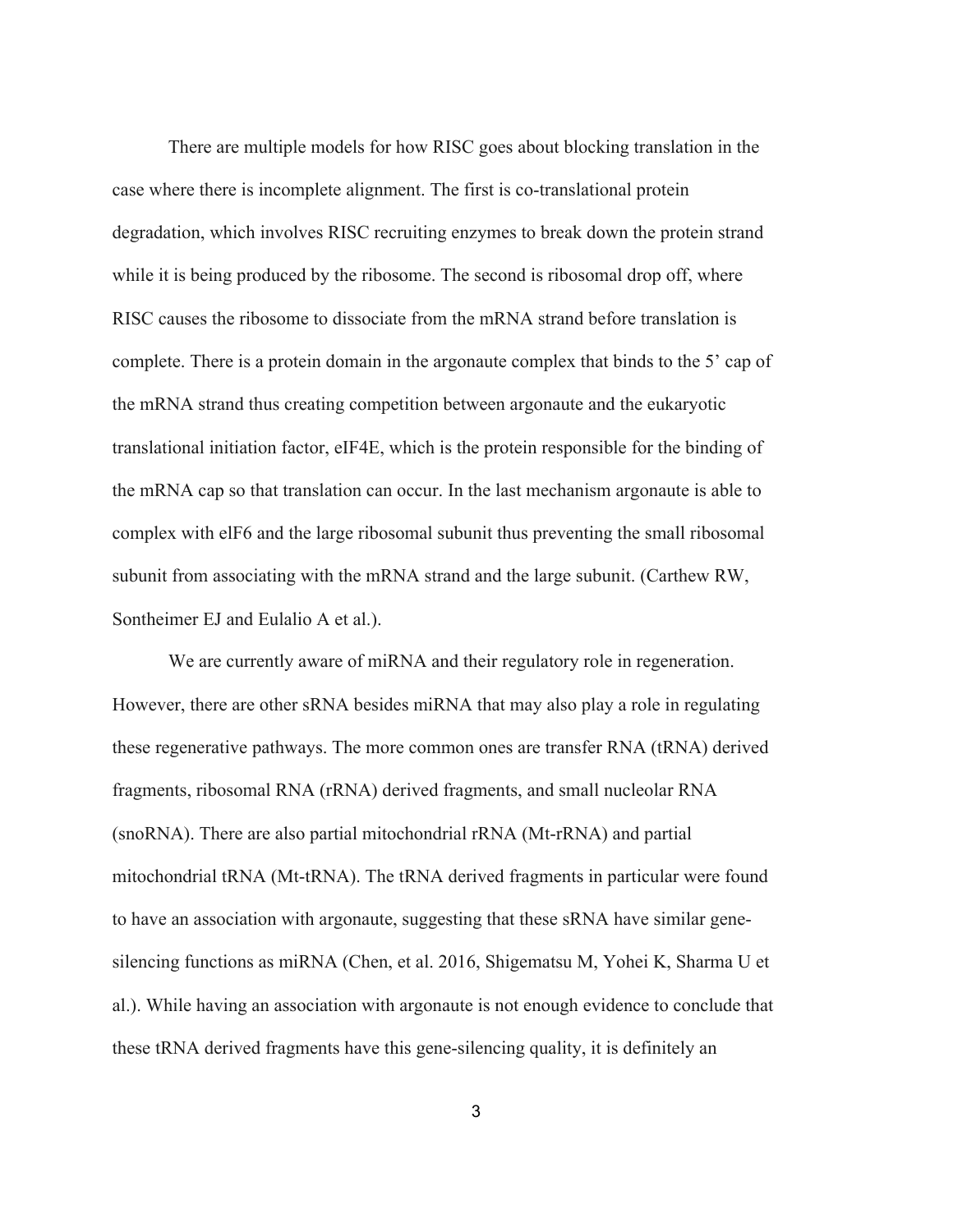important initial step of the pathway (Thomson DW et al). There is, in fact, growing evidence that sRNA do have a regulatory function in biological systems and this opens the door to new possible regulatory pathways that we can use to better understand how our protein coding genes are being regulated. The four different mechanisms possible for how miRNA are capable of blocking translation are a prime examples. I would speculate that other small RNA (sRNA), besides miRNA, could also be using one of these mechanisms or perhaps a new one that has not been considered yet to silence particular protein coding genes. The term sRNA is used to describe a group of all short non-coding RNA sequences, miRNA are the most researched type of sRNA but there are other types of sRNA as well including transfer RNA (tRNA) derived fragments, ribosomal RNA (rRNA) derived fragments, and small nucleolar RNA (snoRNA) to name a few (Carthew RW, Sontheimer EJ).

In previous work, RNA samples were collected from the caudal fin amputation site of six biological replicate zebrafish. Then using reverse transcriptase these RNA sequences were converted into DNA. Using high-throughput DNA sequencing, it is then possible to characterize the expression of sRNA in tissue samples in a non-biased fashion (King BL, Yin VP). In my research, I used this dataset of short DNA sequences found in regenerating caudal fin tissues of six biological replicate zebrafish. These short sequences were 15-48 base pairs (bp) in length after adapter clipping. These data profiled sRNA expression from immediately following amputation (0 dpa) to regenerating tissues (4 dpa) after the blastema was formed. These 15-48 bp reads were then collapsed into unique sequence tags. Hereafter the term "tag(s)" will refer to the short DNA sequences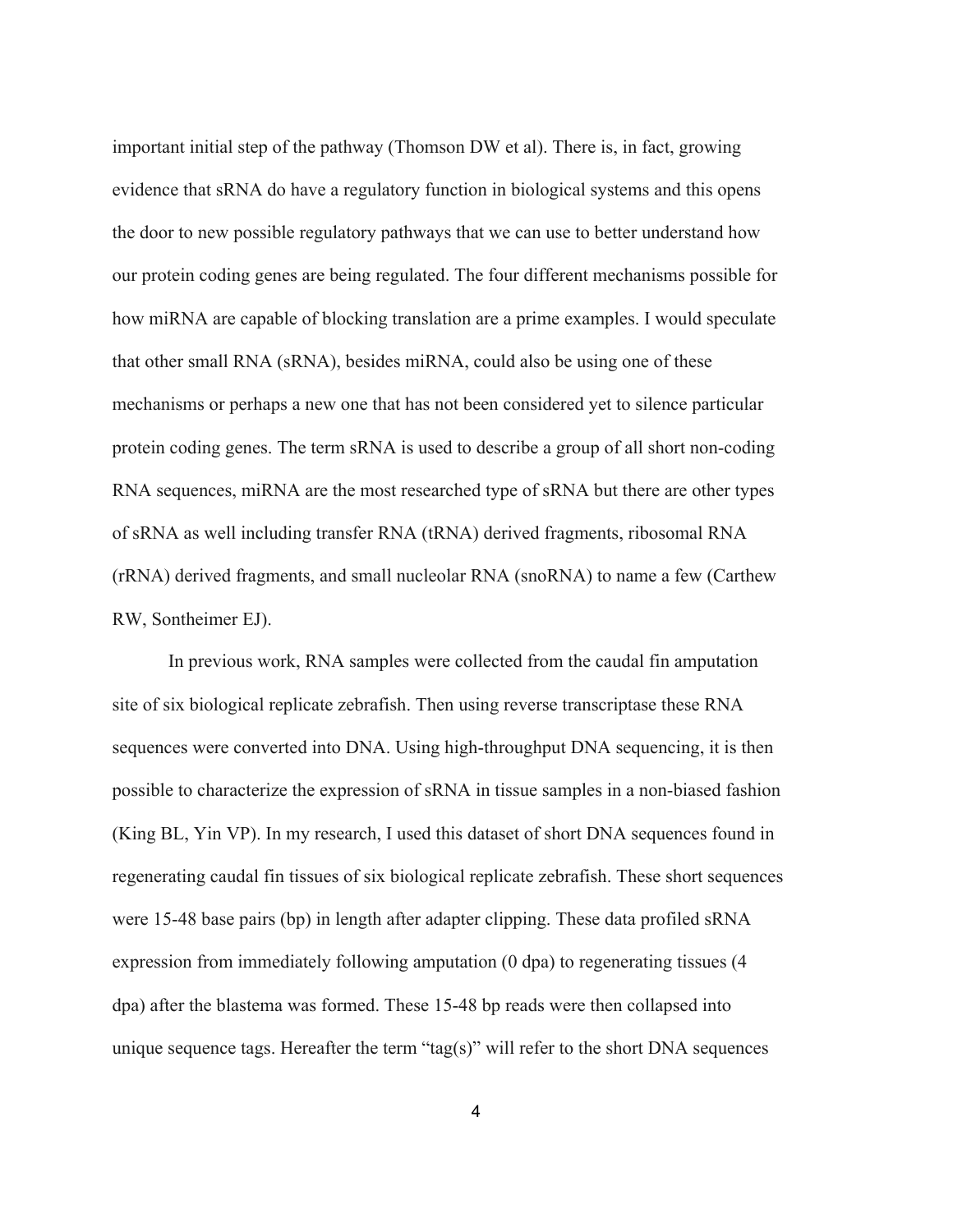that are expressed in response to a stimulus, in this case the amputation of the caudal fin. These tags represent all sRNA expressed in these tissues within this size range. They represent miRNAs and many other known and novel sRNAs. My research focuses in on these tags.

#### **Literature Review**

#### *Zebrafish Regeneration*

The ability to regenerate damaged tissues or organs allows an organism to hold off morbidity much better than repair mechanisms that lead to scarring (Poss KD et al.). Humans, only have the ability to regenerate particular tissues or organs such as blood or part of the liver. Other vertebrates including zebrafish do have the ability to regenerate damaged tissues or organs such as appendages or part of the heart (Poss KD et al.). Studying zebrafish fin regeneration provides an understanding of genes and mechanisms involved in the regenerative process (Poleo G et al.). When researching zebrafish fin regeneration it has been found that the first stage of regeneration is for epithelial cells to cover the wound shortly after amputation (Chen CH, et al.). These epithelial cells in the zebrafish caudal fin migrated towards the wound site from as far as 750µm away in the first 48 hours after amputation occurred (Poleo G et al.). After a 48-hour period the cell migration was much more localized around the amputation site. These epithelial cells that migrate to the wound site form a structure called the wound epithelium (Jaźwińska A, Sallin P). Following this event is the formation of a blastema, which is a mass of proliferating cells that develops along the injury site, and is crucial to the regenerative process (Jaźwińska A, Sallin P). Fibroblast growth factors (Fgfs) were also found to play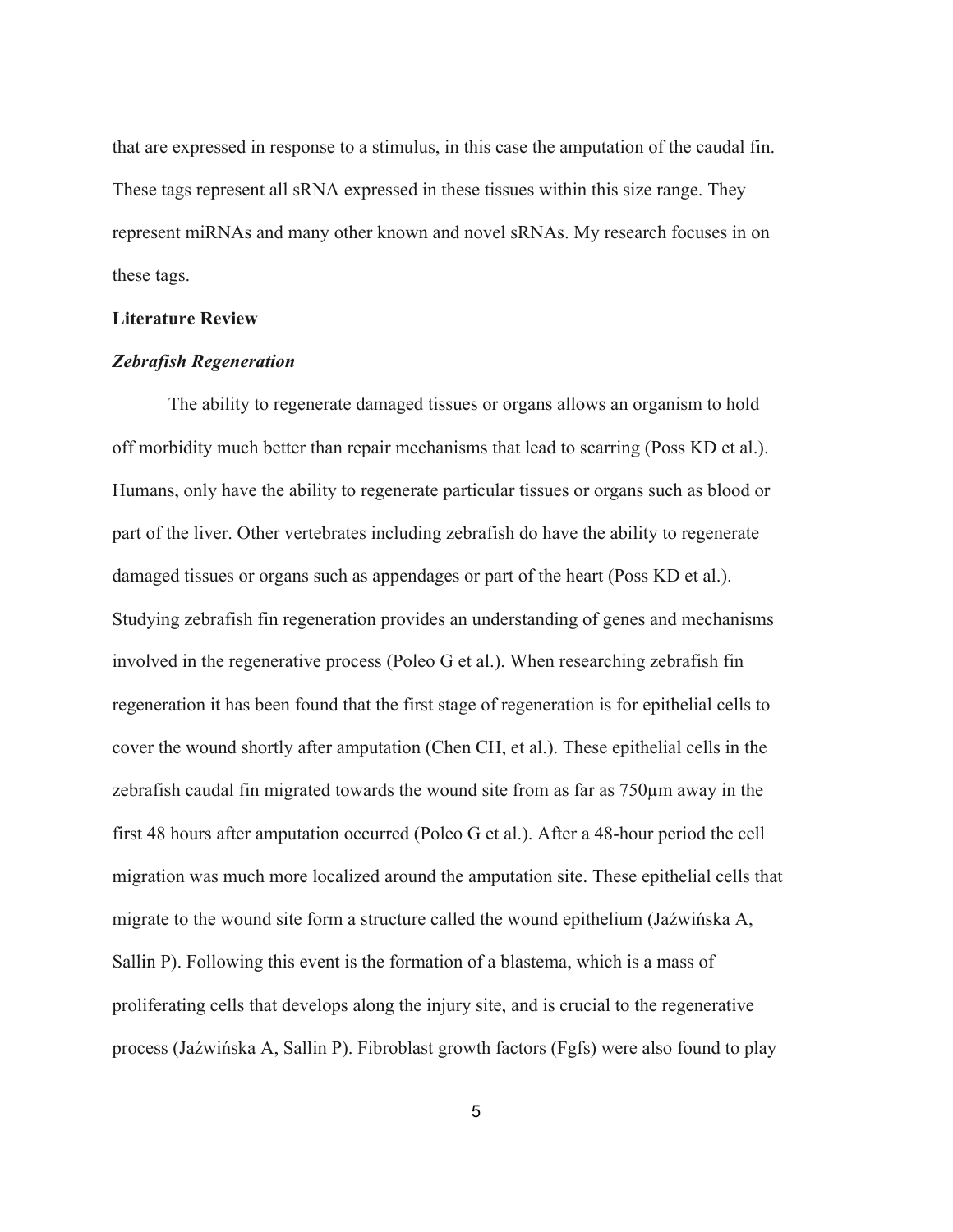a role in the development of the blastema (Poleo G et al.). The mesenchymal cells that make up the blastema are not as differentiated as the mature cells in the zebrafish fin (Poss KD et al.). However, how this dedifferentiation comes about is not certain. Dedifferentiation of the cells near the wound site and/or the migration of previously dormant stem cells could be possible sources of the less differentiated cells (Poss KD et al.). It is also possible the mesenchymal cells near the amputation site dedifferentiate to form the blastema (Poleo G et al.). Furthermore, communication between the epithelial and mesenchymal cells near the amputation site is crucial for the regenerative process and msx genes, which are responsible for maintaining the organization of the cells during regenerative outgrowth of the caudal fin, play a major role in the regeneration of the tissue (Poleo G et al., Song K et al.). This differentiation of the blastema into the needed tissue types begins at four days post amputation in zebrafish (Poss KD et al.).

#### *Small RNA Gene Silencing Mechanisms*

In the past 10 years our understanding of the regulation of various protein encoding genes has expanded tremendously. Small noncoding genes have been shown to play a role in these regulatory pathways. In previous research sRNA were divided up into three types: microRNA (miRNA), small interfering RNA (siRNA), and piwi-interacting RNA (piRNA) (Carthew RW, Sontheimer EJ). Of these three types they primarily focused on miRNA and siRNA. The authors describe miRNA as the regulators of the organism's' own genes while siRNA are generally responsible for gene transcripts coming from viruses or other potential invaders. They go on to state that siRNA also have the ability to silence genes from the same area of the genome from which they were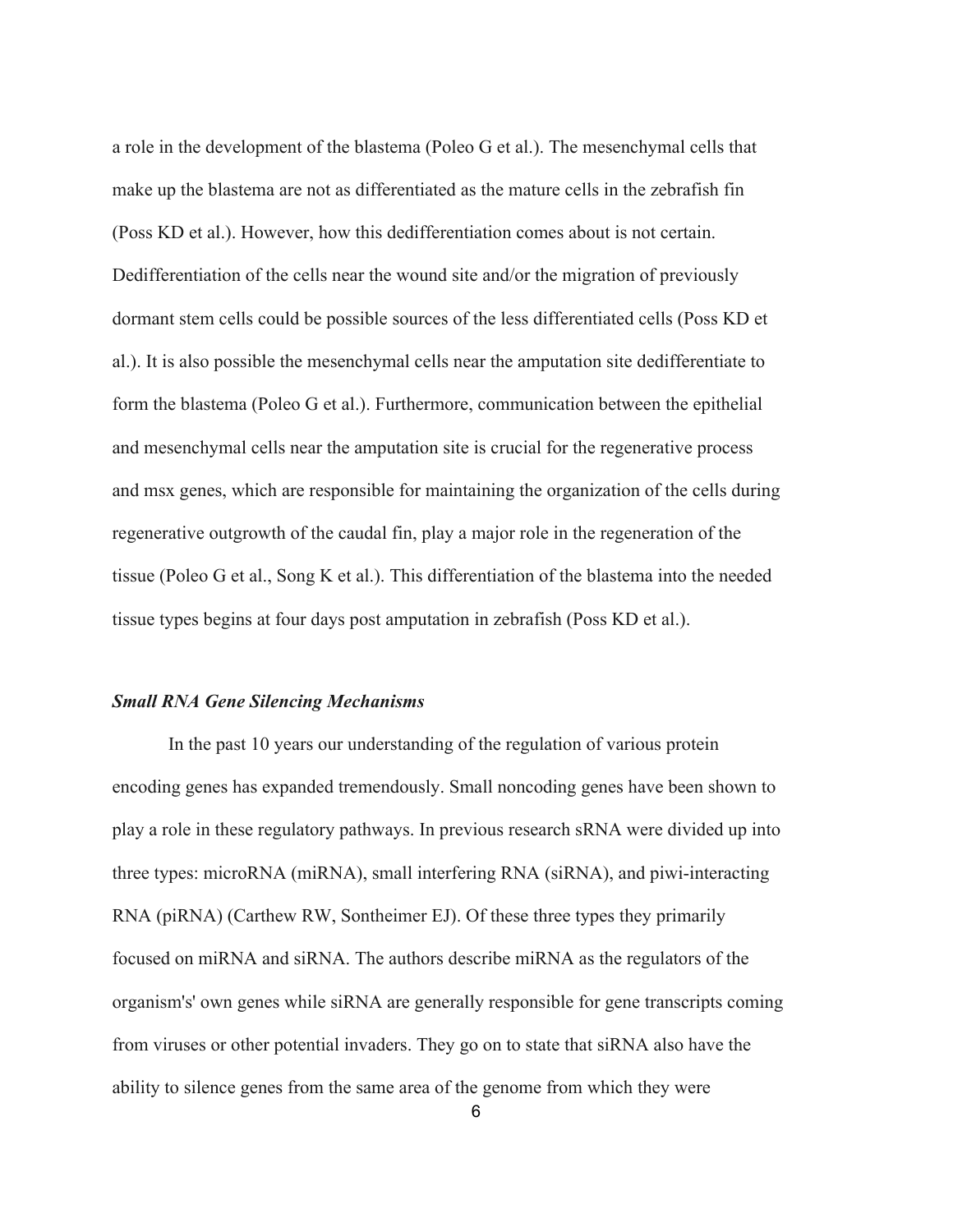transcribed while miRNA silence mRNA sequences from other locations in the genome (Carthew RW, Sontheimer EJ).

The siRNA and miRNA have been shown to have similar pathways leading to their maturation (Carthew RW, Sontheimer EJ). For the sake of simplicity and since the pathways of these two sRNA are so similar I will only be discussing the miRNA pathway. The double stranded RNA molecule that will become a mature miRNA is transcribed from either sections of noncoding genes in the DNA with multiple miRNA or as part of an intron that was excised during mRNA maturation (Bartel DP). The primary miRNA transcript folds into a stem-loop structure that is cleaved by the enzymes Dicer and Drosha leaving a short dsRNA with 3' overhangs of roughly 2 nucleotides (Bartel DP). Drosha and an associating cofactor make the first cut in the development of the mature miRNA (Carthew RW, Sontheimer EJ). Dicer then interacts with the 3' overhang and makes the second cut, which is two helical turns away from the 3' end or about 22 nucleotides. Once the dsRNA has been cleaved it will bind to one or more proteins in the argonaute superfamily. During this process the dsRNA unwinds and the strands separate leaving only a single RNA strand to bind with argonaute and make up the RNA-Induced Silencing Complex (RISC) meanwhile the other strand is degraded by the cell (Carthew RW, Sontheimer EJ).

The activity of the miRNA is dependent on its relationship to the target mRNA. When there is complete complementary binding of the miRNA to its mRNA target immediate degradation of the mRNA transcript will be triggered. Incomplete base pairing or the formation of a central bulge in the miRNA mRNA duplex will block translation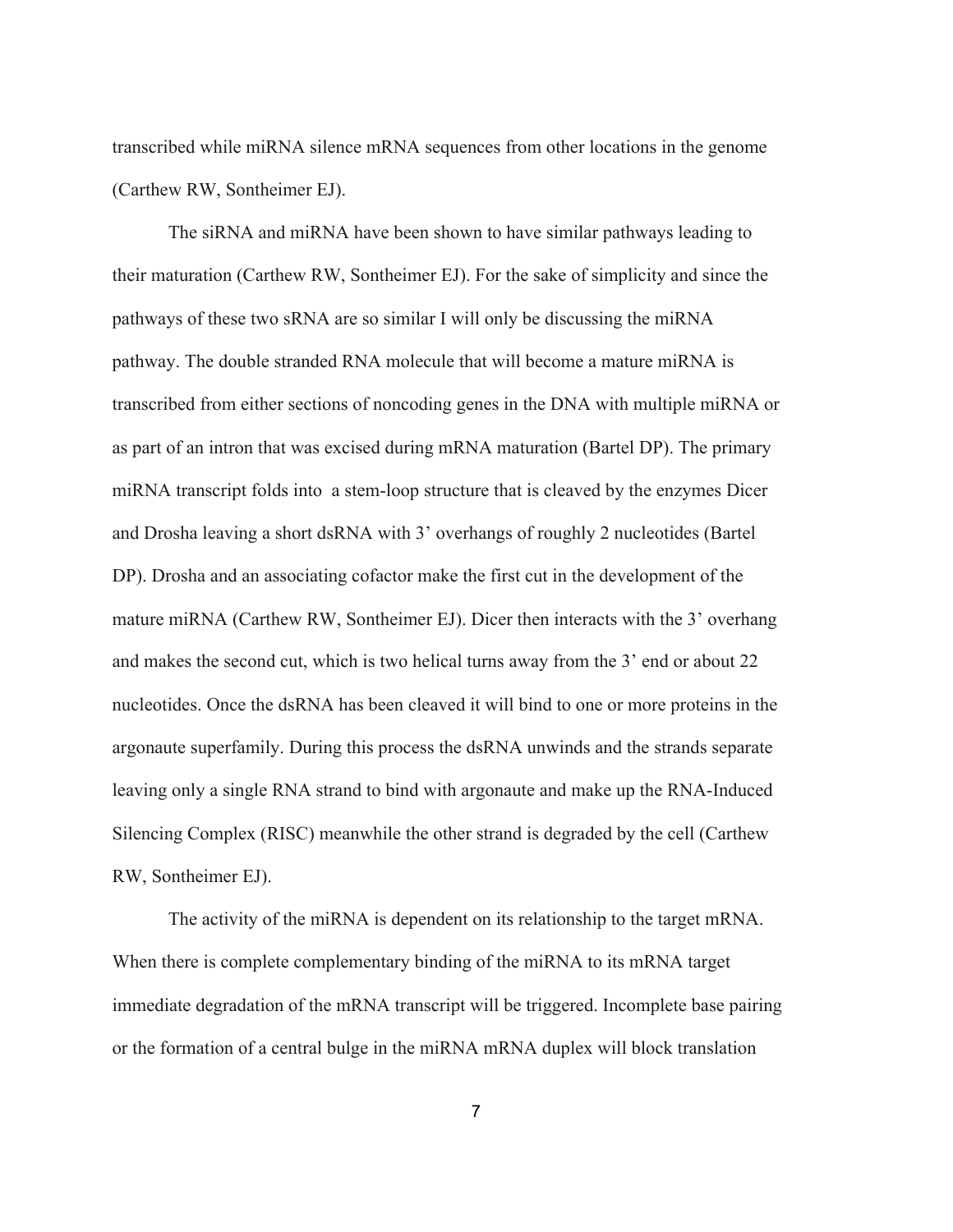(Carthew RW, Sontheimer EJ and Eulalio A et al.). In the latter case there are four proposed mechanisms for how inhibition of translation occurs. The process starts with miRNA binding to the target mRNA, most often to the 3' UTR . This creates a problem because translation is initiated at the 5' cap of the mRNA strand (Carthew and. Sontheimer. 2009). For the following proposed mechanisms the miRNA acts as the sequence sensitive component responsible for identifying the target mRNA strand. The first of the proposed translation inhibition mechanisms states that the mRNA transcript it prevented from binding to the ribosome due to competition for the 5' cap. Typically, the 5' cap binds to eukaryotic translational initiation factor 4E (eIF4E) to allow translation to occur, however, there is a protein domain in argonaute that is very similar to the active site of eIF4E. Thus creating competition between the two active sites for the 5' cap. If the 5' cap binds to argonaute instead of eIF4E then translation will not be able to occur (Carthew RW, Sontheimer EJ and Eulalio A et al. and Kiriakidou M et al.). An additional mechanism suggests that argonaute also has the potential to bind to eukaryotic translational initiation factor 6 (elF6), which will prevent the large ribosomal subunit from associating with the small subunit, thus preventing translation from occurring (Eulalio A et al. (Chendrimada et al., 2007)). A third mechanism proposed for translation inhibition is a premature termination of translation due to the ribosome dissociating from the mRNA (Carthew RW, Sontheimer EJ and Eulalio A et al.). Lastly, RISC recruits enzymes to degrade the protein as it is being constructed by the ribosome. This mechanism was termed co-translational protein degradation (Carthew RW, Sontheimer EJ and Eulalio A et al.). It seems that there are several possible pathways in which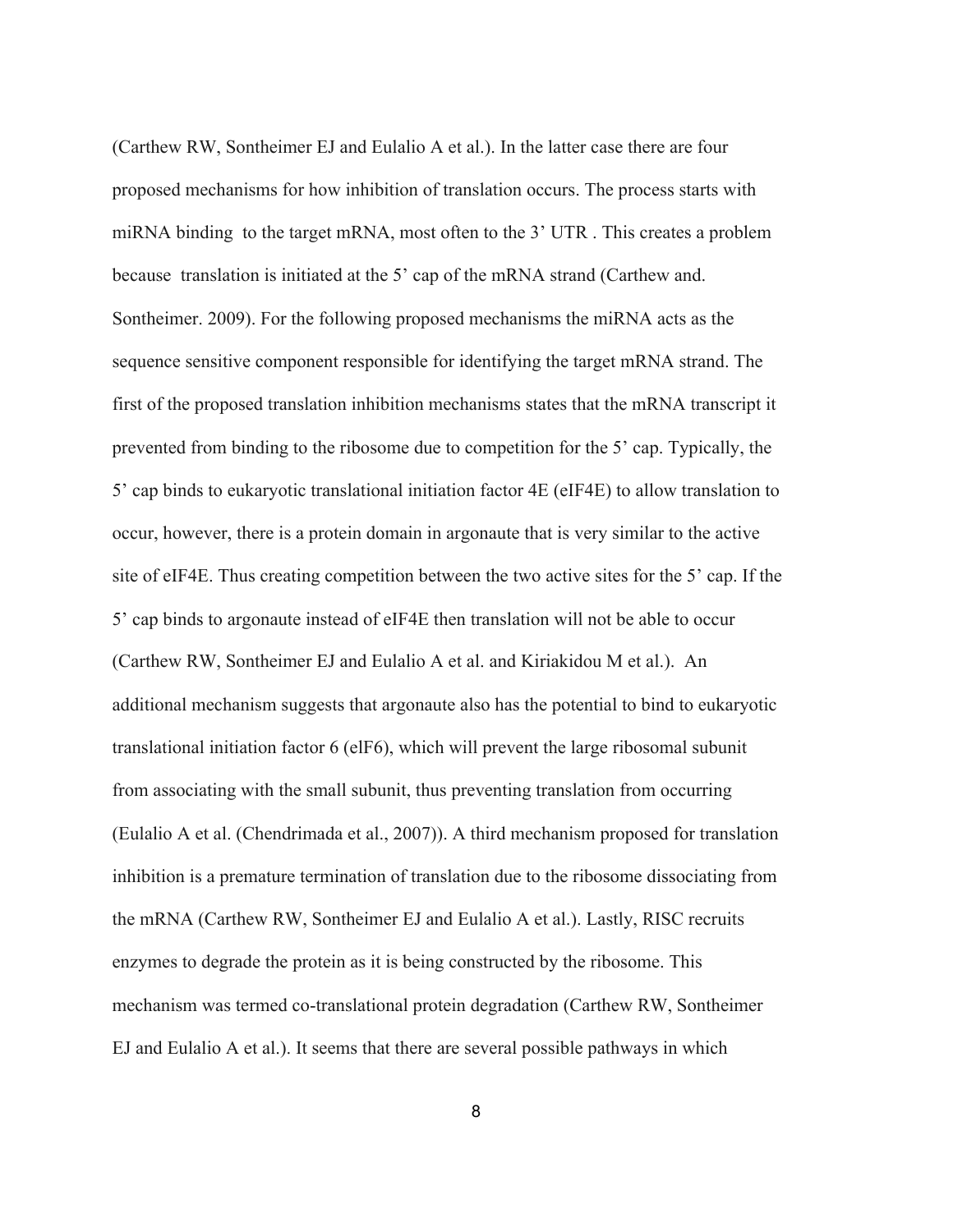miRNA could cause gene silencing. With multiple pathways proposed that lead to gene silencing I speculate that other sRNA types could also take part in one of these pathways in which gene silencing could be achieved.

#### *Research With miRNA Involved In Fin And Heart Regeneration*

Previous research found that a miRNA pathway, particularly miR-203, is required to regulate fin regeneration in zebrafish (Thatcher EJ et al.). When miR-203 was expressed Lef1, which is a transcription factor for the Wnt signaling pathway, was repressed and regeneration did not occur. When miR-203 was repressed Lef1 was over expressed and overgrowth of the fin occurred. During regeneration miR-203 was found to be down regulated and Lef1 to be up regulated. A miRNA pathway is needed for successful zebrafish fin regeneration (Thatcher EJ et al., Yin VP et al.). However, these authors focus their research on different miRNA. While one of them focusses on miR-203, the other found that miR-133 also plays an important role in the regulation of fin regeneration (Thatcher EJ et al., Yin VP et al.). This prior research found that miR-133 had high expression levels in normal fins but was down regulated during fin regeneration (Yin VP et al.). The same authors also conducted another experiment looking at zebrafish heart regeneration and found that again miR-133 plays a major regulatory role in the regeneration process(Yin VP et al.). They found that when miR-133 levels were increased the amount of heart regeneration was greatly reduced. Meanwhile, when miR-133 levels were decreased heart regeneration was increased. These experiments highlight an important notion that, as in most biological processes, more than one mechanism is working toward the same goal, in this case regeneration. With that in mind it is possible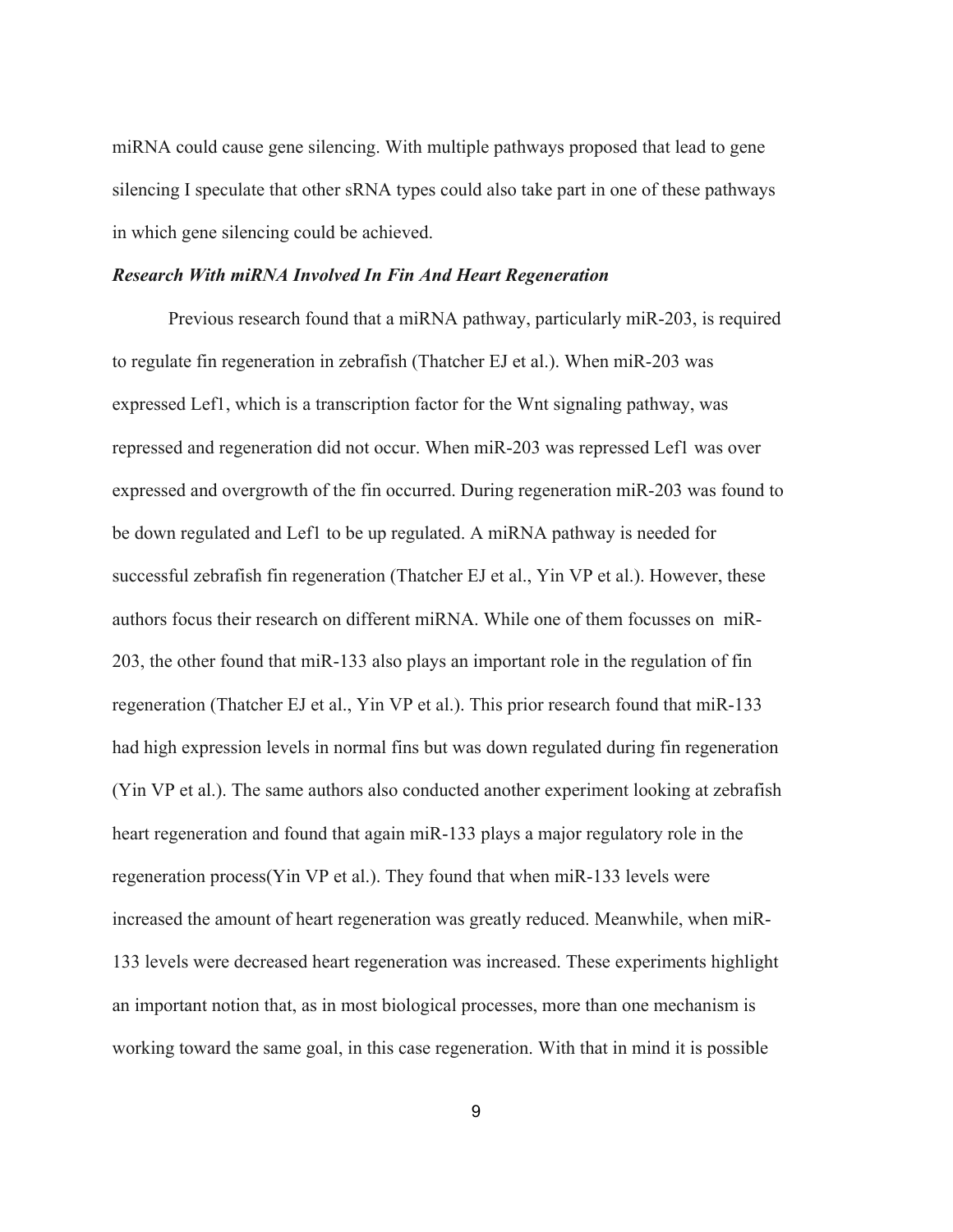that other types of sRNA could also be involved in this regulatory process at varying levels. By categorizing different sRNA and building a foundation we can begin to look at different candidate sRNA that may also play a regulatory role in regeneration.

#### *Other sRNA*

The research reported on in this thesis is focused on determining if there are sRNAs such as tRNA derived fragments, rRNA derived fragments, and snoRNA that may play a regulatory role in the regeneration of the zebrafish caudal fin. Using the miRNA maturation pathway and the proposed translation inhibition pathways as templates researchers have started to explore whether or not these other sRNA have the gene-silencing ability of miRNA. Due to the amount of research already conducted there is more known about tRNA derived fragments than about the other kinds of sRNA. While the research conducted with tRNA derived fragments is very recent, it focuses on specific examples versus looking at the expression of these sRNA as a whole . This lack of information about snoRNA and rRNA derived fragments in itself supports the need for more research into these other types of sRNA and their potential role in gene regulation.

Typically snoRNA play a major precursory role in the development of non-coding RNA such as rRNA and small nuclear RNA (Ender C et al., Matera et al. 2007). Unlike miRNA, snoRNA can be processed without binding to Drosha; however, they do require binding to Dicer to be cleaved appropriately. Mature snoRNA then complex with argonaute to function as the sequence sensitive component of RISC to potentially block translation (Carthew RW, Sontheimer EJ and Ender C et al.).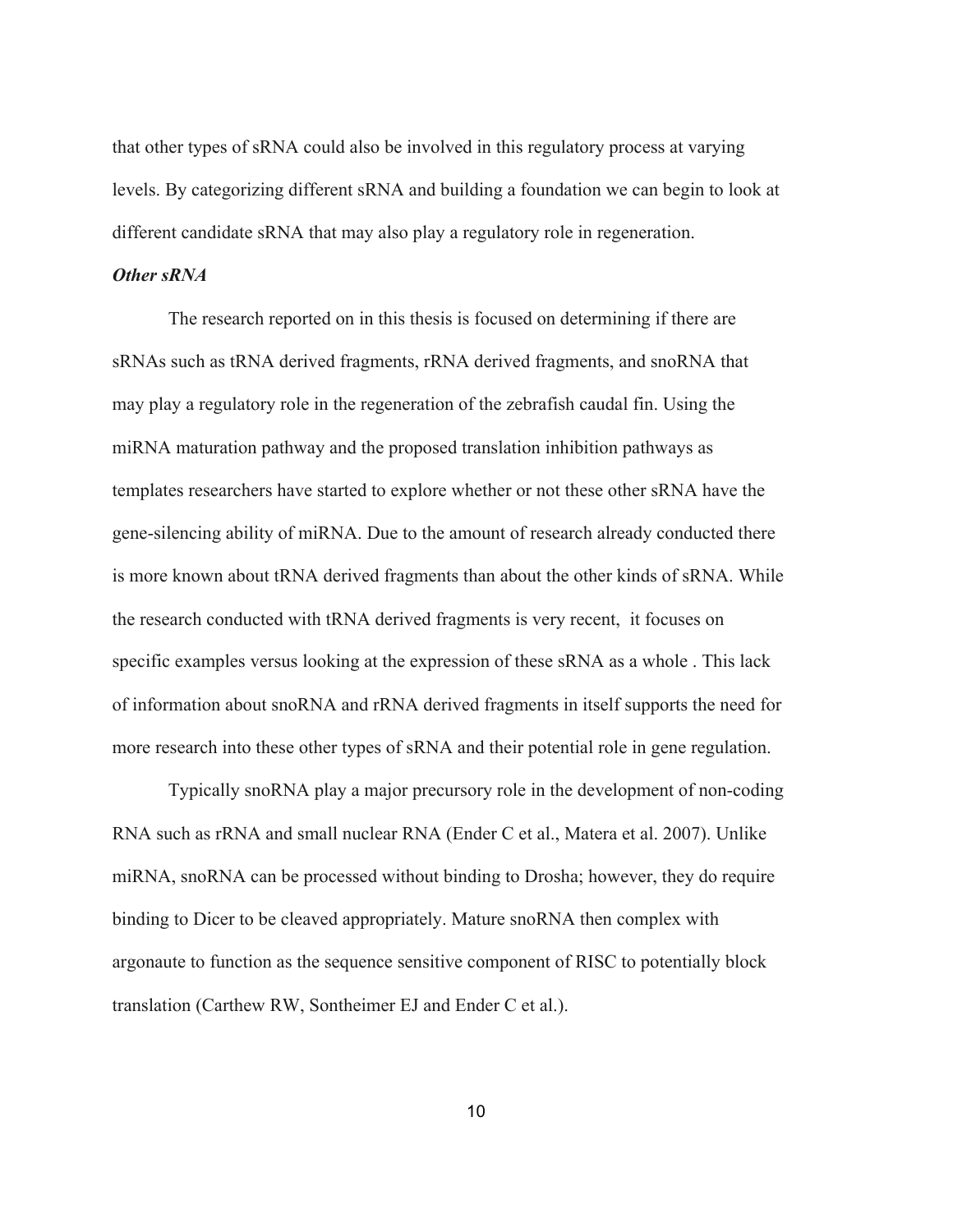Several papers mention rRNA derived fragments when discussing possible sRNA involved in regulation of genes involved in the regeneration process. However, very few of these articles discuss rRNA derived fragments in depth or elaborate on specific rRNA derived fragments and possible roles they play in the regulation of genes (Thomson DW et al). My research included rRNA derived fragments so as to develop an initial understanding of the expression pattern of these sRNA that might be incorporated into the regeneration process.

Recent research was done examining the gene regulatory effects of tRNA derived fragments also called transfer sRNA (tsRNA). In particular this research was studying the regulatory roles of tsRNA in mice embryos as a result of a modified diet of the male in the F0 generation (Chen Q et al., Sharma U et al.). These tsRNA ranged from 30-34 nucleotides in length, additionally, the researchers found that tsRNA arose predominantly from the 5' end of mature tRNA and seemed to be incorporated into a paternal mouse's sperm that then fertilized the oocyte(Chen Q et al.). When the paternal mouse was fed a high fat diet the F1 generation developed glucose intolerance and insulin resistance. When the F1 oocytes were injected with purified tsRNA the F1 generation developed glucose intolerance but did not develop insulin resistance. The authors speculate that DNA methylation or histone arrangement could be part of this trigger for insulin resistance in the F1 generation since insulin resistance did not develop when only the tsRNA were injected into the oocyte (Chen Q et al.). Additionally, while these tsRNA are derived from the 5' end of a tRNA transcript, there were tRNA derived fragments recently found that were derived from just beyond the 3' end of the tRNA transcript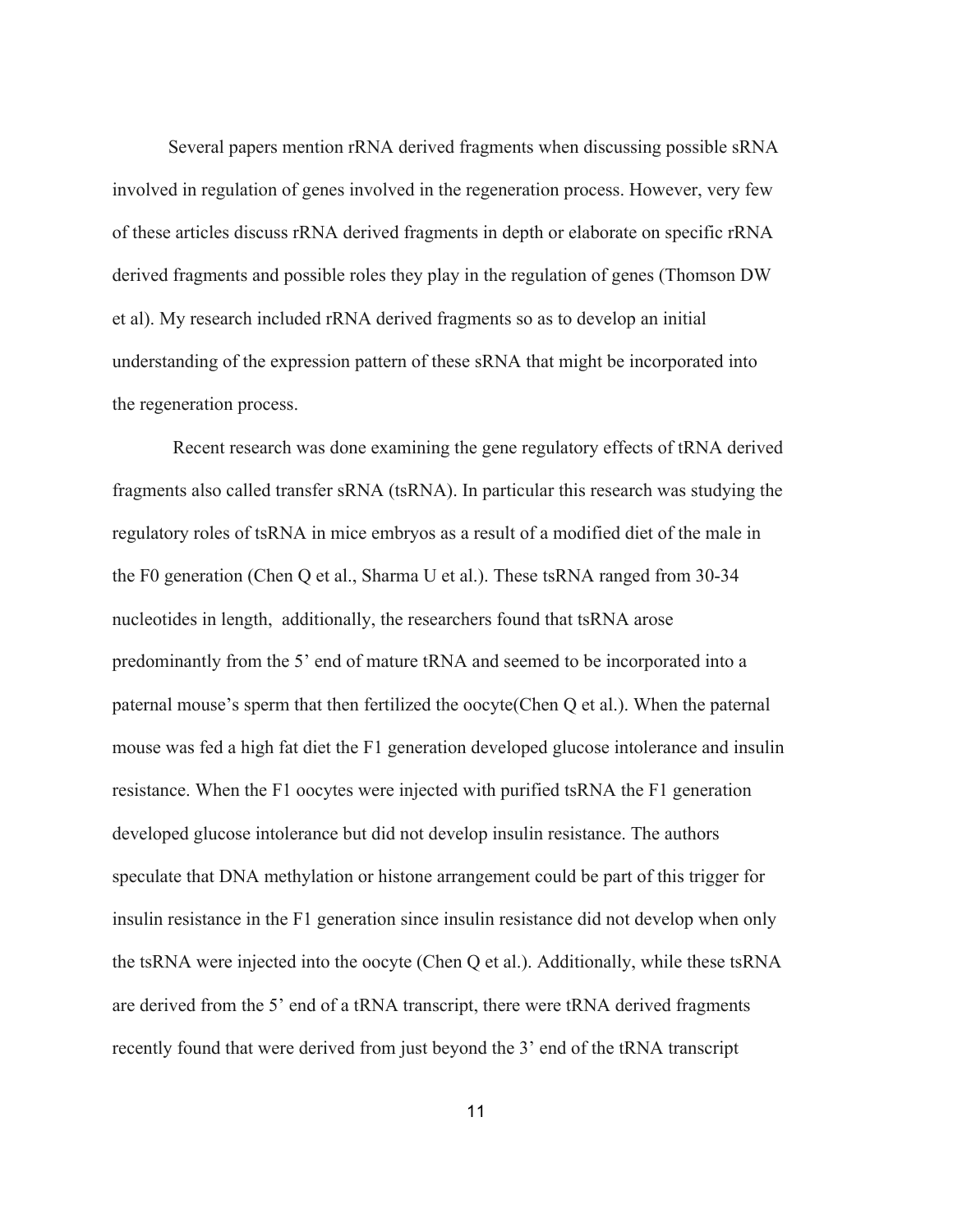(Pekarsky Y et al.). These tRNA derived fragments that were studied were found to have a gene regulating function of T-cell leukemia/lymphoma 1 (TCL1) which, when unregulated leads to Chronic Lymphocytic Leukemia (Perkarsky Y et al.). This novel tRNA derived fragment location raises the notion that there is still a great deal that we do not know about these tsRNA and that more research is needed to better understand how these tsRNA are produced and what their role is in biological systems. An increased expression level of tRNA derived fragments could be caused by an increased tRNA turnover rate during regeneration. However, previous research suggest that these tRNA derived fragments can play a regulatory role in other biological pathways (Perkarsky Y et al.). Therefore, increased expression levels of tRNA derived fragments should not be discounted and need to be investigated further.

Previous research has shown that an association with argonaute is important for identifying if a sRNA type has gene silencing qualities (Chen Q et al., Thomson DW et al., Sharma U et al.). These studies also show that snoRNA, rRNA, and tRNA all have an association with argonaute. However, it should be noted that this association alone is not enough to make the claim that a particular sRNA has a gene silencing function without more supporting evidence (Thomson DW et al.). Further research found that after conducting another experiment the snoRNA, tRNA, and rRNA were unable to suppress the reporter gene even at very high concentrations of these sRNA (Thomson DW et al.). This lead to the conclusion that it is unlikely these sRNA have gene-silencing roles (Thomson DW et al.). However, a recently published paper suggests that these tRNA derived fragments do indeed play a regulatory role as a result of binding to argonaute and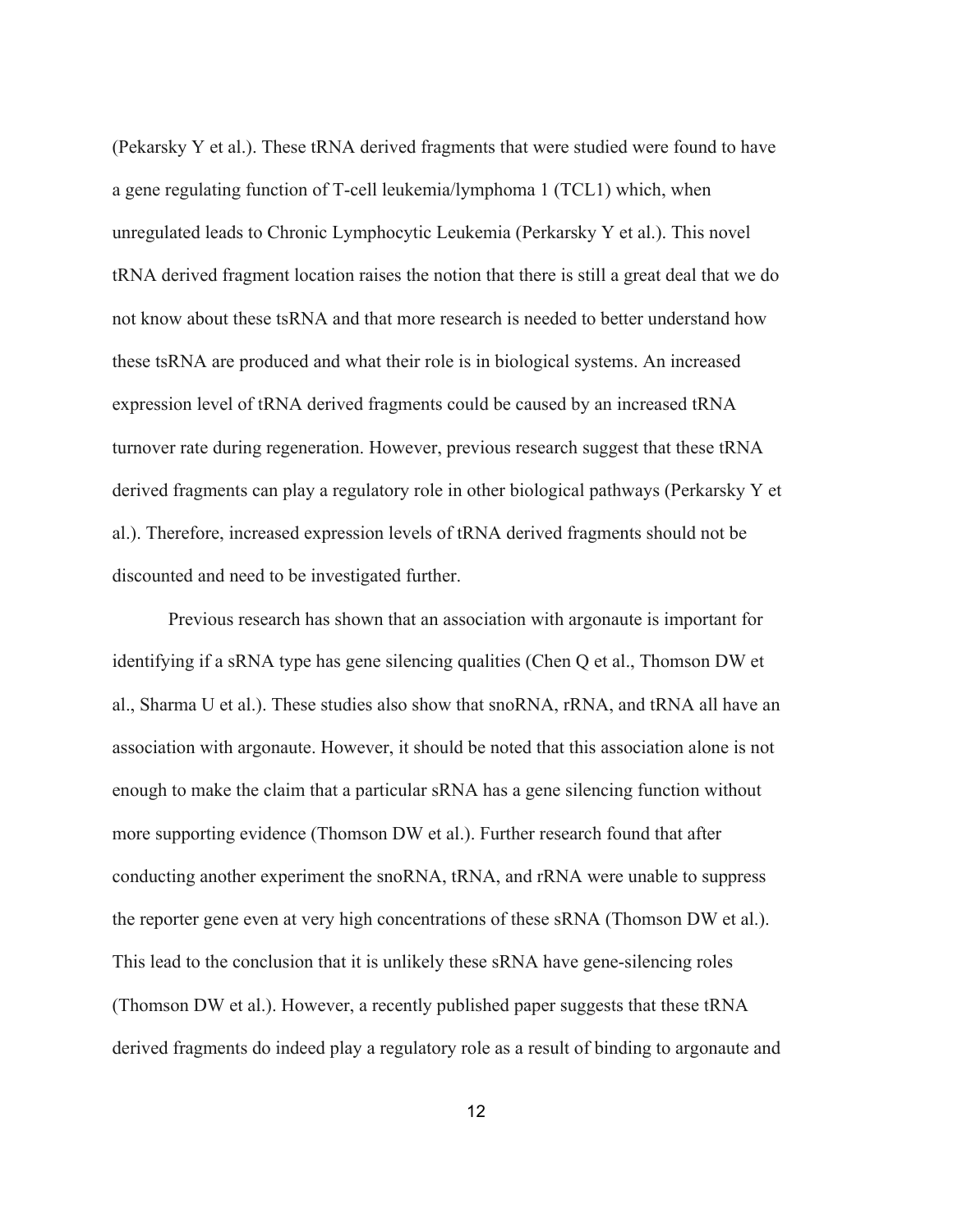that they even have a similar maturation pathway as miRNA including being cleaved by Dicer (Shigematsu M, Yohei K).

The literature reveals that we know a good deal about miRNA and their regulatory role in multiple biological pathways, including regeneration. We do not yet know much about the other types of sRNA or what sort of roles these other sRNA might have in a developmental system. My research has been focused on categorizing the various sRNA types and identifying new potential sRNA to be tested in the future. However, understanding the proposed mechanisms of how these other sRNA, such as tRNA derived fragments, snoRNA, and rRNA derived fragments, might function similarly to miRNA is important in perhaps extending those mechanisms to more sRNA types in the future.

My hypothesis is that these sRNA, other than miRNA, play a regulatory role in regeneration of the caudal fin of zebrafish. To address this issue I have taken a much broader look at the sRNA that are present in zebrafish following the amputation of the caudal fin. In doing so I hope to help develop a better understanding of the various kinds of sRNA present under these conditions and speculate how some of these sRNA could affect the regeneration process. To observe the sRNA that are being expressed during this regenerative process as a result of the formation of the blastema, which is a proliferating mass of dedifferentiated cells that will give rise to the new fin outgrowth and matures at four days post amputation, my research focuses on the differential expression of small RNA (sRNA), specifically sRNA other than miRNA, from zero days post amputation to four days post amputation.

13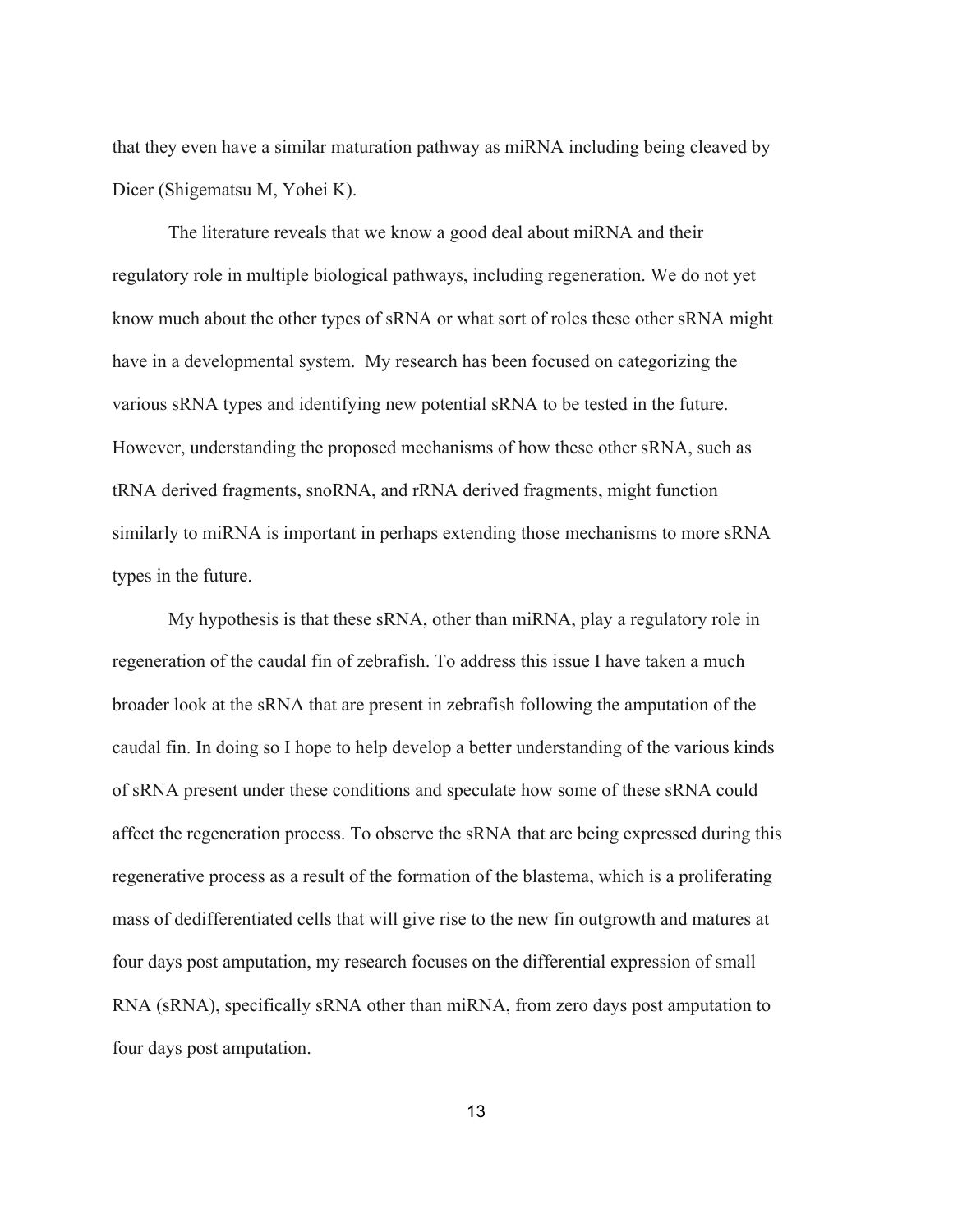

# **Materials and Methods**

# *Data Collection*

Illumina high-throughput sRNA sequence data were obtained from six biological replicate zebrafish samples following the amputation of the caudal fin (King BL, Yin VP). To observe the expression changes of these sRNA, RNA was collected from the amputation site in the zebrafish caudal fin. Three of the samples were from zero days post amputation (0 dpa) and three of the samples were taken four days post amputation (4 dpa). Total RNA from each sample were used to generate barcoded small RNA sequencing libraries for each sample following manufacturer's protocols (Illumina, San Diego, CA). Sequence library construction involves producing complementary DNA (cDNA) from the RNA and ligating two different adapters to the 5' and 3' ends of the DNA

**Figure 1:** Methods Flowchart. Outlining the research that was done. Regular rectangles denote processing steps whereas slanted rectangles are for data and files.

14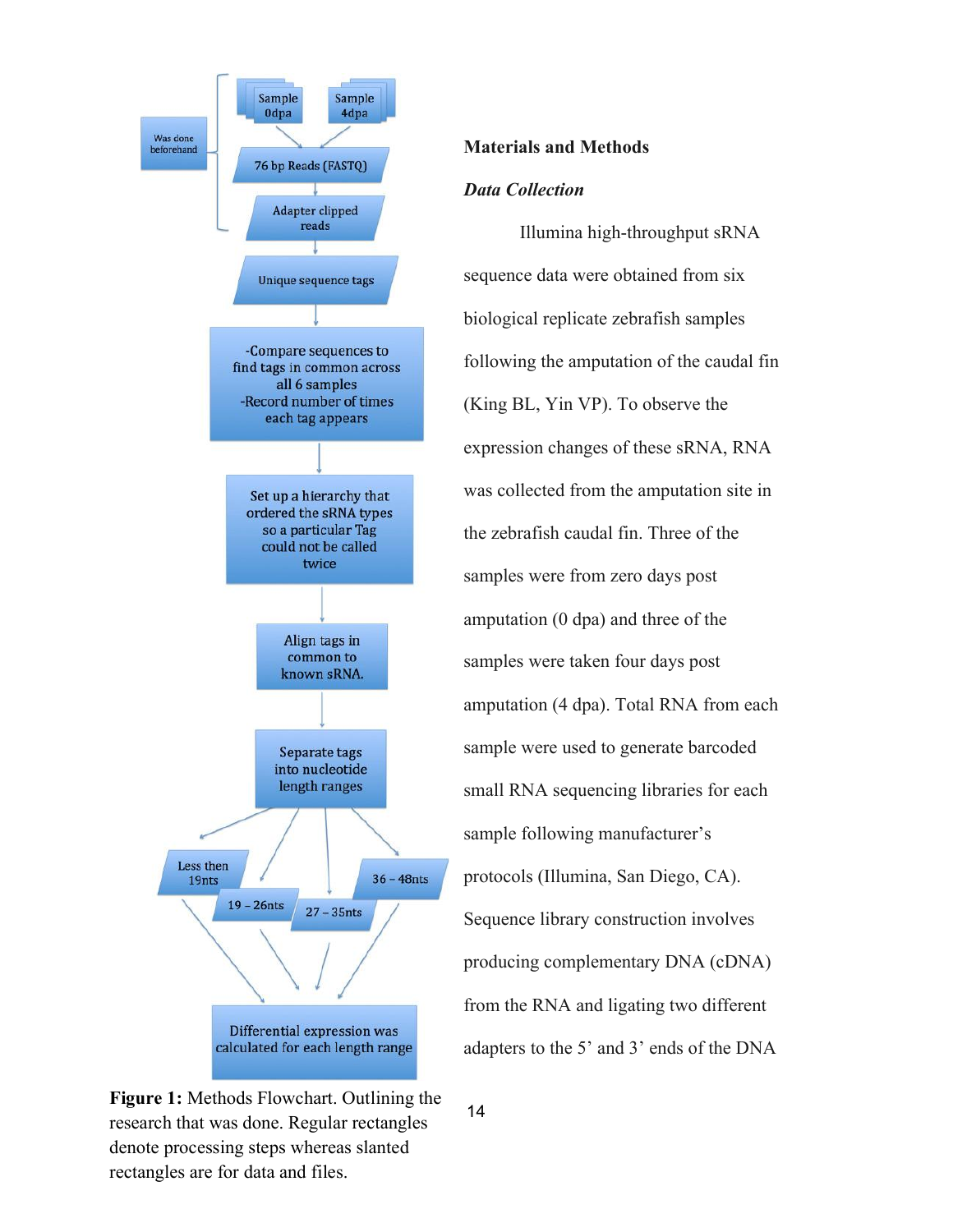strands so as to provide a known sequence of nucleotides that could then be used as primer binding sites and oligo binding sites when the sample was in the flowcell (Mardis ER). The sRNA sequencing libraries were characterized using 76 base pair (bp) reads. This was done to put a limit on the number of DNA sequence that were received in the output to make the data more manageable. The adapter sequences were removed (adapter clipping) leaving only the DNA that represents the small RNA expressed in the samples.

### *Data Analysis*

The six samples were compared to each other using the Python script LEN Final Version 0dpa+4dpa.pyw. This script identifies the tags that were common to all six samples and records the number of times that each tag appeared in each sample  $(\text{read count})(\text{Fig. 1})(\text{Appendix A})$ . The read count number was used in identifying the expression level of a particular nucleotide sequence. The read counts were summed for the three 0 dpa samples and for the three 4 dpa samples. This information was used to examine the expression levels of the tags and to ultimately calculate the differential expression of each tag.

#### *Data Organization*

 To prevent a tag from being called by more than one sRNA class the Python script, Tab organized data.pyw, was developed to order the tags that aligned to a canonical sRNA sequence into a hierarchy (Fig. 1)(Appendix B). This hierarchy was structured as such: miRNA, tRNA, snoRNA, Mitochondrial tRNA (Mt-tRNA), Mitochondrial rRNA (Mt-rRNA), rRNA, and then a second rRNA database. The miRNA were given priority because they are better understood and if a tag mapped to a miRNA I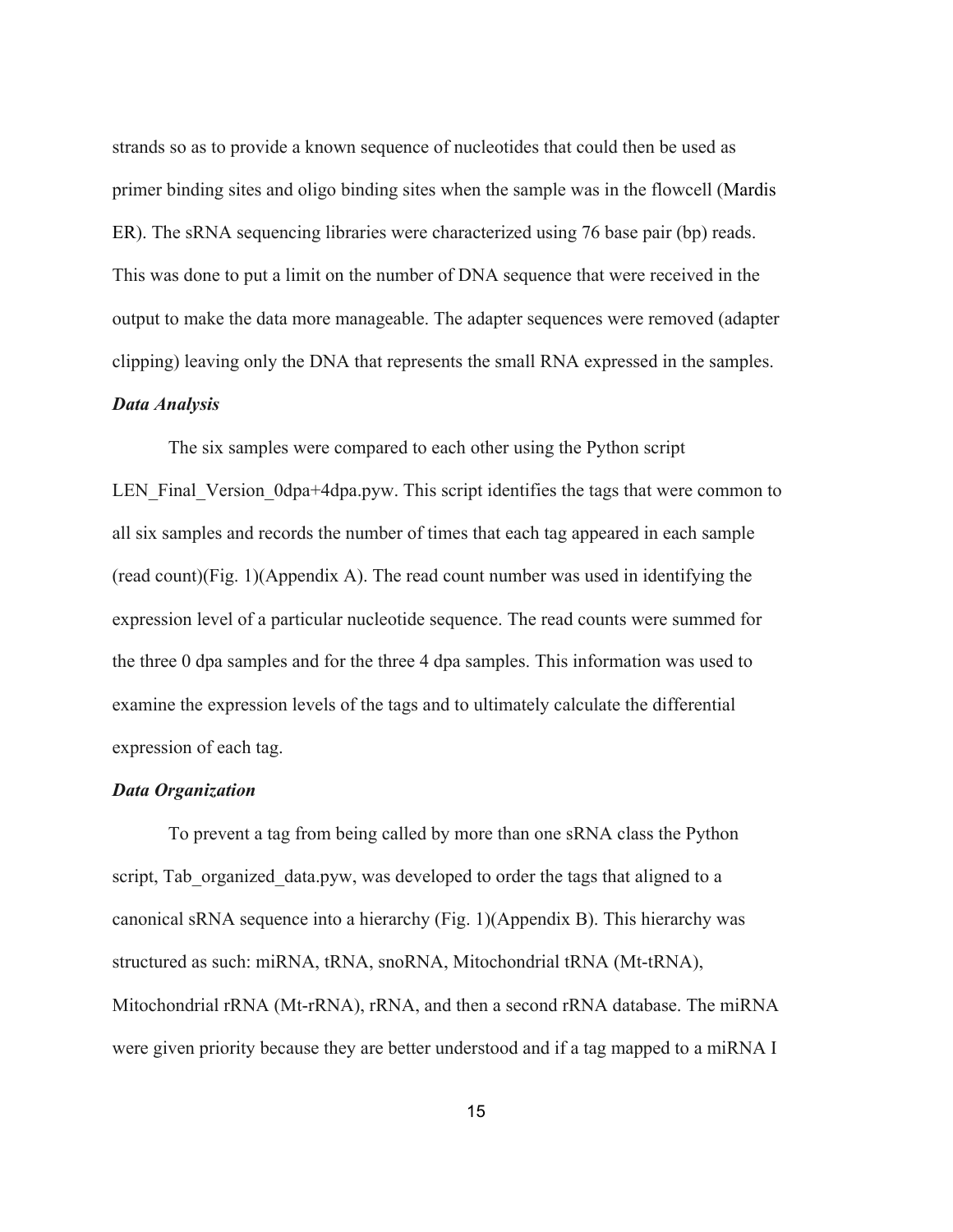could be more assured that it was correct. The remaining sRNA types were placed following similar logic as to where they seemed most appropriate and the degree of confidence that could be placed in the sRNA type assignment. If a tag did not align to any of these databases with a high degree of accuracy it was called as an "unknown sRNA".

Tags were aligned using BLAST (Geer, LY et al.) to various sRNA databases: MirGeneDB, NCBI's BLAST, Ensembl, Silva, and The Genomic tRNA Database (Fig. 1). The collective output from these alignments was compiled into a tab deliminated file. The alignments for these tags were restricted using the same Python script, Tab organized data.pyw, to only allow alignment scores of 18 or higher and an alignment percent of at least 95 to be called. This script also separated the tags by length into groups: less than 19 nucleotides (nt), 19 nt to 26 nt, 27 nt to 35 nt, and 36 nt to 48 nt. The number of sRNA of each type for each length range was determined and the data presented using pie charts as a graphical representation ofthe percent of each length range that a particular sRNA occupied. The expression level of each tag in each sample was analyzed to determine which were significantly differentially expressed between 0 and 4 dpa using the R/edgeR package (Robinson MD et al, 2010) in the R Statistical Computing Environment (http://www.r-project.org). Tags were considered to be differentially expressed if the false discovery rate(FDR)-adjusted p-values were less than 0.05. These data were also used to generate an MA plot, which compares the average level of expression of the tags to the log fold change (logFC) the tag. All of the tags that had a logFC with a FDR of less than 0.00001 were considered differentially expressed.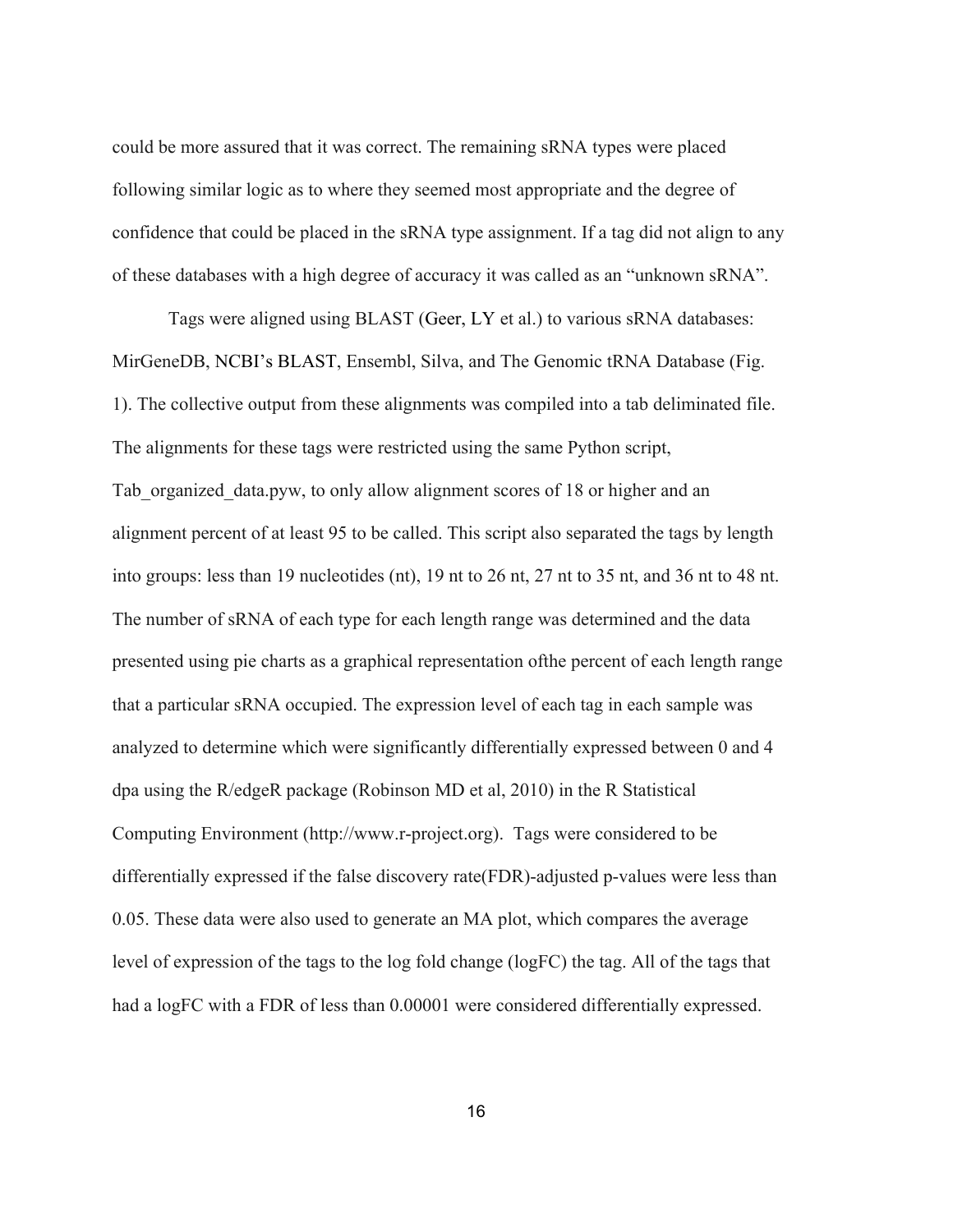# **Results**

A comparison of the results from the six zebrafish samples showed 100,170 unique sequence tags commonly expressed in all six samples. The abundance of each sRNA at a particular tag length was variable (Fig. 2). As part of a proof of concept experiment the most abundant tags were queried at ten nucleotide intervals. The tag lengths chosen were: 15, 25, 35, and 45 nucleotides. Since 22 nt was the most abundant tag length in these data it was also added to the tags queried (Fig. 2, Table 1). There were 3 tags that were 48 nucleotides in length though they are difficult to see in Fig. 2 due to scaling. Tag lengths 15-18 nts were all unknown sRNA due to the requirement of an alignment score of at least 18 for a tag to be aligned to a canonical sRNA sequence. The most abundant tag at this length was miR-22a and it was also the most down regulated gene (Table 1). The most abundant tag at tag length 23 nt was miR-21 and it was also the most up regulated gene. Tag length 34 nt was tRNA-Lys-AAG which, had the highest over all read count and tag length 48 nt which, was a rRNA, was the longest tag in these data (Table 1).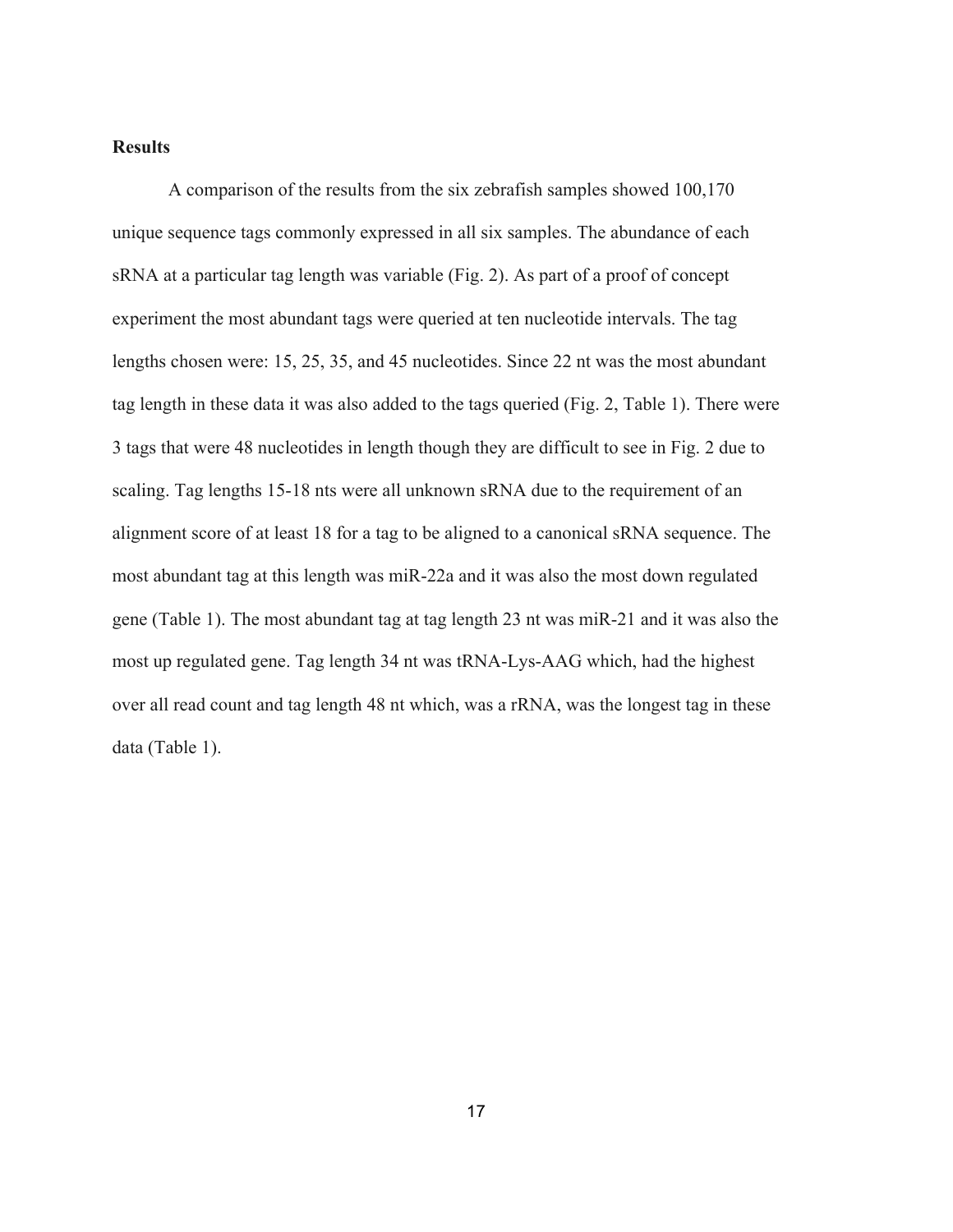

**Figure 2: Frequency Distribution of Tag Lengths.** Tags were sorted based on tag length without regard to the tag sequence.

| Tag                                              | Number of   | Symbol         | <b>Notes</b> |
|--------------------------------------------------|-------------|----------------|--------------|
|                                                  | Nucleotides |                |              |
| TTTGCGGCCCCGGGTTCCTCCCGGGGCCACGCCTGTCTGGGCGTCGCT | 48          | rRNA           | Longest      |
|                                                  |             |                | Tag          |
| GTACTTGGATGGGAGACCGCCTGGGAATACCAGGTGCTGTAAGCT    | 45          | rRNA           |              |
| TACGACCTCAGATCAGACGAGACAACCCGCTGAAT              | 35          | rRNA           |              |
| GCCCGGCTAGCTCAGTCGGTAGAGCATGAGACTC               | 34          | tRNA-          | Highest      |
|                                                  |             | Lys-AAG        | Read         |
|                                                  |             |                | Count        |
| AACTCTTAGCGGTGGATCACTCGGC                        | 25          | rRNA           |              |
| <b>TAGCTTATCAGACTGGTGTTGGC</b>                   | 23          | $m$ i $R-21$   | Most up      |
|                                                  |             |                | regulated    |
|                                                  |             |                | gene         |
| AAGCTGCCAGCTGAAGAACTGT                           | 22          | $m$ i $R$ -22a | Most         |
|                                                  |             |                | down         |
|                                                  |             |                | regulated    |
|                                                  |             |                | gene         |
| <b>TGTCTGAGCGTCGCT</b>                           | 15          | N/A            | Too short    |
|                                                  |             |                | to           |
|                                                  |             |                | identify     |

**Table 1: Identity of The Most Abundant Tag For Each Length Class.**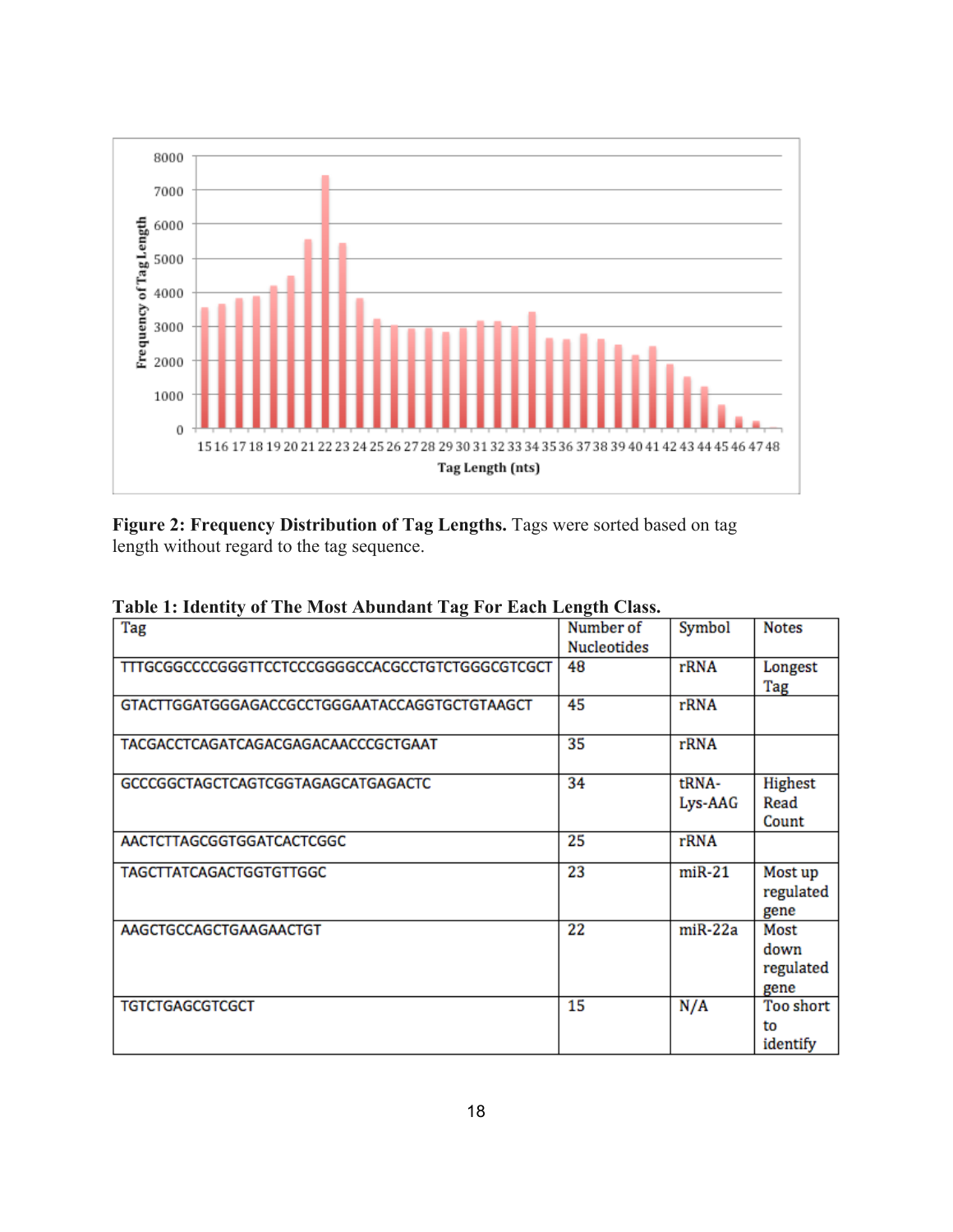Panel A in each figure shows the abundance of each sRNA type for all 100,170 tags, whereas panel B in each figure represents only the tags that were differentially expressed with a FDR < 0.00001 (Fig. 3-6). Of the 396 tags that were differentially expressed with an FDR below 0.00001 only 21 of them were down regulated (Fig. 8). The Mt-rRNA and Mt-tRNA each make up a very small portion of the sRNA population (Fig. 3A). Neither of these sRNA types had tags that were differentially expressed (Fig. 3B). Tags that aligned to miRNA and tRNA derived fragments account for the majority of the sRNA that were differentially expressed. Of the 8,456 total tags that were miRNA, 507 of these were isomiRs of miR-21. Of the 396 tags that were differentially expressed 197 were miRNA (Fig. 3B). IsomiRs of miR-21 account for 160 of the 197 miRNA (Fig. 3B+4B). Between the tag lengths 27-35 nt, 86% of the differentially expressed tags aligned to tRNA derived fragments (Fig. 5B). Of the differentially expressed tags between 35-48 nt 63% were unable to be aligned to any of the canonical sRNA sequences that were used (Fig. 6B). In this tag length range are also the 2 snoRNA that were differentially expressed (Fig. 6B). These 2 snoRNA were identified as SNORD79, and while they are the only 2 snoRNA that were differentially expressed, they are not very highly expressed compared to the other sRNA(Fig. 7).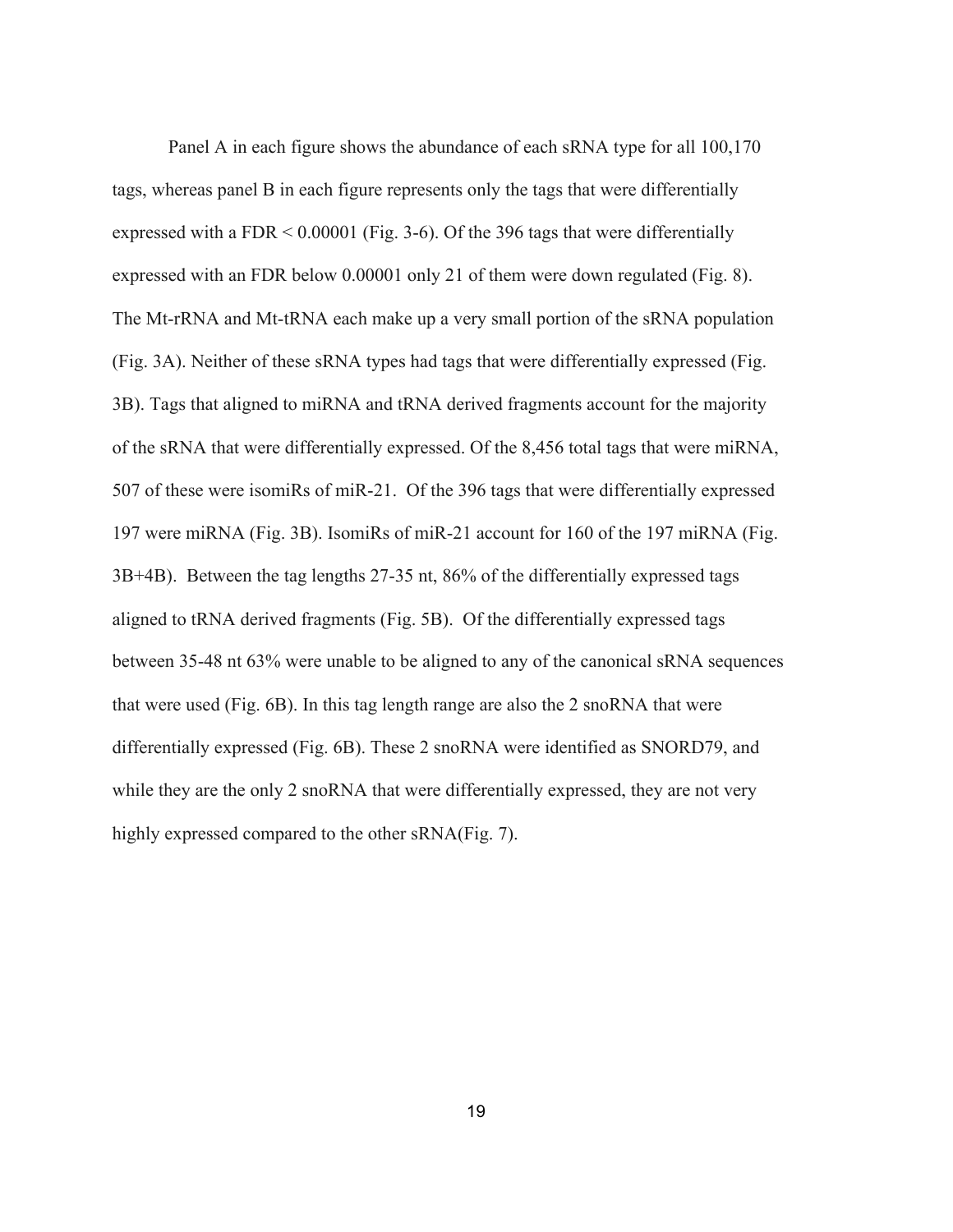

**Figure 3**: **Diversity of Tags Expressed During Caudal Fin Amputation Grouped by sRNA Functional Class.** 3A) Type and relative abundance of all 100170 tags; 3B) Type and relative abundance of the 396 differentially expressed tags.



**Figure 4: Diversity of Tags Between 19-26 Nucleotides in Length Expressed During Caudal Fin Amputation Grouped by sRNA Functional Class**. 4A) Type and relative abundance of all tags 19-26 nt; 4B) Type and relative abundance of differentially expressed tags of 19-26 nt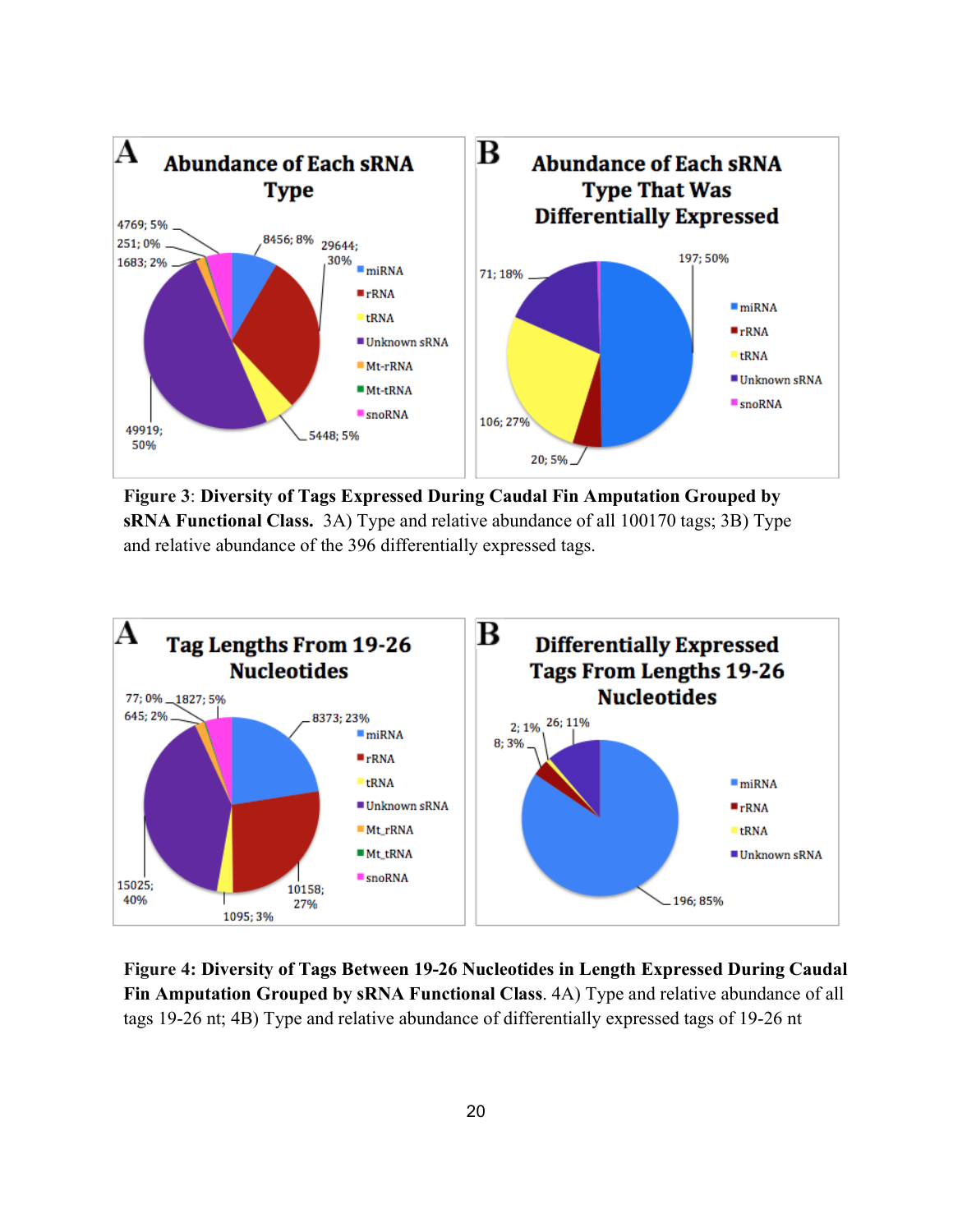

**Figure 5**: **Diversity of Tags Between 27-35 Nucleotides in Length Expressed During Caudal Fin Amputation Grouped by sRNA Functional Class.**

5A) Type and relative abundance of all tags 27-35 nt; 5B) Type and relative abundance of differentially expressed tags of 27-35 nt.



**Figure 6: Diversity of Tags Between 36-48 Nucleotides in Length Expressed During Caudal Fin Amputation Grouped by sRNA Functional Class.** 6A) Type and relative abundance of all tags 36-48 nt; 6B) Type and relative abundance of differentially expressed tags of 36-48 nt.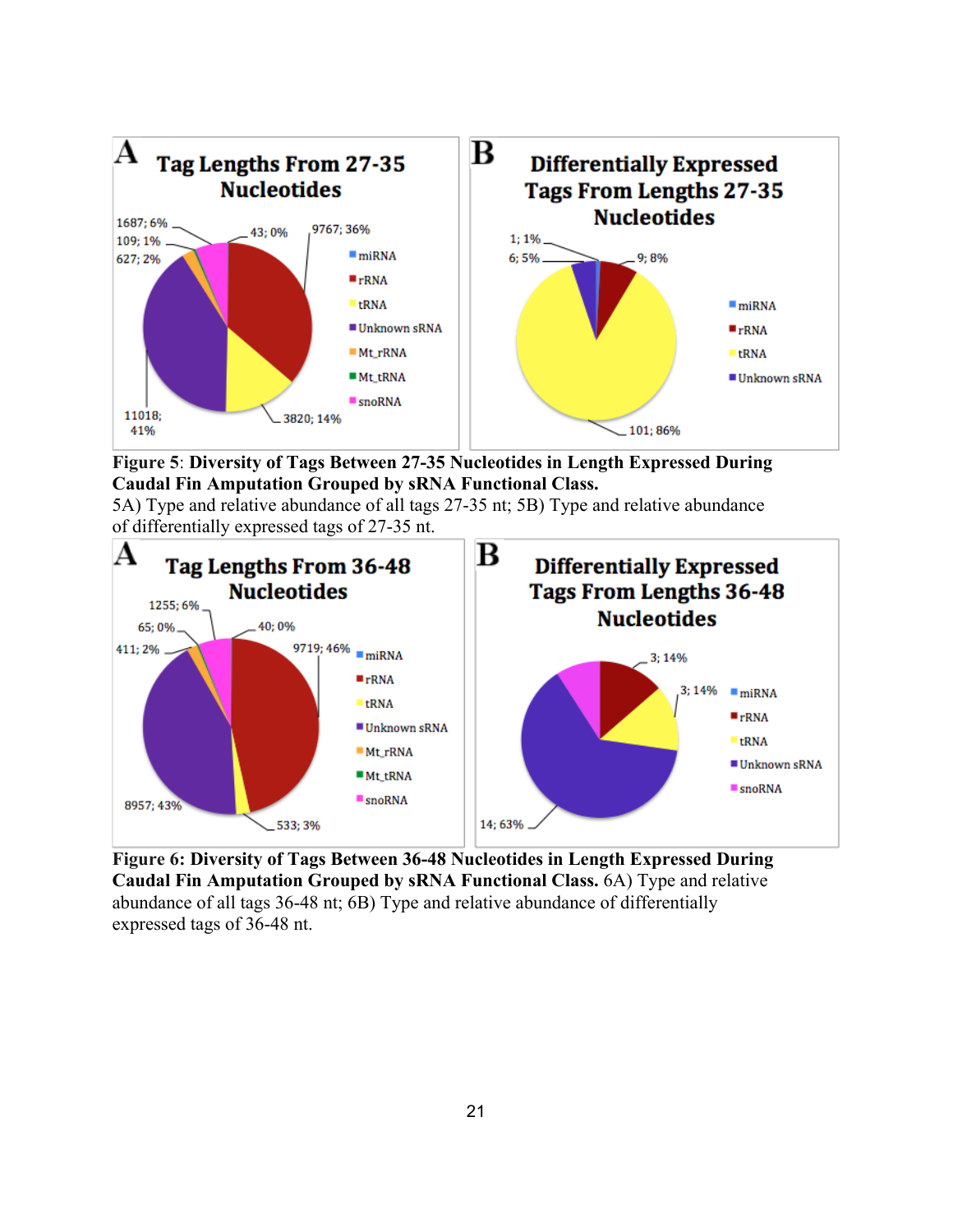**Table 2: Ten Most Highly Expressed Transfer RNA Derived Fragments of Any Length.** LogCPM stands for Counts per Million and is the average expression of a particular tag in these data.

| Tag #     | <b>Sequence</b>                          | Symbol                     | <b>LogCPM</b> |
|-----------|------------------------------------------|----------------------------|---------------|
| Tag_60878 | GCCCGGCTAGCTCAGTCGGTAGAGCATGAGAC         | Danio_rerio_chr8.trna412-  | 11.79621      |
|           |                                          | LysCTT                     | 185           |
| Tag_15602 | <b>GCATTGGTGGTTCAGTGGTAGAATTCTCGC</b>    | Danio_rerio_chr8.trna769-  | 10.86223      |
|           |                                          | GlyGCC                     | 624           |
| Tag_91047 | GCCCGGCTAGCTCAGTCGGTAGAGCATGAGA          | Danio_rerio_chr8.trna412-  | 9.854182      |
|           |                                          | LysCTT*                    | 714           |
| Tag 5774  | GTTTCCGTAGTGTAGTGGTTATCACGTTCGCC         | Danio_rerio_chr8.trna911-  | 9.727895      |
|           |                                          | ValCAC                     | 996           |
| Tag 88855 | <b>GCATTGGTGGTTCAGTGGTAGAATTCTCGCT</b>   | Danio_rerio_chr4.trna5166- | 9.602406      |
|           |                                          | GlyCCC                     | 884           |
| Tag_17054 | <b>GCATTGGTGGTTCAGTGGTAGAATTCTCGCCTA</b> | Danio_rerio_chr4.trna8052- | 8.835590      |
|           |                                          | GlyACC                     | 785           |
| Tag_15605 | <b>GCATTGGTGGTTCAGTGGTAGAATTCTCGT</b>    | Danio_rerio_chr4.trna8145- | 8.801519      |
|           |                                          | GlyCCC                     | 04            |
| Tag_45017 | GCCCGGCTAGCTCAGTCGGTAGAGCATGAGACC        | Danio_rerio_chr8.trna412-  | 8.377176      |
|           |                                          | LysCTT                     | 833           |
| Tag 27194 | GCCTGGCTAGCTCAGTCGGTAGAGCATGAGACTC       | Danio_rerio_chr8.trna558-  | 8.281685      |
|           |                                          | LysCTT                     | 774           |
| Tag_32534 | <b>TCCCTGGTGGTCTAGTGGTTAGGATTCGGCA</b>   | Danio_rerio_chr4.trna5066- | 8.262087      |
|           |                                          | <b>GluCTC</b>              | 993           |

It should be noted that the pie chart for the tags that were less than 19 nt in length was not included in this report because all of the tags in this range were called as unknown sRNA. An alignment score of at least 18 was required for a tag to be aligned to a sRNA in one of the databases. The tags less than 19 nt did not meet this requirement and so they were labeled as "unknown sRNA". These tags were still included in the rest of these data and results. The pie chart displaying the sRNA types for this range was simply not included as there were no sRNA types to show. After aligning the ten most highly expressed unknown sRNA that were differentially expressed to the zebrafish genome speculation could be made on what class of sRNA a particular unknown tag could be (Table 3). The unknown sequences that did not appear to align to anything in the zebrafish genome were given the symbol "No Alignment".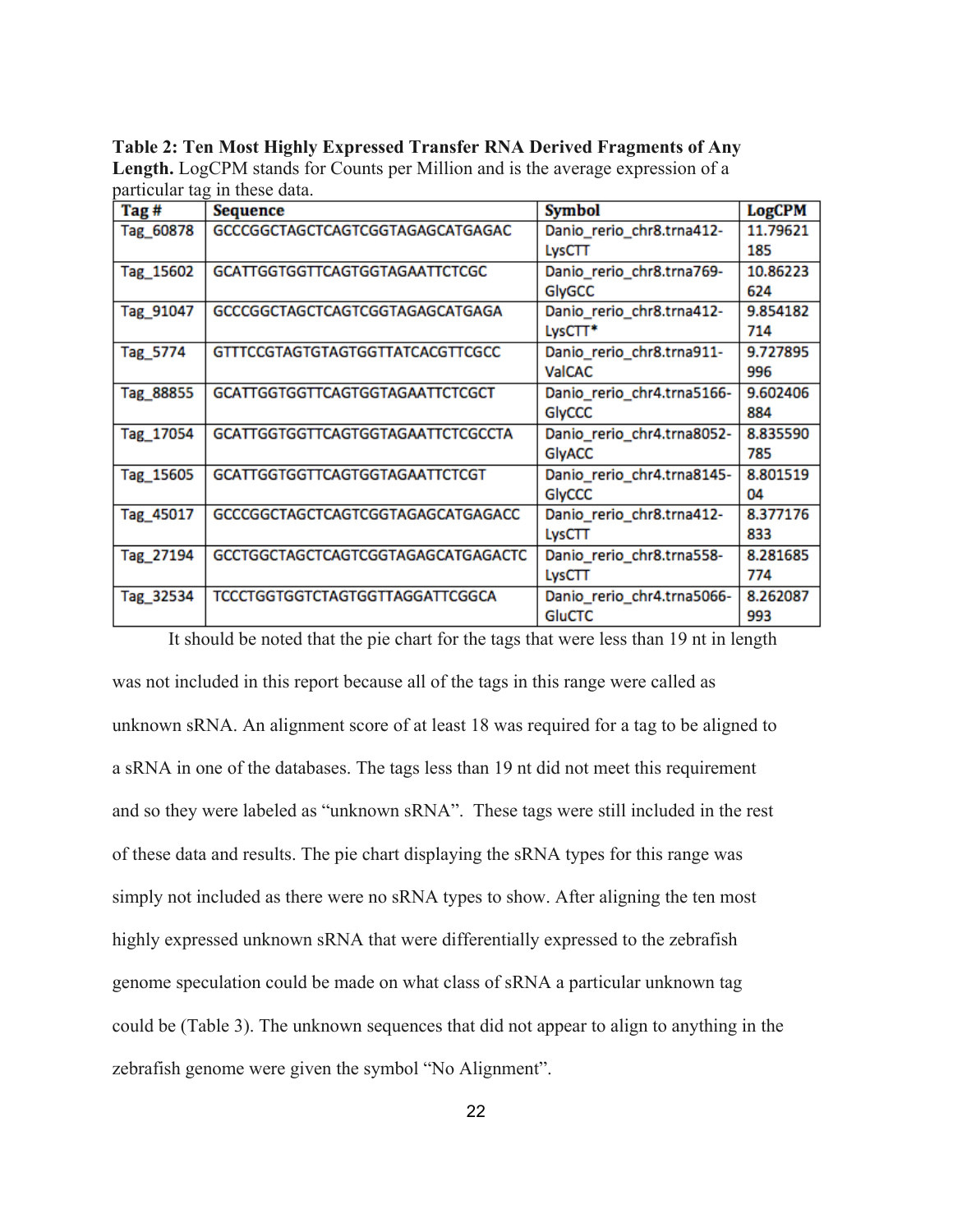The canonical sequence for miR-21, which is very well researched, functions as a positive control for my data (Fig. 7). An isomiR of miR-21 had the highest expression, meaning it had the largest average expression of the tags that were differentially expressed, in this dataset (Fig. 7). Of the tRNA derived fragments that were differentially expressed, two of the top three most highly expressed tags were isoforms of each other and differ by only one nucleotide at the 3' end (Fig. 7, Table 2).



**Figure 7: Differential Expression of sRNA From 0 dpa to 4 dpa.** Data shown is in Log<sub>2</sub>. Standard error bars shown. MiR-21 acts as a positive control for the bioinformatics that was done. The sRNA shown are the most highly expressed tag that aligned to the respective sRNA type and was differentially expressed.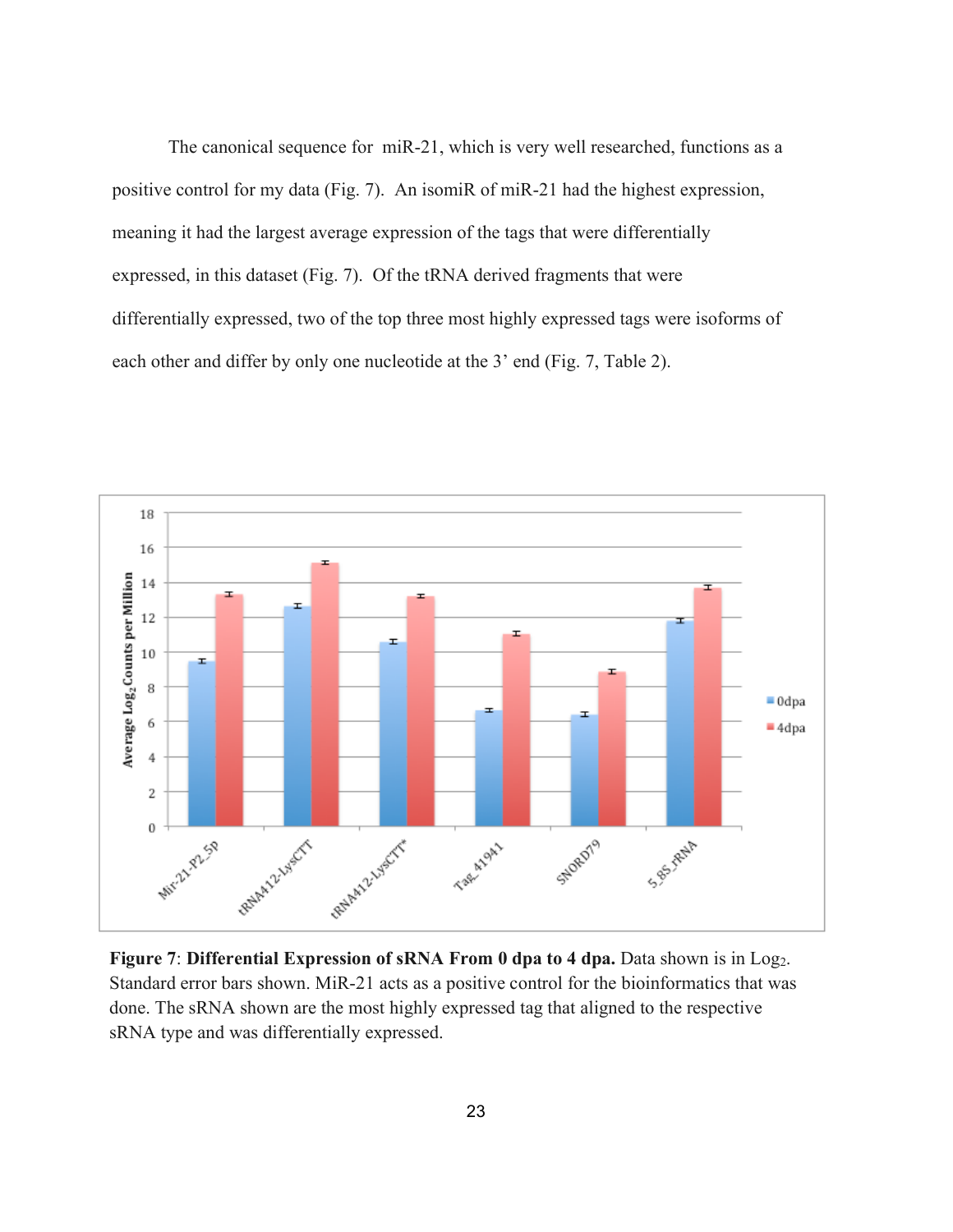Of the unknown sRNA tags that were differentially expressed Tag\_41941 was the most

highly expressed in these data (Table 3). After aligning Tag\_41941 to the zebrafish

genome in NCBI's map viewer and UCSC Genome Browser it appears this is a tRNA

derived fragment that aligns just beyond the 3' end of a tRNA sequence.

**Table 3**: **Ten Most Highly Expressed Unknown Small RNA.** Tag\_41941 and Tag\_18259 are isoforms of each other and are suspected to be tRNA derived fragments that arise from a novel location following the 3' end of a tRNA transcript. LogCPM stands for "counts per million" and represents the average expression of each tag.

| Tag#      | <b>Sequence</b>                        | <b>UCSC Genome</b>  | <b>LogCPM</b> |
|-----------|----------------------------------------|---------------------|---------------|
|           |                                        | <b>Browser/NCBI</b> |               |
|           |                                        | <b>Map Viewer</b>   |               |
| Tag_41941 | GGGATGAGTCCCTATCACGGCACAGGAGTGTGACTTT  | tRNA-His-CAY        | 7.564625881   |
| Tag 83108 | TTACGACCTCAGATCAGACGAGACAACCCGCT       | rRNA                | 7.43486585    |
| Tag 73835 | AAATGACTCGTAGACGACCTGATTC              | rRNA                | 7.046799037   |
| Tag_47567 | TTACGACCTCAGATCAGACGAGACA              | <b>rRNA</b>         | 6.748483564   |
| Tag 18259 | GGGATGAGTCCCTATCACGGCACAGGAGTGTGACTTTT | tRNA-His-CAY        | 6.511064918   |
| Tag 22908 | <b>TATCAGACTGGTGTTGGC</b>              | $miR-21$            | 5.702317597   |
| Tag 62814 | ACCGGGCGGAAACACCA                      | tRNA-Val-CAC/AAC    | 5.46477622    |
| Tag 22801 | <b>TAGACGACCTGATTC</b>                 | No Alignment        | 5.283316109   |
| Tag_48310 | <b>CCTGTCTGAGCGTCGCTC</b>              | No Alignment        | 5.258546622   |
| Tag_62744 | <b>CGTAGACGACCTGATTC</b>               | No Alignment        | 5.2107215     |

# **Table 4: Top Five Most Highly Expressed rRNA Derived Fragments.** LogCPM

stands for "counts per million" and represents the average expression of each tag.

| Tag#      | Sequence                            | <b>Symbol</b> | 5' vs. 3' end of<br>rRNA and<br>$Sense(+) / Anti$<br>sense(-) | LogCPM      |
|-----------|-------------------------------------|---------------|---------------------------------------------------------------|-------------|
| Tag_40455 | <b>ACGCCTGTCTGAGCGTCGCTT</b>        | 5 8S rRNA     | з                                                             | 10.45135088 |
| Tag 37691 | <b>ACGCCTGTCTGAGCGTCGCTC</b>        | 5 8S rRNA     | з                                                             | 7.399685524 |
| Tag 95762 | CACGCCTGTCTGAGCGTCGCTT              | 5_8S_rRNA     | з                                                             | 7.391079492 |
| Tag 87565 | GAGACCGCCTGGGAATACCAGGTGCTGTAAGCTTT | 5S_rRNA       | з                                                             | 6.611736591 |
| Tag 82334 | CAACTCTTAGCGGTGGATCACTCGGCTCGTGCGTT | 5 8S rRNA     | -51                                                           | 5.694029251 |

Of the five most highly expressed tags that mapped to rRNA derived fragments and were

differentially expressed, most aligned to the 3' end of the rRNA transcript. However,

there was one tag that aligned to the 5' end (Table 4). Additionally, 4 of the 5 most highly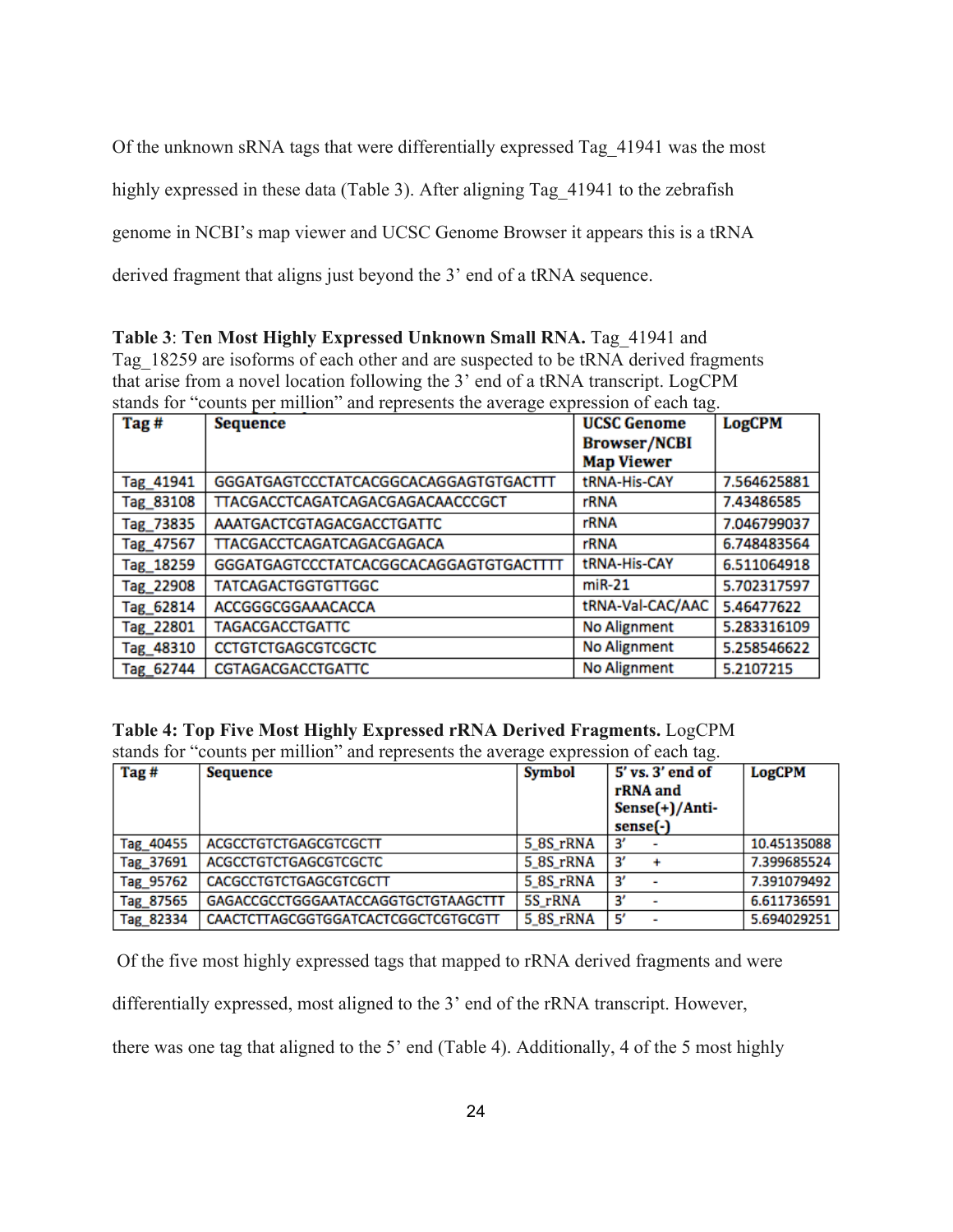expressed rRNA derived fragments were found on the antisense strand while only one was found on the sense strand.



**Figure 8: MA Plot of The Differentially Expression sRNA.** The red dots are tags with an  $FDR < 0.00001$ . Black dots are tags with an  $FDR > 0.00001$ .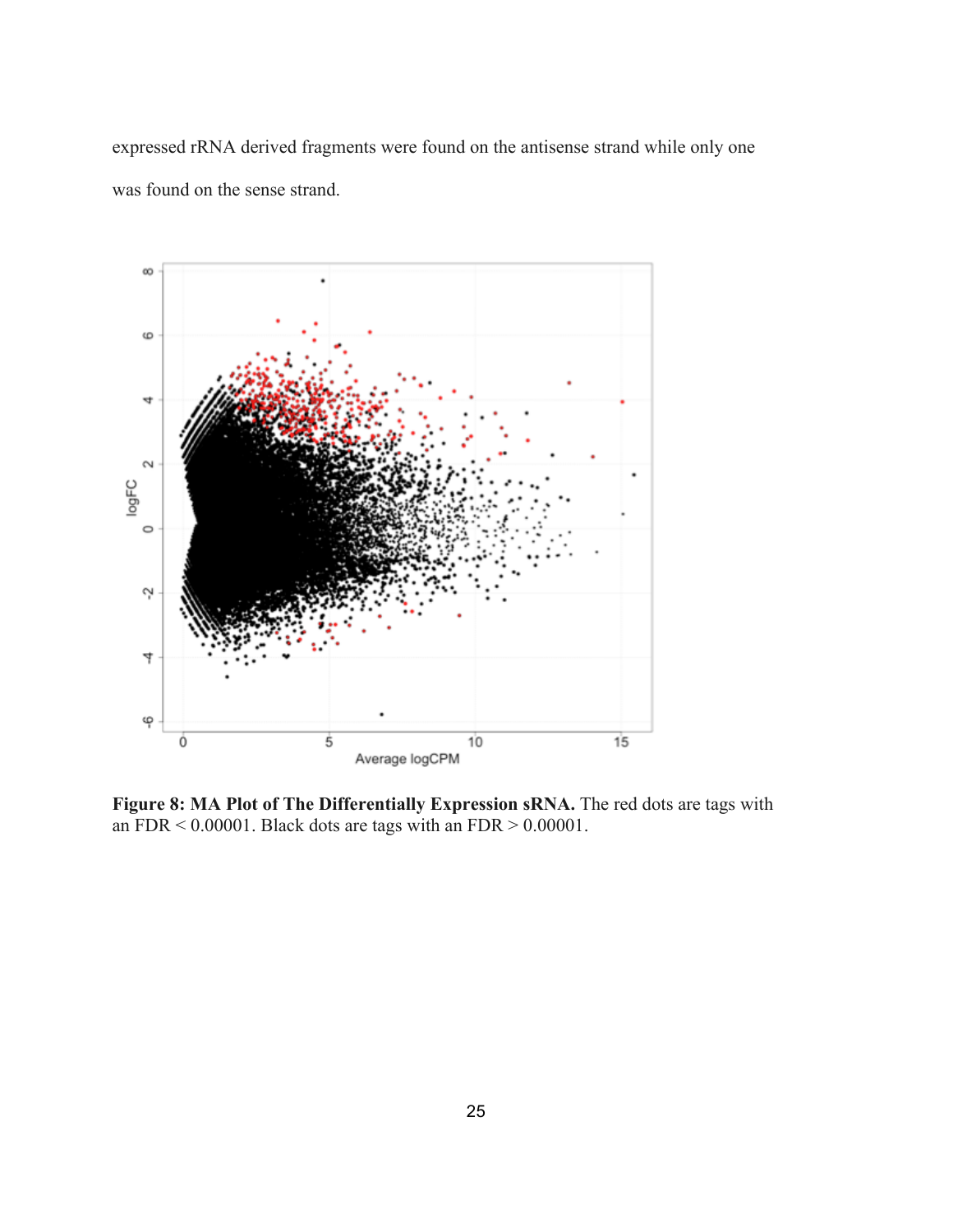**Table 5: Coordinates for Tags of Particular Interest in Fig. 8.** LogFC (log of the the fold change) is the Y-axis coordinate in Fig. 8 and LogCPM is the X-axis coordinate in Fig. 8. LogCPM stands for "counts per million" and represents the average expression of each tag.

| Tag #     | <b>Sequence</b>                                    | <b>Symbol</b>      | LogFC       | <b>LogCPM</b> |
|-----------|----------------------------------------------------|--------------------|-------------|---------------|
| Tag_65875 | CCGCAGCTAGGAATAATGGAATAGGAC                        | Dre-Mir-133-P2_5p* | 1.026920947 | 1.831664454   |
|           | <b>TCCGGTTCCATTTT</b>                              |                    |             |               |
| Tag_6402  | TAGCTTATCAGACTGGTGTTGGC                            | Dre-Mir-21-P2_5p   | 3.937909731 | 15.04229364   |
| Tag_60878 | GCCCGGCTAGCTCAGTCGGTAGAGCATG<br>AGAC               | tRNA412-LysCTT     | 2.737231879 | 11.79621185   |
| Tag_15602 | GCATTGGTGGTTCAGTGGTAGAATTCT<br>$_{\rm CGC}$        | tRNA769-GlyGCC     | 2.328041739 | 10.86223624   |
| Tag_41941 | GGGATGAGTCCCTATCACGGCACAGGA<br><b>GTGTGACTTT</b>   | Unknown sRNA       | 4.637553228 | 7.564625881   |
| Tag_18442 | TGTTTATGATGATTGTTAAATGAAACA<br>ATGGGAATCTCTCTGAATT | SNORD79            | 2.71722535  | 5.547094804   |

## **Discussion**

In the 19-26 nt length range 85% of the differentially expressed tags were miRNA (Fig. 4B). Previous studies have shown miRNAs regulate genes involved in the regeneration of the zebrafish caudal fin (Yin VP et al, Thatcher EJ et al.). As a result it would make sense that there would be an abundance of miRNA that are being differentially expressed following the amputation of the caudal fin. If there are other kinds of sRNA, besides these miRNA, that play a regulatory role in the regeneration pathway then it would be expected to see an abundance of such sRNA being differentially expressed.

In the tag length range 27-35 nt 86% of those differentially expressed tags aligned to tRNA derived fragments(Fig. 5B). From previous experiments it has been found that tRNA derived fragments have a regulatory role in various other body systems (Chen Q et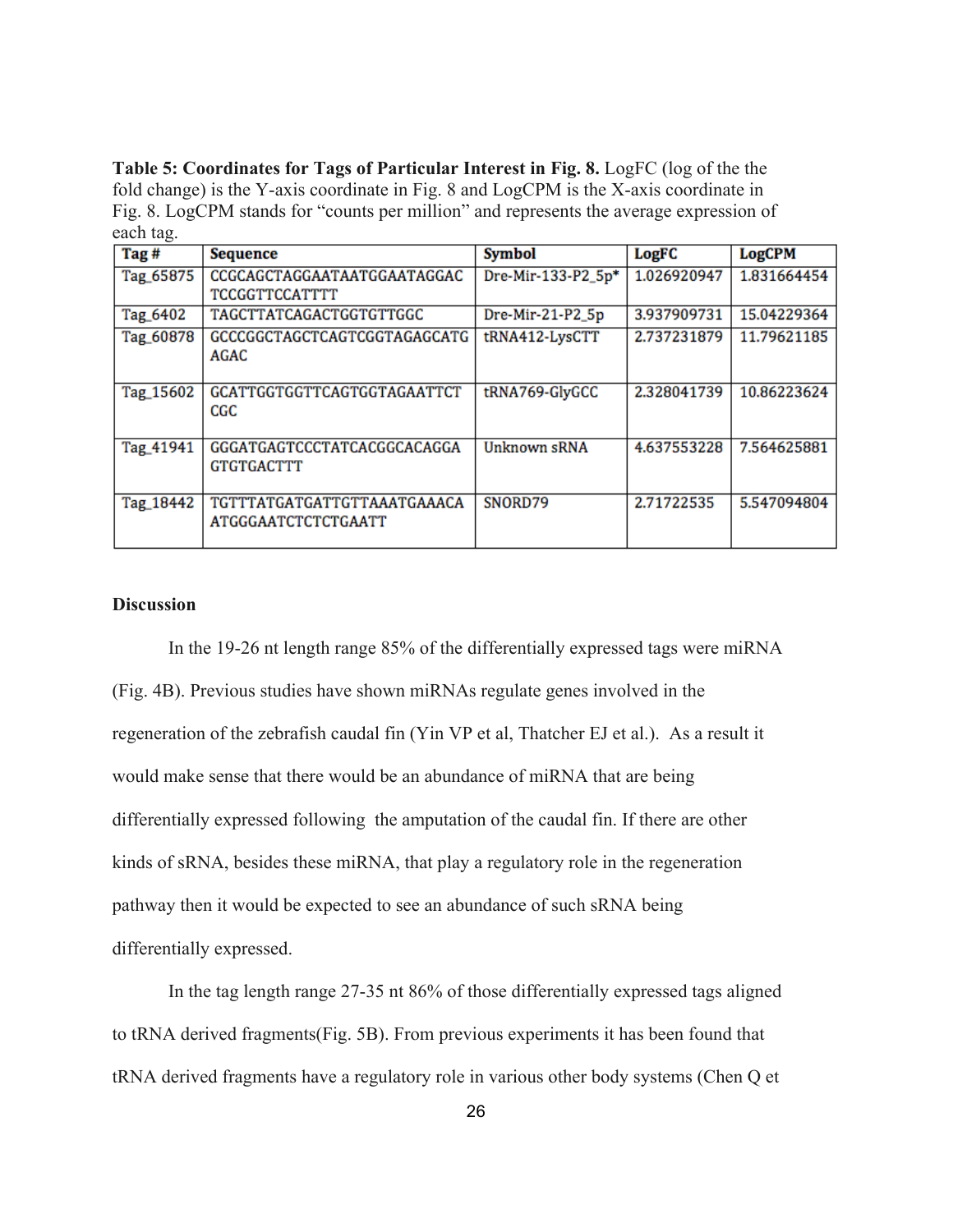al. and Sharma U et al.). If tRNA derived fragments do indeed have a regulatory mechanism for silencing genes and they appear to be differentially expressed as a result of amputation of the caudal fin then it stands to reason that these tRNA derived fragments may have a regulatory role in the regeneration pathway.

It should again be mentioned that of the 196 differentially expressed miRNA (Fig. 4B), 159 of them were isomiRs of miR-21. MiR-21 is a very well researched miRNA that targets the gene for programmed cell death 4 (PDCD4). The expression of PDCD4 leads to apoptosis. MiR-21 has most notably shown high expression levels in cancerous tissues thus preventing the destruction of cancerous cells and allowing them to continue to divide (Lu Z et al.). The high expression observed here in the regeneration of zebrafish fin tissue can be attributed to preventing proliferating cells from undergoing apoptosis as proliferation and outgrowth of the cells is the primary goal of regeneration (Lu Z et al.).

IsomiRs are sRNA with a variation in the canonical sequence particularly at the 3' end of the miRNA or as single nucleotide alterations in the canonical miRNA transcript (McGahon MK et al). This variation is thought to add an additional level of specificity to the regulation of particular mRNA strands (McGahon MK et al). This abundance of miR-21 isomiRs skews the relative abundance of miRNA found in that particular tag length range. Since there are a large number of isomiRs of tags aligning to miR-21 and all of them are upregulated it gives the appearance that there are lots of miRNA that are being upregulated when really it's only miR-21 isomiRs (Fig. 8). Looking also at the 27-35 nt length range these data show that while there are still some isoforms of these tRNA derived fragments they are not nearly as abundant as miR-21 isomiRs that were in the 19-

27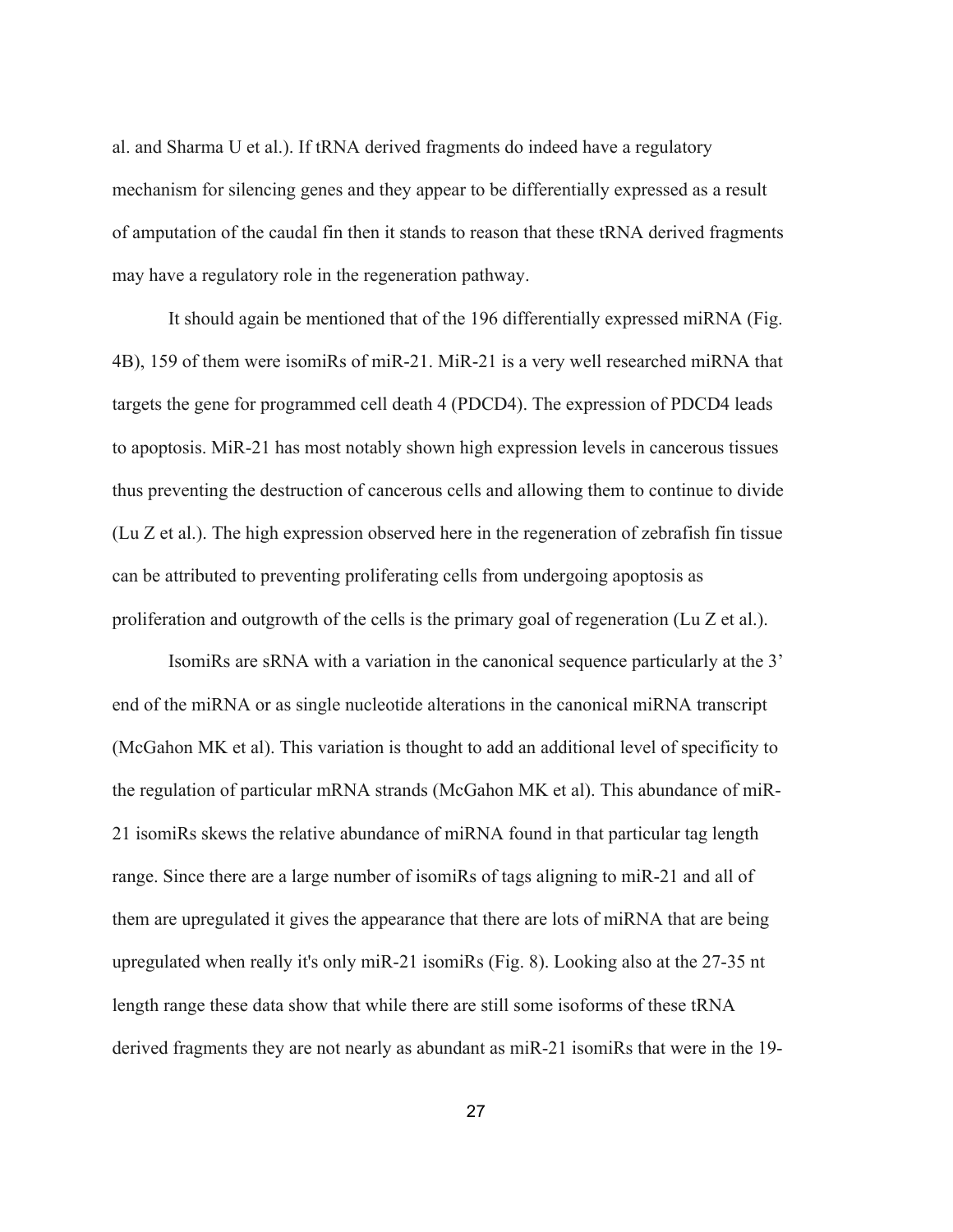26 nt range. Due to time restraints I was not able to examine these various isomiRs more closely. However, it would be interesting to go through and remove all of the sRNA isoforms to see the abundance of each sRNA type when each sRNA is only counted once.

The two tags that were differentially expressed and aligned to snoRNA both mapped to SNORD79 (Fig. 7). While the expression of these tags was not exceptionally high the differential expression of these two sequences suggest that they may play a regulatory role in the regeneration pathway. In order to understand what specific role these snoRNA are playing in fin regeneration it is necessary to first identify their gene targets.

It was not possible to align 18% of the differentially expressed tags to any of the sRNA databases that were used to annotate the tags (Fig. 3). While 18% is not an exceptionally large amount it is enough to warrant some curiosity as to what these unknown sRNA are. The majority of these unknown sRNA were less than 26 nt in length. However, Tag\_41941, which was the most highly expressed unknown sRNA that was also differentially expressed, was 37 nt in length (Fig. 7, Table 3). When aligning this tag sequence to the zebrafish genome using UCSC Genome Browser and NCBI's Map Viewer, this sequence appears immediately following the 3' end of a tRNA sequence suggesting that it might be a tRNA derived fragment.

In recent research it was found that two tRNA derived fragments that functioned as miRNA and were transcribed from the 3' UTR end of a tRNA sequence (Pekarsky Y et al.). These tRNA derived fragments are terminated by a series of four thymine nucleotides (Pekarsky Y et al.). Tag\_41941, which is the more highly expressed tag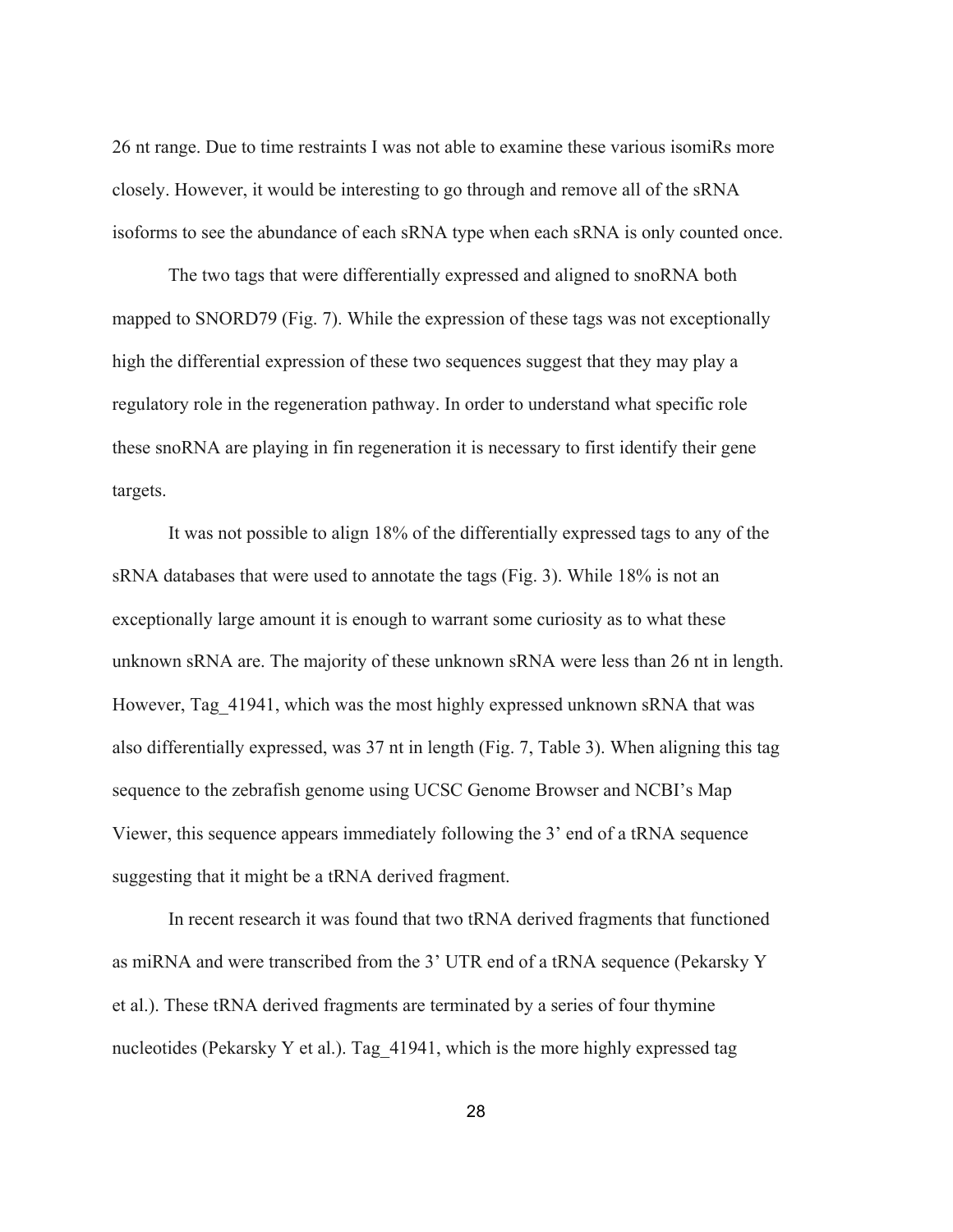actually only has three thymine nucleotides at its 3' end; however, Tag\_18259 has the four thymine nucleotides at its 3' end (Table 3). These two "unknown sRNA" could actually be tRNA derived fragments with miRNA like functions (Pekarsky Y et al.).

To discover the actual class that these "unknown sRNA" belong to more research into how these sequences are interacting during the regeneration process is needed. Since this sequence did not align to the actual tRNA, but rather it began exactly at the 3' end of the tRNA sequence in the zebrafish genome it makes sense that it was not called by the tRNA database that was used to identify the tags. This phenomenon raises the question of what other sRNA could potentially be tRNA derived fragments that are missed because they appear just beyond the 3' end of the tRNA sequence?

It would be interesting to study the function of tRNA412-LysCTT (Tag\_60878) during regeneration. Tag\_60878 was the most highly expressed tRNA derived fragment that was differentially expressed (Table 2). Furthermore, it's isoform; Tag\_91047 was also highly expressed (Fig. 7, Table 2). These two tag sequences only differ by one nucleotide and have largely the same expression pattern except Tag\_60878 has a higher expression than Tag\_91047. This difference in expression level could be caused by the high specificity required of sRNA to bind to mRNA strands to silence translation (Fig. 7). Both of these tags align to the 5' end of the tRNA transcript, which is considered more of the typical place to find these tRNA derived fragments (Shigematsu and Kirino. 2015).

The rRNA derived fragments were also mapped to both the 5' and the 3' end of the rRNA transcript (Table 4). It appears that these tRNA derived fragments and the rRNA derived fragments can arise from both the 5' and 3' end of their respective RNA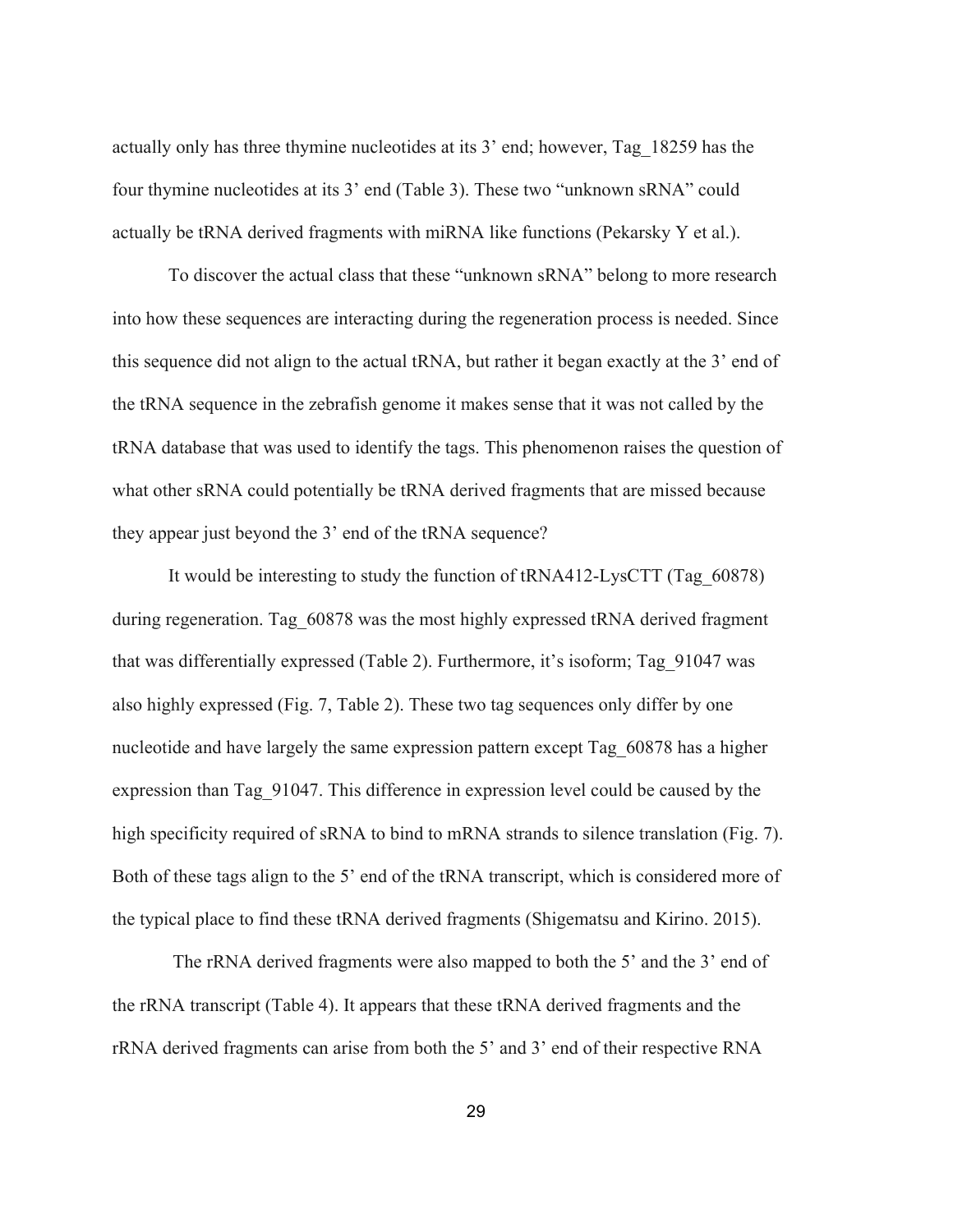transcripts. Additionally, the tRNA derived fragments can also arise from just beyond the 3' end of the tRNA sequence. As a result of this the question of, "What other sRNA are being transcribed from these "unusual" locations?" is provoked. This is a question that only further research into these sRNA can answer.

#### **Conclusion**

The results from this research shows that sRNA types, besides miRNA, were differentially expressed following the amputation of the zebrafish caudal fin. Based on differential expression of the tRNA derived fragments, Tag\_41941 and tRNA412- LysCTT are perhaps the most promising sRNA sequences to continue to study. This is because Tag\_41941 appears immediately on the 3' end of the tRNA sequence in the zebrafish genome and highlights a novel location for these tRNA derived fragments. Furthermore, looking at Fig. 7 it can be seen that Tag\_41941 had a greater up regulation than even the tags that aligned to known tRNA derived fragments. The tRNA412- LysCTT has the highest expression of the tRNA derived fragments in these data and it has an isoform that, shows a lower expression but is only a single nucleotide different. These sRNA in conjunction with the differential expression of SNORD79 and particular rRNA derived fragments support the evidence suggesting that these types of sRNA are indeed playing some kind of role during the regeneration process. That said it is also clear that the expression of these sRNA are not at the same level as miR-21. Suggesting that miR-21 plays a more prominent role in the regeneration process than the other sRNA.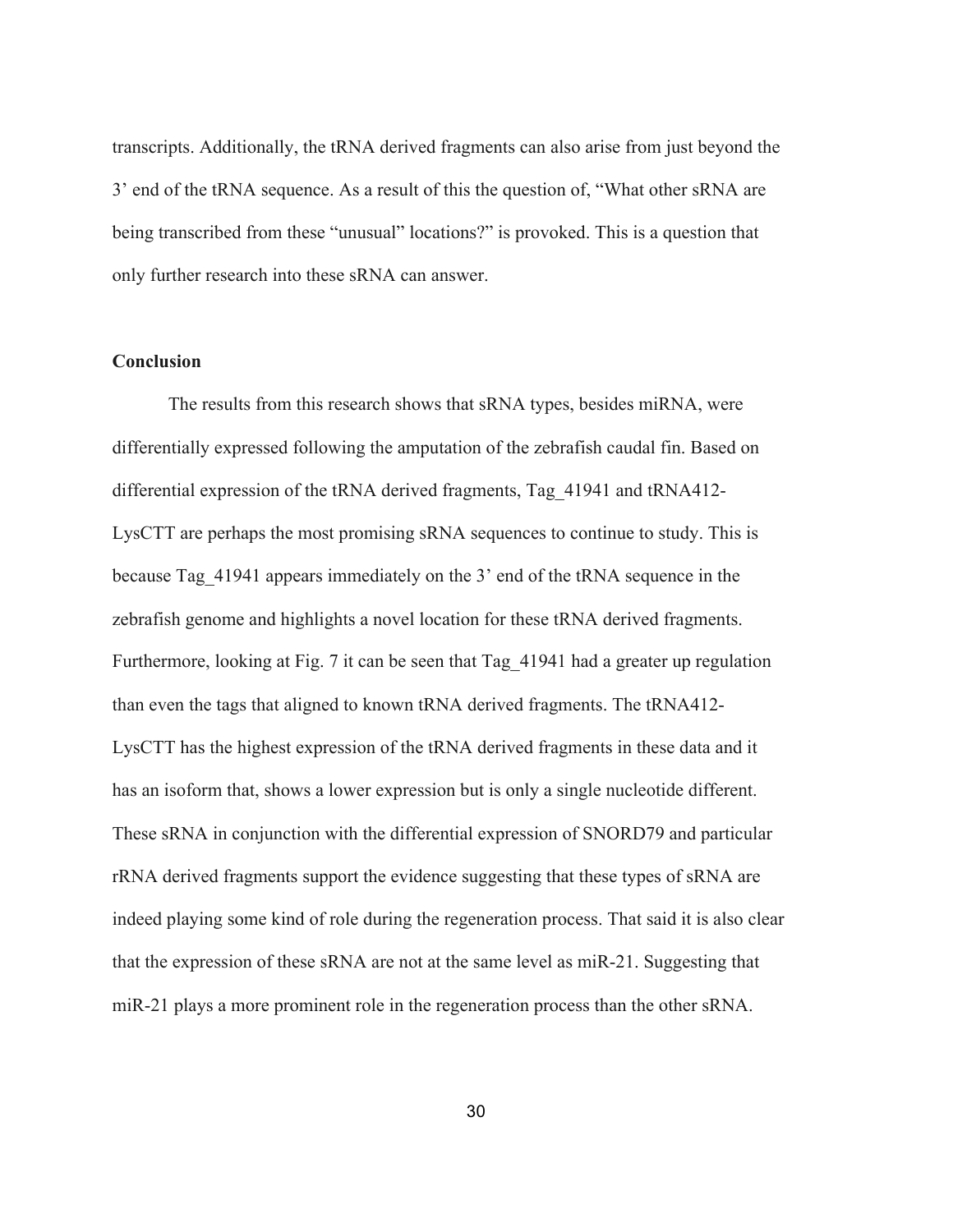Nevertheless, only further research with these other sRNA will reveal their actual role during this process.

The appearance of potential tRNA derived fragments just beyond the 3' end of tRNA transcripts provides us with an additional location to research while searching for potential sRNA. The differential expression of rRNA derived fragments at both the 3' and 5' ends of the rRNA transcript also demonstrates that these sRNA sequences do not necessarily appear in the more traditional locations. The expression levels of these rRNA derived fragments shown in this research suggest that these sRNA require further study into where they are derived from and how they are affecting the regeneration process. This future research will give us insight into how to better control this pathway in other organisms. In future research working with these data it would be interesting to also examine the different sRNA isoforms to see what variation in expression patterns, if any, arise during regeneration. A significant change in the differential expression between two sRNA isoforms could suggest that sequence specificity is a critical aspect in the expression of a particular sRNA.

This research only looked at the sRNA that were expressed at 0 dpa and at 4 dpa. It would be intriguing to determine and analyze the expression levels of these sRNA at more time intervals up to complete regeneration of the fin. These data would reveal a more complete understanding of the expression pattern of these sRNA during the regeneration process. The differential expression patterns of the sRNA in this analysis are consistent with tRNA derived fragments and rRNA derived fragments having a regulatory role during the regeneration of the zebrafish caudal fin. The differential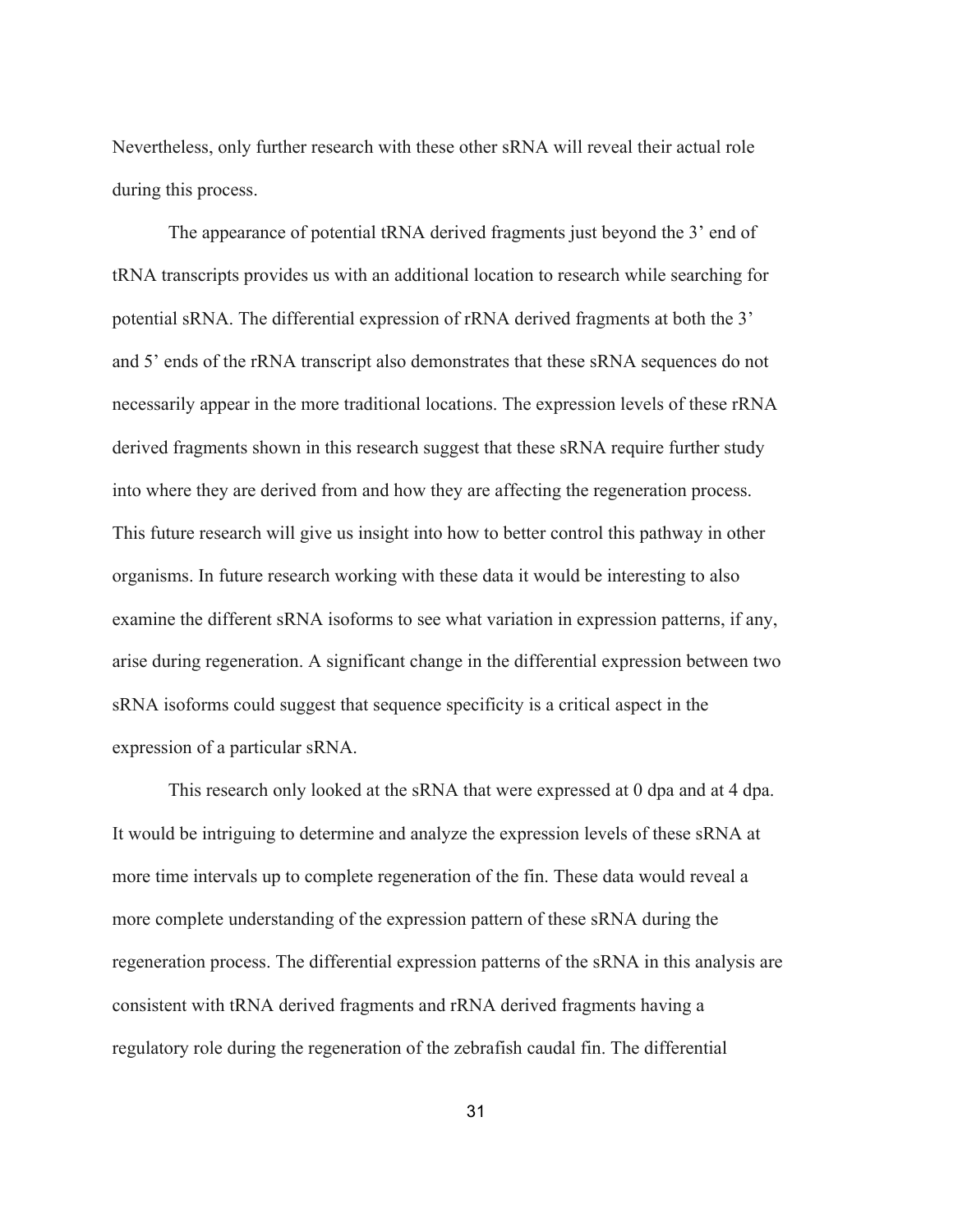expression pattern of snoRNA might suggest that this type has a regulatory role as well, however; more data is needed to make this claim with greater confidence. Additionally, this research supports the notion that the 3' UTR of tRNA transcripts is a location of sRNA with potential gene regulatory functions. Understanding the variety of ways in which regeneration is regulated is essential in facilitating our mastery of the process and eventual application to human patients.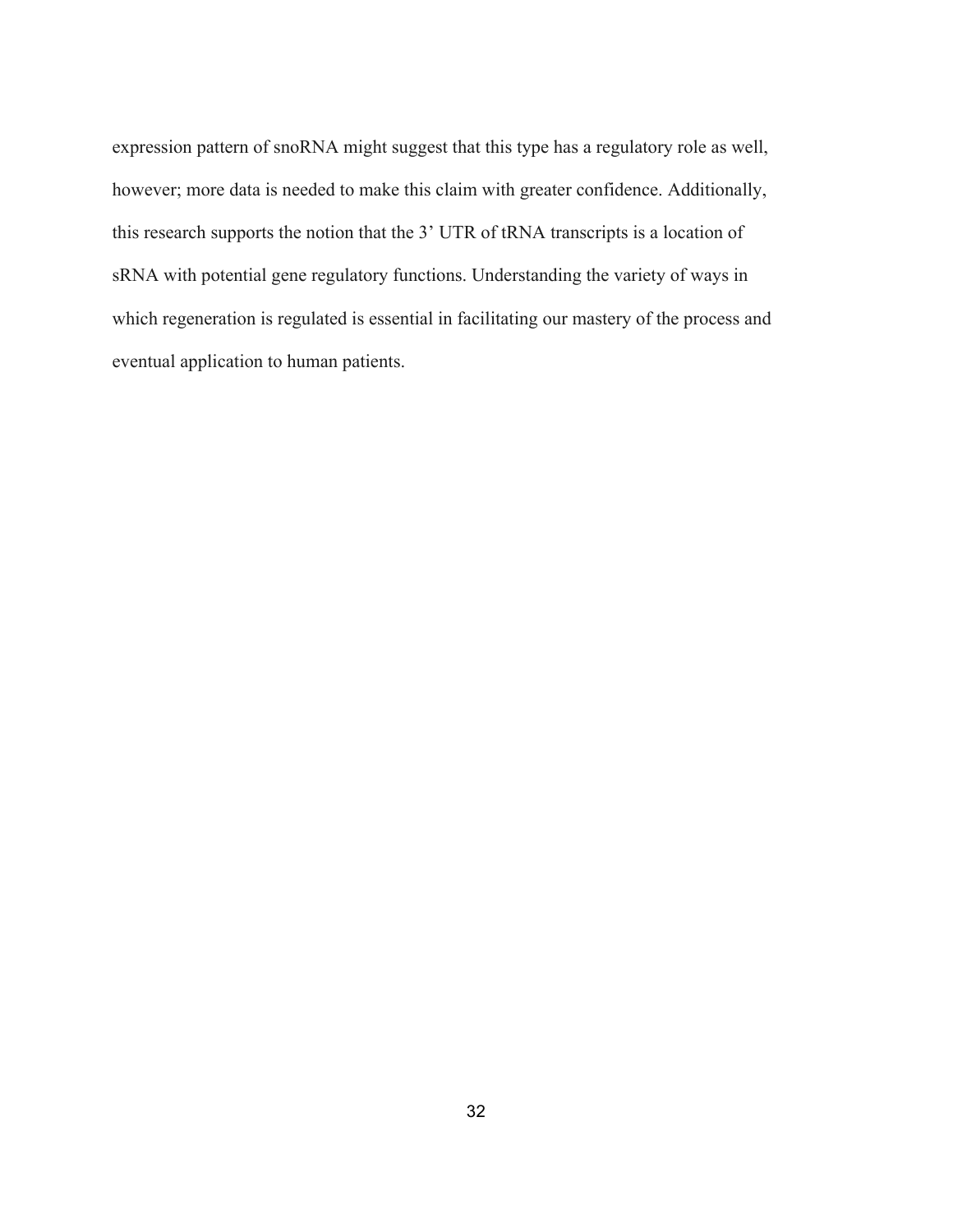# **References**:

- Bartel, D. P. (2004). MicroRNAs: genomics, biogenesis, mechanism, and function. *Cell, 116*(2), 281-297.
- Carthew, R. W., and Sontheimer, E. J. (2009). Origins and Mechanisms of miRNAs and siRNAs. *Cell, 136*(4), 642-655. doi:10.1016/j.cell.2009.01.035
- Chan, P. P., and Lowe, T. M. (2009). GtRNAdb: a database of transfer RNA genes detected in genomic sequence. *Nucleic Acids Res, 37*(Database issue), D93-97. doi:10.1093/nar/gkn787
- Chen, C. H., Merriman, A. F., Savage, J., Willer, J., Wahlig, T., Katsanis, N., Yin, V. P., and Poss, K. D. (2015). Transient laminin beta 1a Induction Defines the Wound Epidermis during Zebrafish Fin Regeneration. *PLoS Genet, 11*(8), e1005437. doi:10.1371/journal.pgen.1005437
- Chen, Q., Yan, M., Cao, Z., Li, X., Zhang, Y., Shi, J., Feng, G. H., Peng, H., Zhang, X., Qian, J., Duan, E., Zhai, Q., and Zhou, Q. (2016). Sperm tsRNAs contribute to intergenerational inheritance of an acquired metabolic disorder. *Science, 351*(6271), 397-400. doi:10.1126/science.aad7977
- Ender, C., Krek, A., Friedlander, M. R., Beitzinger, M., Weinmann, L., Chen, W., Pfeffer, S., Rajewsky, N., and Meister, G. (2008). A human snoRNA with microRNA-like functions. *Mol Cell, 32*(4), 519-528. doi:10.1016/j.molcel.2008.10.017
- Ender, C., and Meister, G. (2010). Argonaute proteins at a glance. *J Cell Sci, 123*(Pt 11), 1819- 1823. doi:10.1242/jcs.055210
- Eulalio, A., Huntzinger, E., and Izaurralde, E. (2008). Getting to the root of miRNA-mediated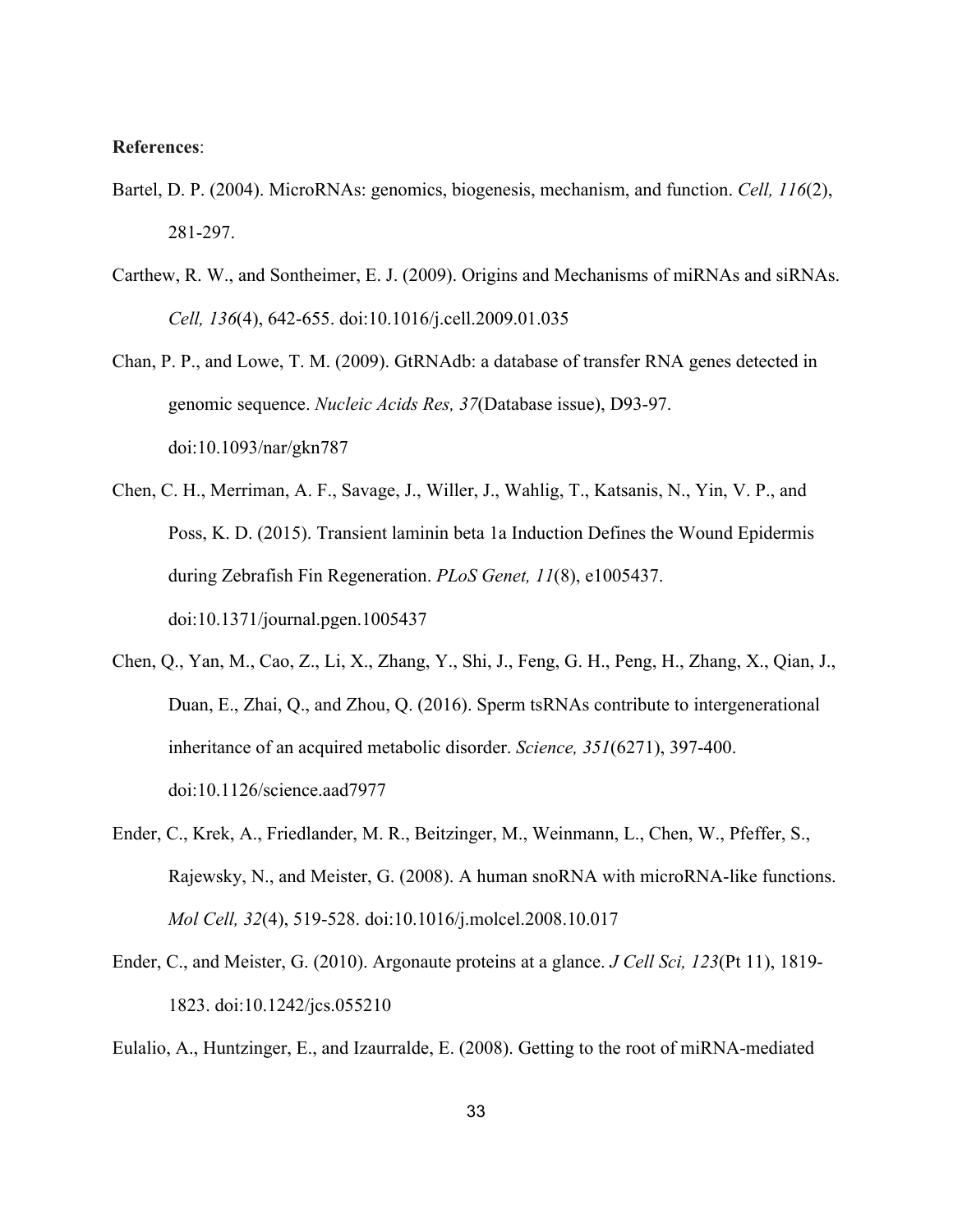gene silencing. *Cell, 132*(1), 9-14. doi:10.1016/j.cell.2007.12.024

- Fromm, B., Billipp, T., Peck, L. E., Johansen, M., Tarver, J. E., King, B. L., Newcomb, J. M., Sempere, L. F., Flatmark, K., Hovig, E., and Peterson, K. J.. A Uniform System for the Annotation of Vertebrate microRNA Genes and the Evolution of the Human microRNAome. Annu Rev Genet. 2015;49:213-42. doi: 10.1146/annurev-genet-120213-092023. Epub 2015 Oct 14. PubMed PMID: 26473382; PubMed Central PMCID: PMC4743252.
- Geer, L.Y., Marchler-Bauer, A., Geer, R.C., Han, L., He, J., He, S., Liu, C., Shi, W., and Bryant, S.H.. The NCBI BioSystems database. *Nucleic Acids Res.* 2010 Jan; 38(Database issue):D492-6. *(Epub 2009 Oct 23)* [PubMed PMID: 19854944]
- He, L., and Hannon, G. J. (2004). MicroRNAs: small RNAs with a big role in gene regulation. *Nat Rev Genet, 5*(7), 522-531.
- Jazwinska, A., and Sallin, P. (2016). Regeneration versus scarring in vertebrate appendages and heart. *J Pathol, 238*(2), 233-246. doi:10.1002/path.4644
- Kent, W.J.. BLAT the BLAST-like alignment tool. *Genome Res.* 2002 Apr;12(4):656- 64.Release of zebrafish data: Jul. 2010 (Zv9/danRer7)

King, B.L., and Yin, V.P.. A Conserved MicroRNA Regulatory Circuit is Differentially

Controlled during Limb/Appendage Regeneration. PLoS ONE (*in press*).

Kinsella, R. J., Kahari, A., Haider, S., Zamora, J., Proctor, G., Spudich, G., Almeida-King, J., Staines, D., Derwent, P., Kerhornou, A., Kersey, P., and Flicek, P. (2011). Ensembl BioMarts: a hub for data retrieval across taxonomic space. *Database (Oxford), 2011*, bar030. doi:10.1093/database/bar030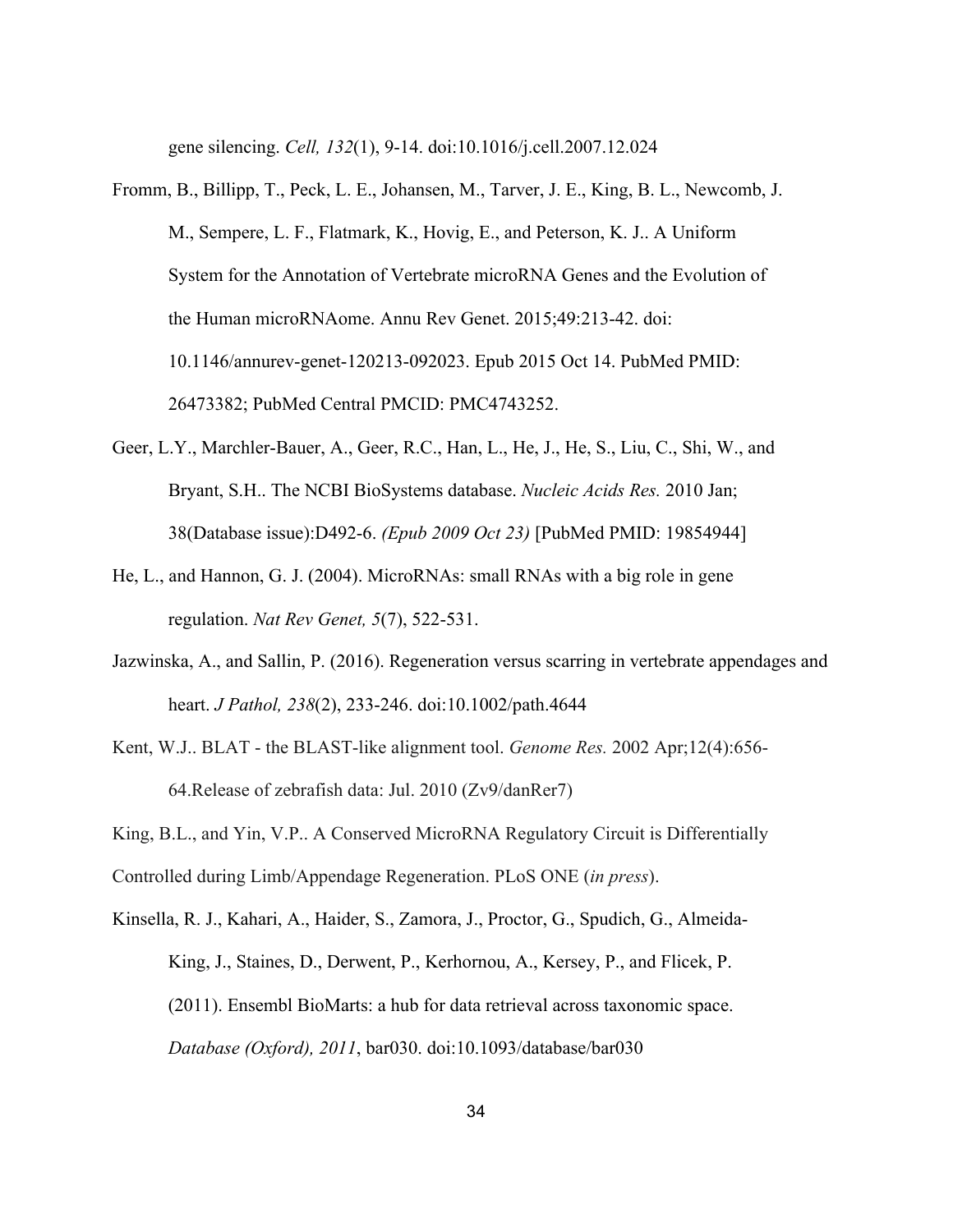- Kiriakidou, M., Tan, G. S., Lamprinaki, S., De Planell-Saguer, M., Nelson, P. T., and Mourelatos, Z. (2007). An mRNA m7G cap binding-like motif within human Ago2 represses translation. *Cell, 129*(6), 1141-1151. doi:10.1016/j.cell.2007.05.016
- Kozomara, A., and Griffiths-Jones, S. (2014). miRBase: annotating high confidence microRNAs using deep sequencing data. *Nucleic Acids Res, 42*(Database issue), D68-73. doi:10.1093/nar/gkt1181
- Lu, Z., Liu, M., Stribinskis, V., Klinge, C. M., Ramos, K. S., Colburn, N. H., and Li, Y. (2008). MicroRNA-21 promotes cell transformation by targeting the programmed cell death 4 gene. *Oncogene, 27*(31), 4373-4379. doi:10.1038/onc.2008.72
- Mardis, E. R. (2008). The impact of next-generation sequencing technology on genetics. *Trends Genet, 24*(3), 133-141. doi:10.1016/j.tig.2007.12.007
- Matera, A.G., Terns, R.M., and Terns, M.P. (2007). Non-coding RNAs: lessons
- from the small nuclear and small nucleolar RNAs. Nat. Rev. Mol. Cell Biol. 8, 209–220.
- McGahon, M. K., Yarham, J. M., Daly, A., Guduric-Fuchs, J., Ferguson, L. J., Simpson, D. A., and Collins, A. (2013). Distinctive profile of IsomiR expression and novel microRNAs in rat heart left ventricle. *PLoS One, 8*(6), e65809. doi:10.1371/journal.pone.0065809
- Kersey, P.J., Allen, J. E., Armean, I., Boddu, S., Bolt, B. J., Carvalho-Silva, D., Christensen, M., Davis, P., Falin, L. J., Grabmueller, C., Humphrey, J., Kerhornou, A., Khobova, J., Aranganathan, N. K., Langridge, N., Lowy, E., McDowall, M. D., Maheswari, U., Nuhn, M., Ong, C. K., Overduin, B., Paulini, M., Pedro, H., Perry, E., Spudich, G., Tapanari, E., Walts, B., Williams, G., Tello–Ruiz, M., Stein, J., Wei, S., Ware, D., Bolser, D. M., Howe, K.L., Kulesha,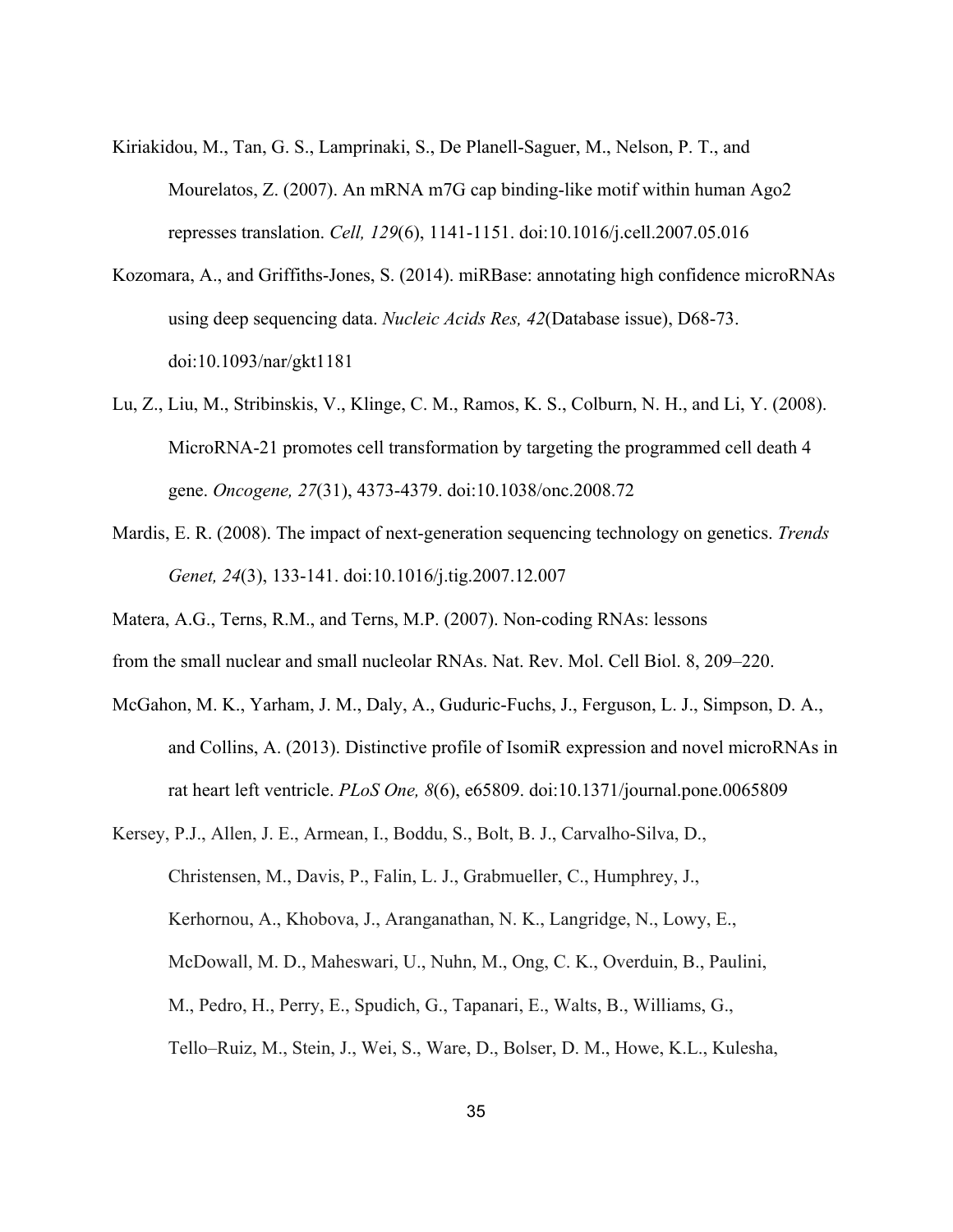E., Lawson, D., Maslen, G. and Staines, D. M.. Ensembl Genomes 2016: more genomes, more complexity. *Nucleic Acids Res. 2015* doi: 10.1093/nar/gkv1209

- Pekarsky, Y., Balatti, V., Palamarchuk, A., Rizzotto, L., Veneziano, D., Nigita, G., Rassenti, L. Z., Pass, H. I., Kipps, T. J., Liu, C. G., and Croce, C. M. (2016). Dysregulation of a family of short noncoding RNAs, tsRNAs, in human cancer. *Proc Natl Acad Sci U S A, 113*(18), 5071-5076. doi:10.1073/pnas.1604266113
- Poleo, G., Brown, C. W., Laforest, L., and Akimenko, M. A. (2001). Cell proliferation and movement during early fin regeneration in zebrafish. *Dev Dyn, 221*(4), 380-390. doi:10.1002/dvdy.1152
- Poss, K. D., Keating, M. T., and Nechiporuk, A. (2003). Tales of regeneration in zebrafish. *Dev Dyn, 226*(2), 202-210. doi:10.1002/dvdy.10220
- Quast, C., Pruesse, E., Yilmaz, P., Gerken, J., Schweer, T., Yarza, P., Peplies, J., and Glöckner, F. O. (2013) The SILVA ribosomal RNA gene database project: improved data processing and web-based tools. *Nucleic Acids Res. 41 (D1): D590-D596.*
- Robinson, M.D., McCarthy, D.J., and Smyth, G.K. (2010). edgeR: a Bioconductor package for differential expression analysis of digital gene expression data. Bioinformatics 26, 139-140
- Robinson, M.D. and Oshlack, A. (2010). A scaling normalization method for differential expression analysis of RNA-seq data. Genome Biology 11, R25.
- Schoorlemmer, J., Perez-Palacios, R., Climent, M., Guallar, D., and Muniesa, P. (2014). Regulation of Mouse Retroelement MuERV-L/MERVL Expression by REX1 and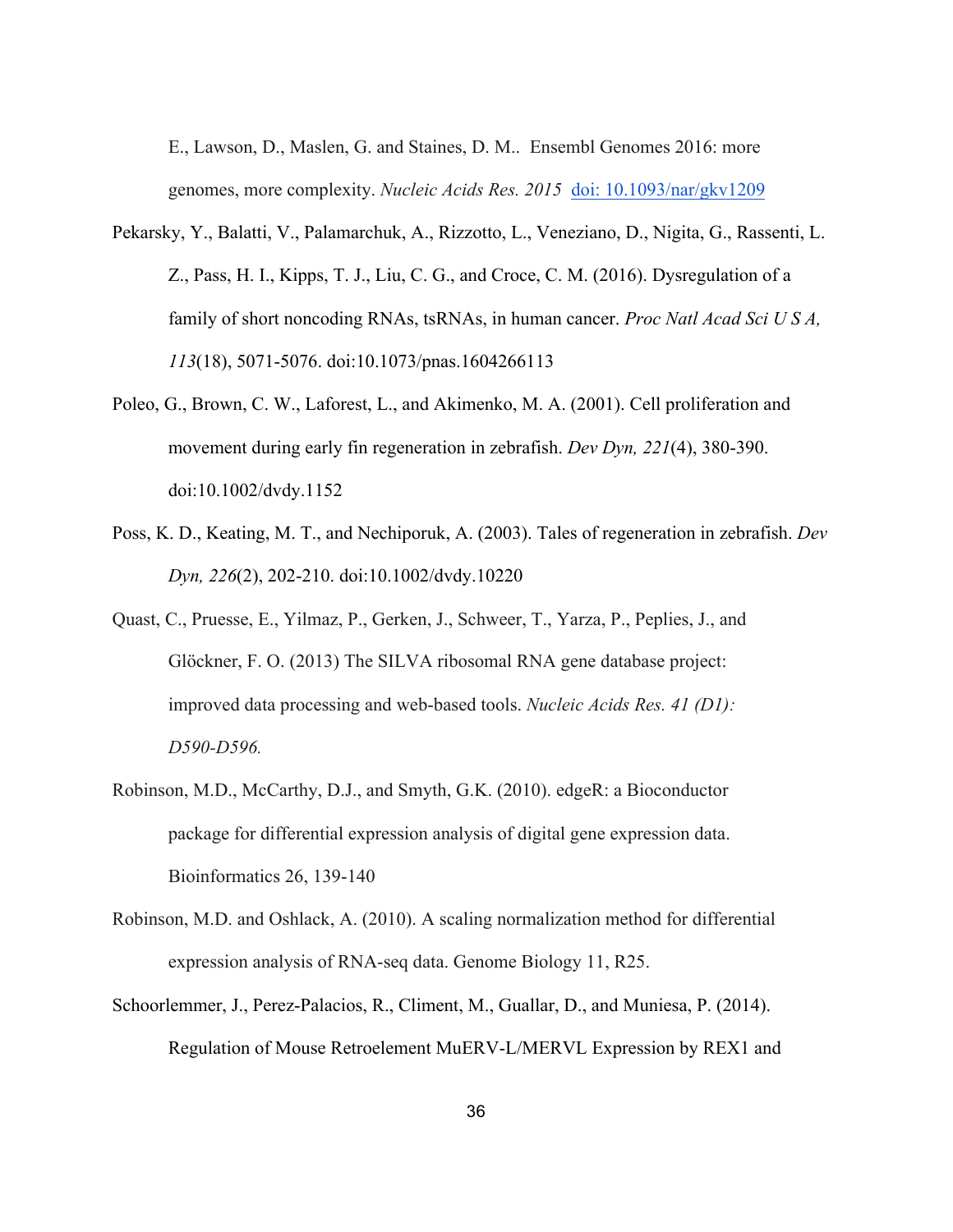Epigenetic Control of Stem Cell Potency. *Front Oncol, 4*, 14.

doi:10.3389/fonc.2014.00014

- Sharma, U., Conine, C. C., Shea, J. M., Boskovic, A., Derr, A. G., Bing, X. Y., Belleannee, C., Kucukural, A., Serra, R. W., Sun, F., Song, L., Carone, B. R., Ricci, E. P., Li, X. Z., Fauquier, L., Moore, M. J., Sullivan, R., Mello, C. C., Garber, M., and Rando, O. J. (2016). Biogenesis and function of tRNA fragments during sperm maturation and fertilization in mammals. *Science, 351*(6271), 391-396. doi:10.1126/science.aad6780
- Shigematsu, M., and Kirino, Y. (2015). tRNA-Derived Short Non-coding RNA as Interacting Partners of Argonaute Proteins. *Gene Regul Syst Bio, 9*, 27-33. doi:10.4137/grsb.s29411
- Song, K., Wang, Y., and Sassoon, D. (1992). Expression of Hox-7.1 in myoblasts inhibits terminal differentiation and induces cell transformation. *Nature, 360*(6403), 477-481. doi:10.1038/360477a0
- Thatcher, E. J., Paydar, I., Anderson, K. K., and Patton, J. G. (2008). Regulation of zebrafish fin regeneration by microRNAs. *Proc Natl Acad Sci U S A, 105*(47), 18384-18389. doi:10.1073/pnas.0803713105
- Thomson, D. W., Pillman, K. A., Anderson, M. L., Lawrence, D. M., Toubia, J., Goodall, G. J., and Bracken, C. P. (2015). Assessing the gene regulatory properties of Argonaute-bound small RNAs of diverse genomic origin. *Nucleic Acids Res, 43*(1), 470-481. doi:10.1093/nar/gku1242
- Yin, V. P., Lepilina, A., Smith, A., and Poss, K. D. (2012). Regulation of zebrafish heart regeneration by miR-133. *Dev Biol, 365*(2), 319-327. doi:10.1016/j.ydbio.2012.02.018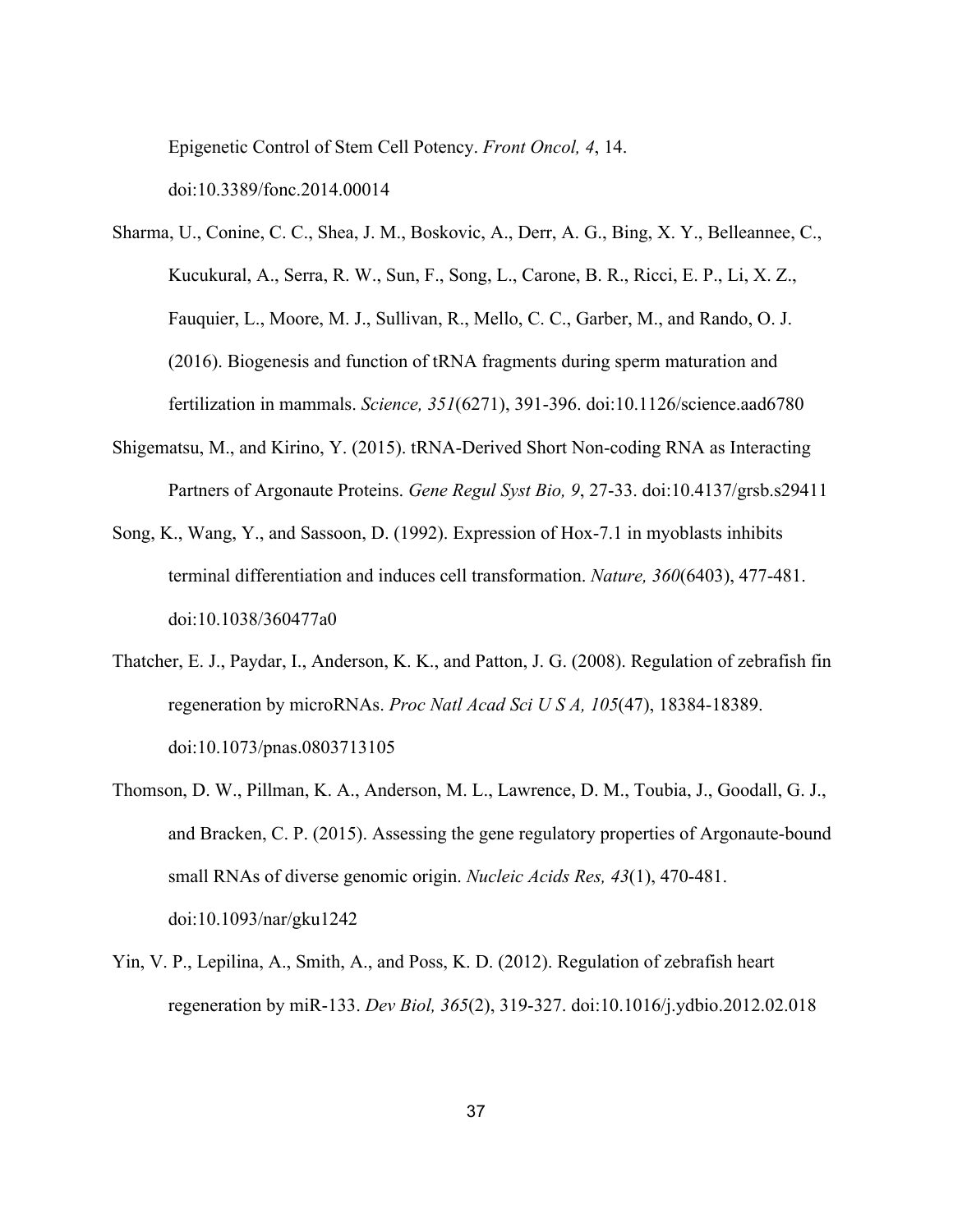Yin, V. P., Thomson, J. M., Thummel, R., Hyde, D. R., Hammond, S. M., and Poss, K. D. (2008). Fgf-dependent depletion of microRNA-133 promotes appendage regeneration in zebrafish. *Genes Dev, 22*(6), 728-733. doi:10.1101/gad.1641808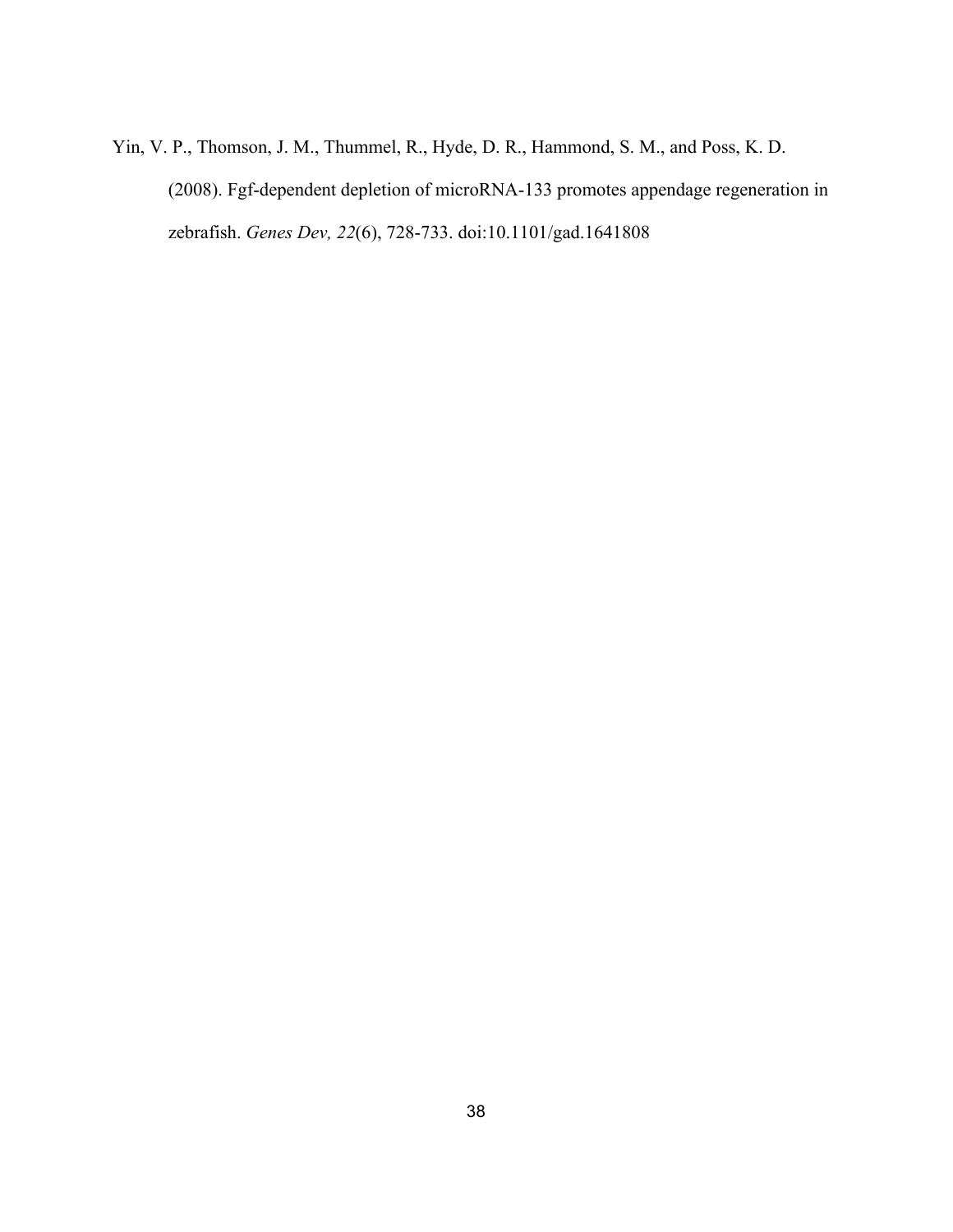**Appendix A LEN\_Final\_Version\_0dpa+4dpa.pyw** import re fasta\_desc = re.compile(' $\sim$ \d+\-(\d+)\$')  $tags = \{\}$ tags  $A = \{\}$ tags  $B = \{\}$ tags  $C = \{\}$ tags  $D = \{\}$ tags  $E = \{\}$ for line in open('Fin\_0dpa\_PD2\_1\_clipped.fa'):  $line = line. strip()$  $match = fasta$  desc.match(line) if (match):  $freq = match.group(1)$  else:  $tags[line] = freq$ for line in open('Fin\_0dpa\_PD2\_2\_clipped.fa'):  $line = line. strip()$  $match = fasta$  desc.match(line) if (match):  $freq = match.group(1)$  else:  $tags_A[line] = freq$ for line in open('Fin\_0dpa\_PD2\_3\_clipped.fa'):  $line = line. strip()$  $match = fasta$  desc.match(line) if (match):  $freq = match.group(1)$  else: tags  $B[line] = freq$ for line in open('Fin\_4dpa\_PD2\_1\_clipped.fa'):  $line = line. strip()$  $match = fasta$  desc.match(line) if (match):  $freq = match.group(1)$  else: tags  $C[line] = freq$ 

for line in open('Fin\_4dpa\_PD2\_2\_clipped.fa'):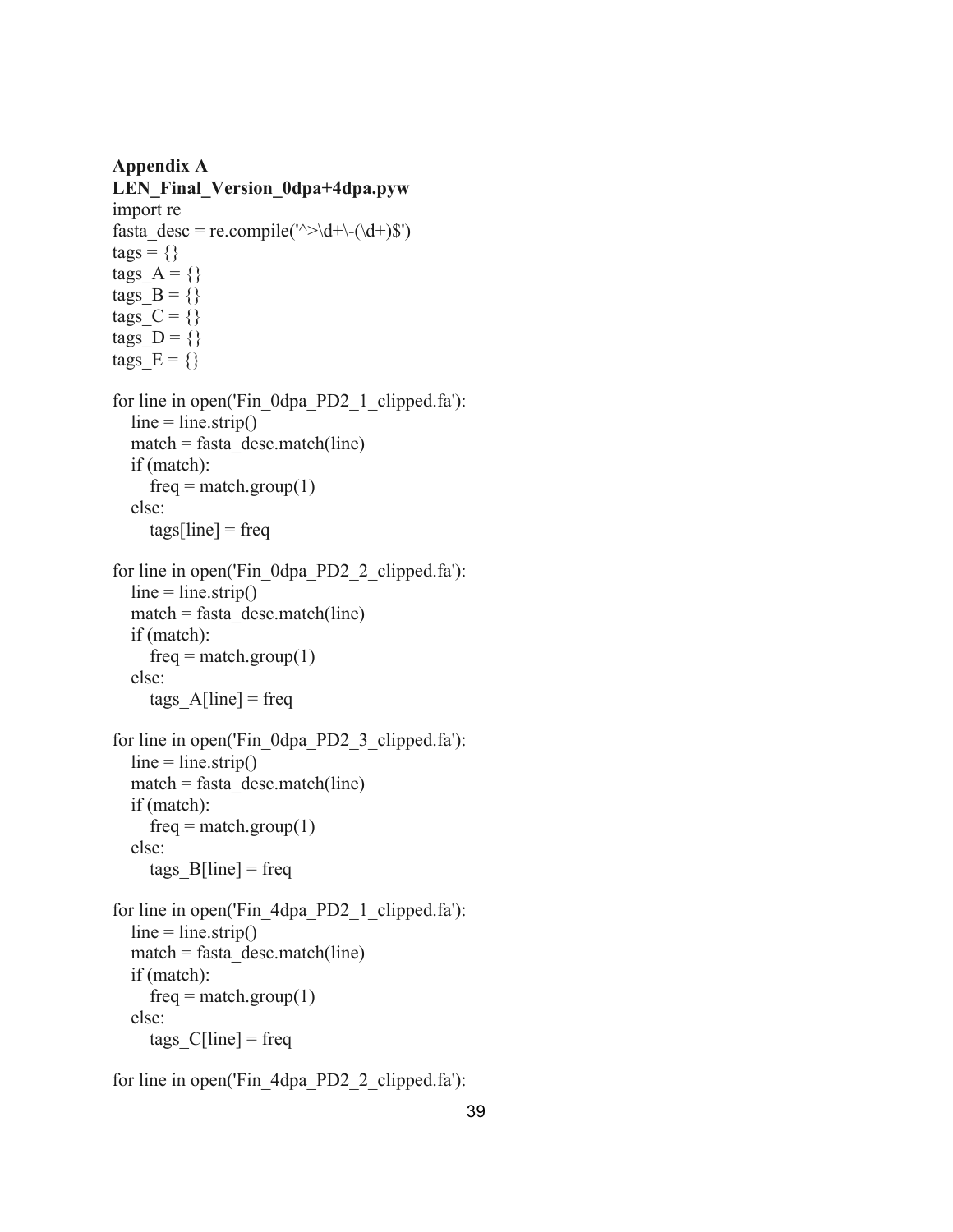```
line = line. strip()match = fasta<sup>desc.match(line)</sup>
   if (match):
     freq = match.group(1) else:
     tags\_D[line] = freqfor line in open('Fin_4dpa_PD2_3_clipped.fa'):
  line = line. strip()match = fasta desc.match(line)
   if (match):
     freq = match.group(1) else:
     tags E[line] = freqfor key in tags:
   if 
((tags.has key(key))\&(tags-A.has key(key))\&(tags_B.haskey(key))\&(tags_C.haskey(teg))key))&(tags_D.has_key(key))&(tags_E.has_key(key))):
     print key, "\t",\overline{len}(key)
```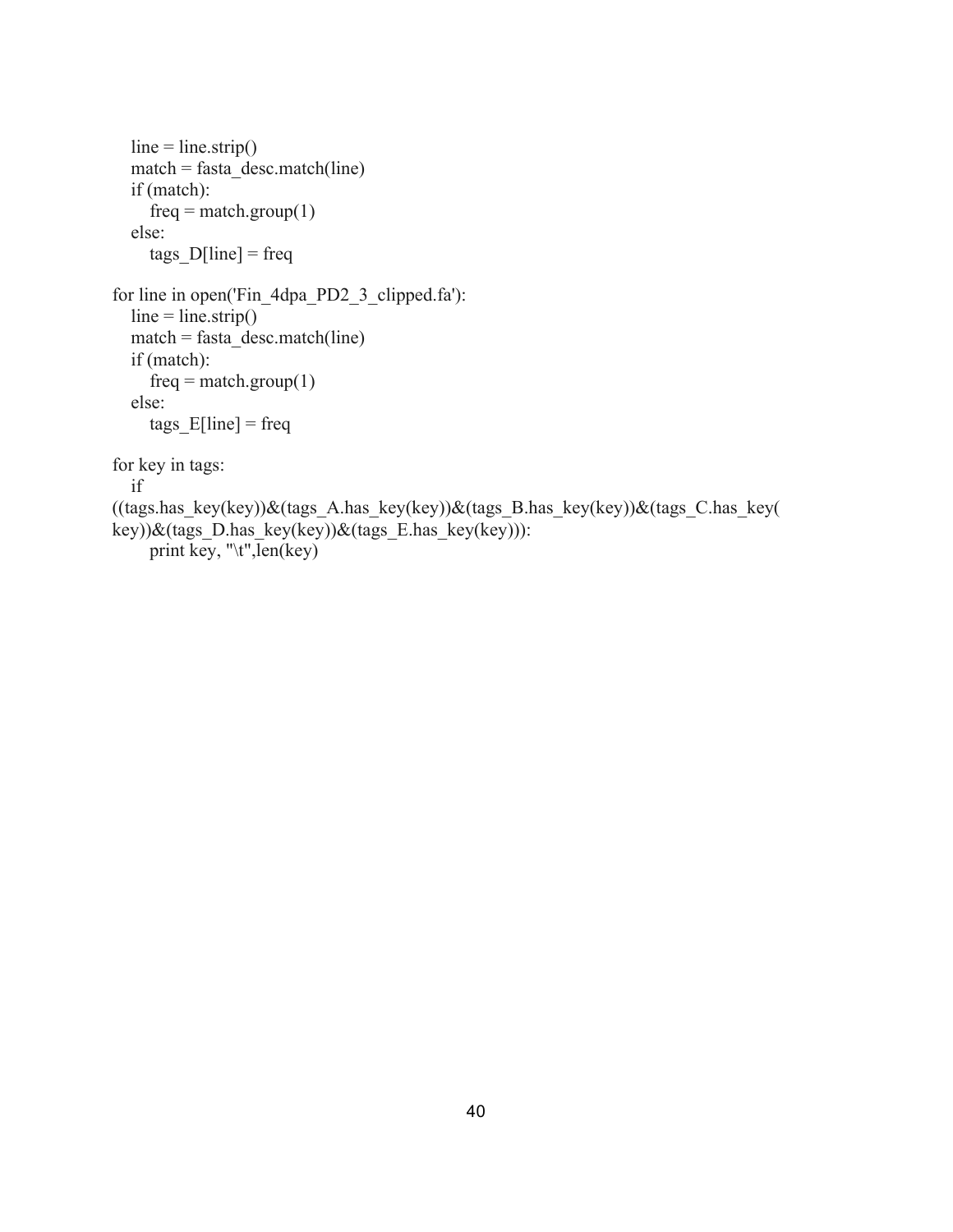# **Appendix B**

## **Tab\_organized\_data.pyw**

```
hits=\{\}symbols={}
alignment={}
align prct=\{\}hits r=\{\}symbols r=\}alignment r=\{\}align prct r=\{\}hits_t=\{\}symbols t=\{\}alignment t=\{\}align prct t=\hits Mt rRNA={}symbols Mt rRNA={}
alignment Mtr={}align prct Mtr=\{\}hits Mt tRNA=\{\}symbols Mt tRNA=\alignment Mtt={}align prct Mtt={}hits \text{sno}=\{\}symbols sno={}
alignment_sno={}
align prct sno={}
hits silva rRNA={}}
symbols_silva_rRNA={}
alignment_silva_rRNA=\{\}align prct silva rRNA={}for line in open("tags_vs_dre_mature_tab_filtered.txt"):
  line = line. strip() fields=line.split("\t")
   tagid=fields[0]
   hits[tagid]=line
   symbols[tagid]=fields[1]
  if int(fields[3]) > 18:
     alignment[tagid]=fields[3]
   else:
     alignment[tagid] = "if int(float(fields[2])) >= 95.000:
```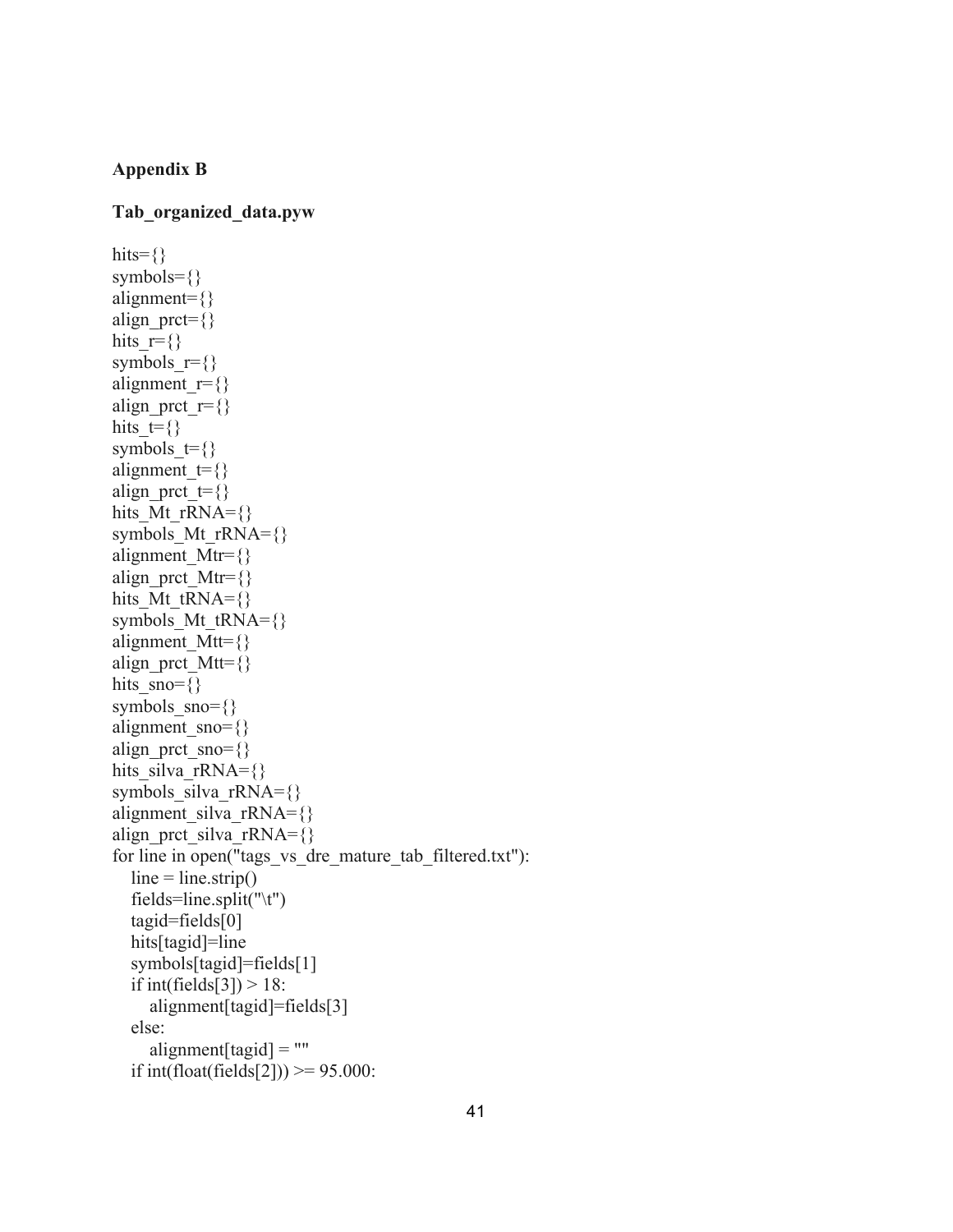```
align pret[tagid] = fields[2] else:
      align_prct[tagid] = ""
for line in open("tags_vs_rRNA_tab_filtered.fa"):
  line.strip()
   fields=line.split("\t")
   tagid=fields[0]
  hits r[tagid]=line
  symbols r[tagid]=fields[1]
  if int(fields[3]) > 18:
     alignment r[tagid]=fields[3]
   else:
     alignment r[tagi] = ""if int(float(fields[2])) > = 95.000:
     align prct r[tagid] = \text{fields}[2] else:
     align_prct_r[tagid] = ""
for line in open("tags_vs_Danio_rerio_tRNA_tab_filtered.fa"):
  line.strip()
   fields=line.split("\t")
   tagid=fields[0]
  hits t[tagid]=line
  symbols t[tagid]=fields[1]
  if int(fields[3]) > 18:
     alignment t[tagid]=fields[3]
   else:
     alignment t[tagid] = ""if int(float(fields[2])) >= 95.000:
     align prct t[tagid] = \text{fields}[2] else:
     align prct t[tagid] = ""for line in open("tags_vs_Mt_rRNA_tab_filtered.fa"):
  line.strip()
   fields=line.split("\t")
   tagid=fields[0]
  hits Mt_rRNA[tagid]=line
  symbols Mt rRNA[tagid]=fields[1]
  if int(fields[3]) > 18:
```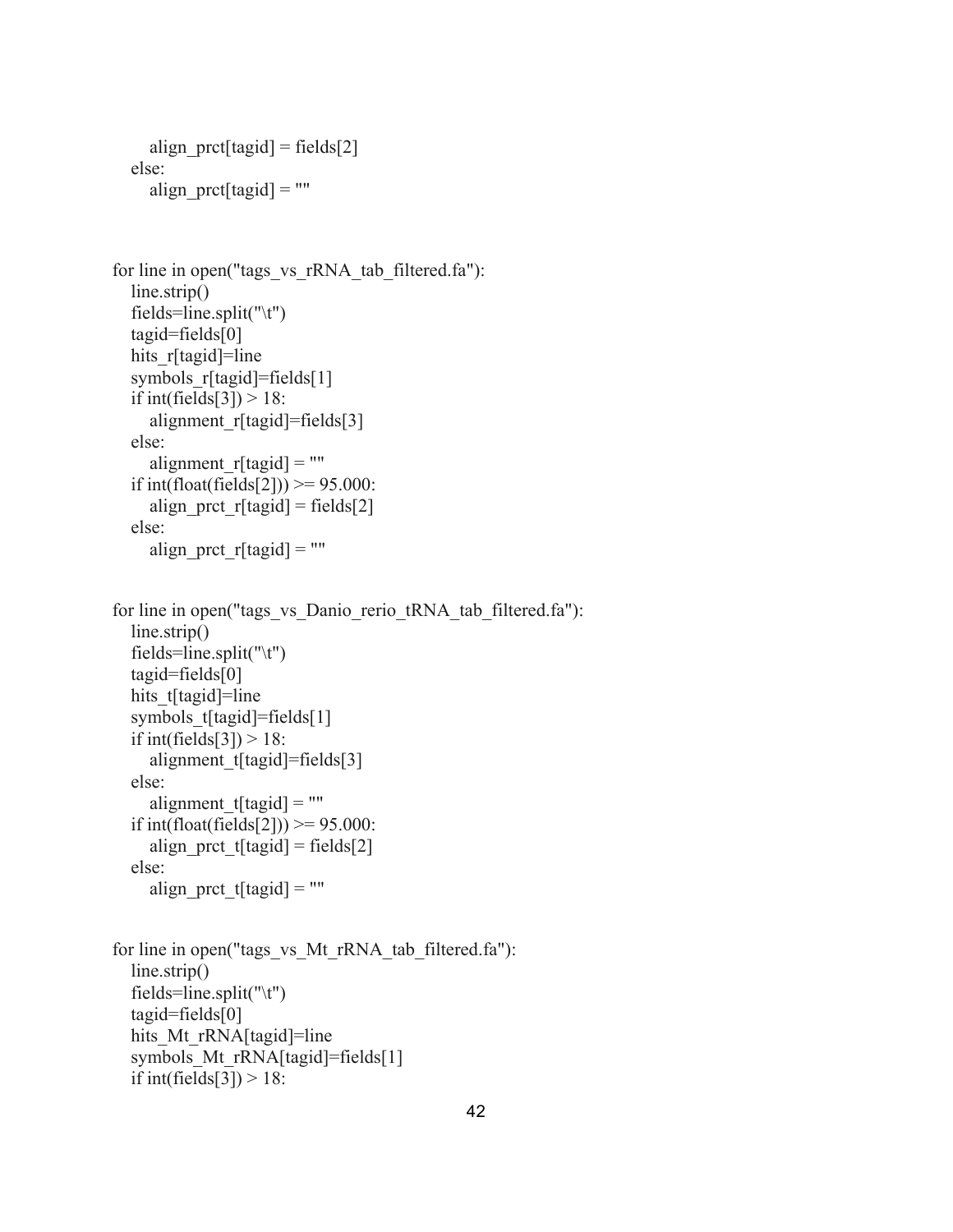```
 alignment_Mtr[tagid]=fields[3]
   else:
     alignment Mtr[tagid] = ""if int(float(fields[2])) >= 95.000:
     align prct Mtr[tagid] = fields[2]
   else:
     align prct Mtr[tagid] = ""
for line in open("tags_vs_Mt_tRNA_tab_filtered.fa"):
  line.strip()
   fields=line.split("\t")
   tagid=fields[0]
  hits Mt tRNA[tagid]=line
  symbols Mt tRNA[tagid]=fields[1]
  if int(fields[3]) > 18:
     alignment Mtt[tagid]=fields[3]
   else:
     alignment Mtt[tagid] = ""if int(float(fields[2])) >= 95.000:
     align prct Mtt[tagid] = fields[2]
   else:
      align_prct_Mtt[tagid] = ""
for line in open("tags_vs_snoRNA_tab_filtered.fa"):
  line.strip()
   fields=line.split("\t")
   tagid=fields[0]
  hits_sno[tagid]=line
  symbols_sno[tagid]=fields[1]
  if int(fields[3]) > 18:
     alignment_sno[tagid]=fields[3]
   else:
     alignment_sno[tagid] = ""
  if int(float(fields[2])) > = 95.000:
     align prct sno[tagid] = fields[2]
   else:
     align prct snoftagid = ""
for line in open("tags_vs_silva_rRNA_tab_filtered.txt"):
   line.strip()
   fields=line.split("\t")
   tagid=fields[0]
```
hits silva rRNA[tagid]=line

```
43
```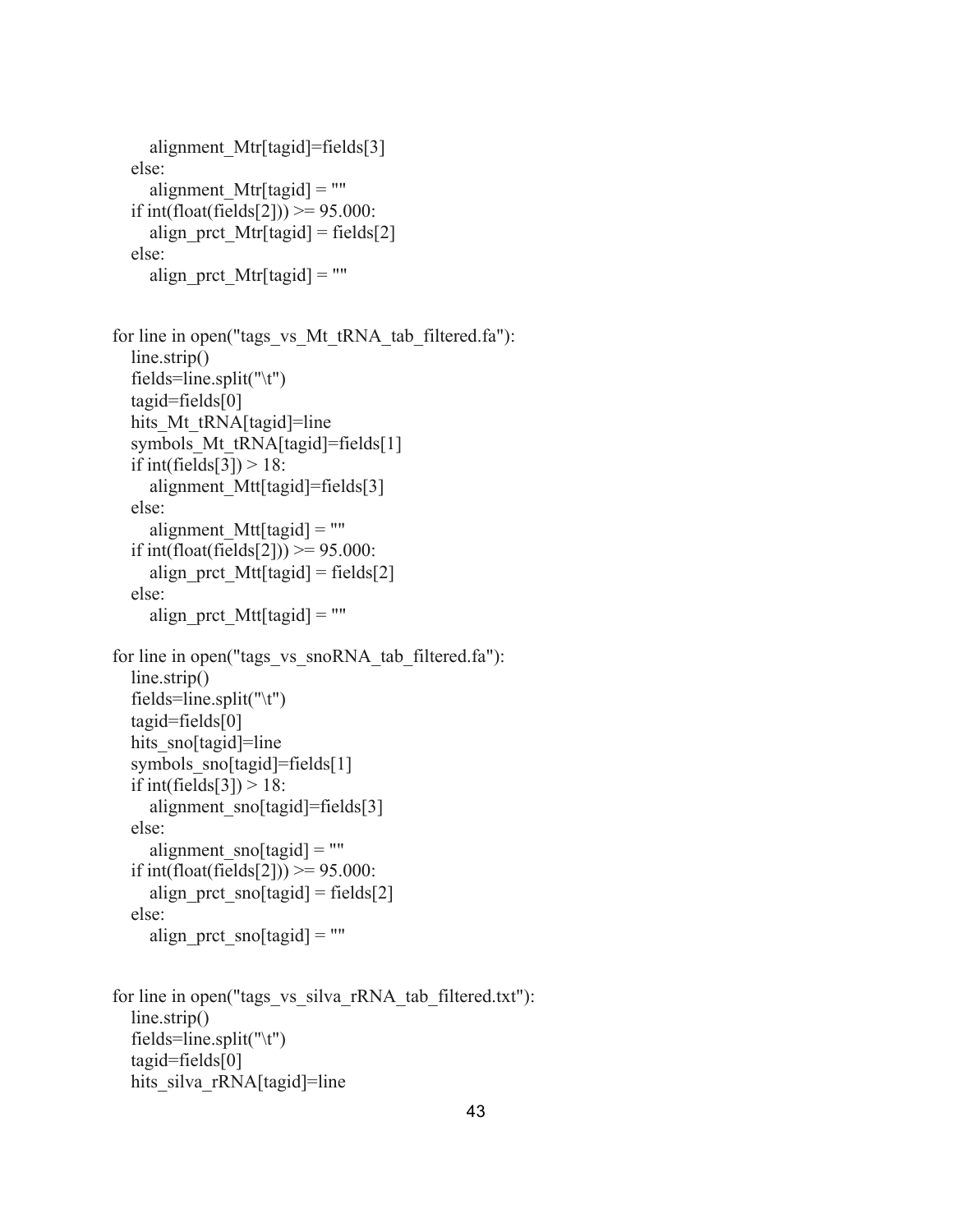```
symbols_silva_rRNA[tagid]=fields[1]
  if int(fields[3]) > 18:
     alignment_silva_rRNA[tagid]=fields[3]
   else:
     alignment_silva_rRNA[tagid] = ""
  if int(float(fields[2])) >= 95.000:
     align prct silva rRNA[tagid] = fields[2] else:
     align prct silva rRNA[tagid] = ""
for line in open('Tag_num_Final_0dpa+4dpa.fa'):
  line = line. strip() fields=line.split("\t")
   tagid=fields[0]
  sequence = fields[1]seq num = len(sequence)-1counts =fields[2]+"\t"+fields[3]+"\t"+fields[4]+"\t"+fields[5]+"\t"+fields[6]+"\t"+fields[7]
   if align_prct.has_key(tagid):
     align prcts=align prct[tagid]
   if align_prct_r.has_key(tagid):
     align prcts r=align prct r[tagid]
  if align prct thas key(tagid):
     align prcts t=align prct t[tagid]
   if align_prct_Mtr.has_key(tagid):
     align prcts Mtr=align prct Mtr[tagid]
   if align_prct_Mtt.has_key(tagid):
     align prcts Mtt=align prct Mtt[tagid]
   if align_prct_sno.has_key(tagid):
     align prcts sno=align prct sno[tagid]
  if align prct silva rRNA.has key(tagid):
     align_prcts_silva_rRNA=align_prct_silva_rRNA[tagid]
   if alignment.has_key(tagid):
```

```
alignments = alignment[tagid]
```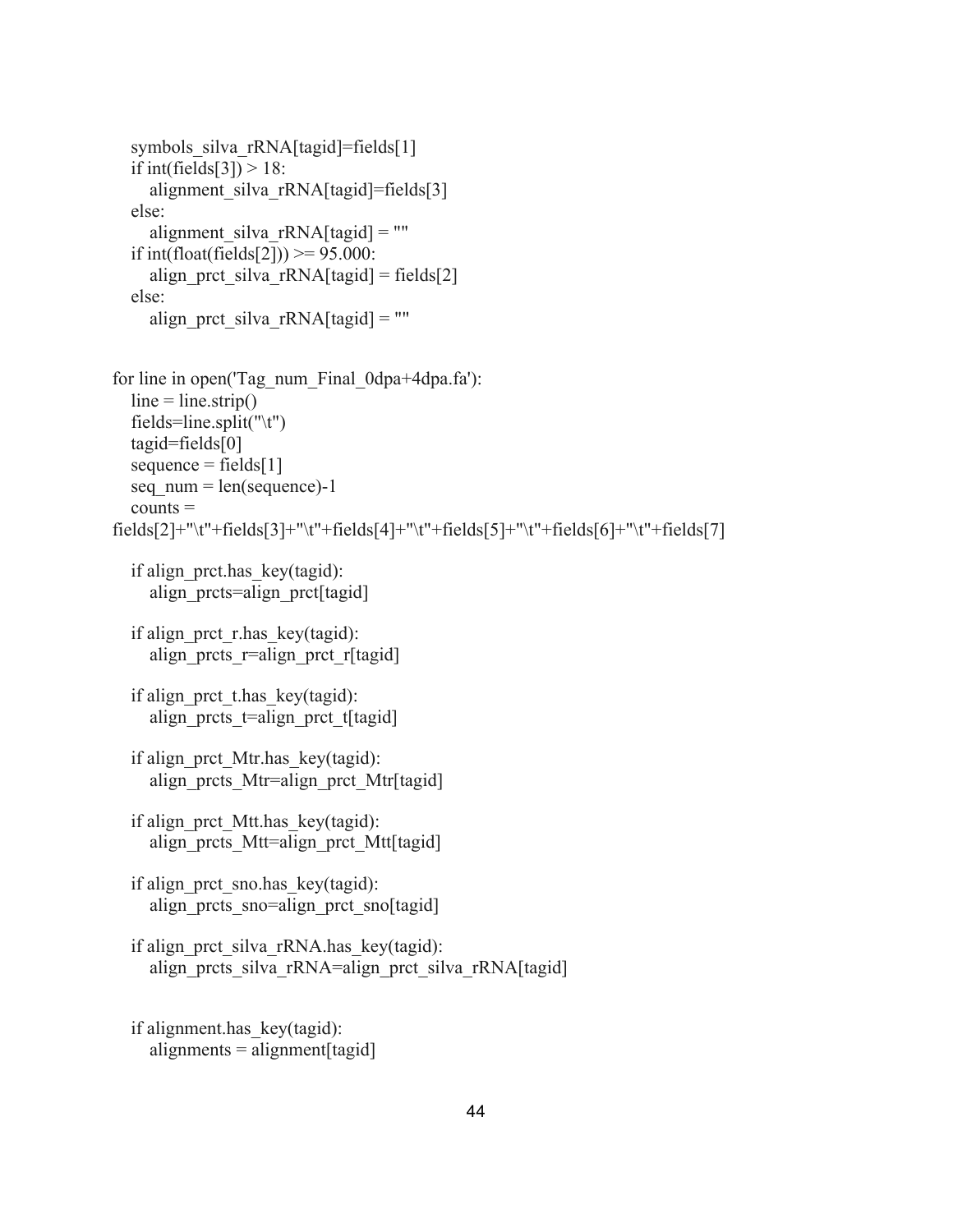```
 if alignment_r.has_key(tagid):
  alignments r=alignment r[tagid]
if alignment thas key(tagid):
  alignments t=alignment t[tagid]
 if alignment_Mtr.has_key(tagid):
  alignments Mtr=alignment Mtr[tagid]
 if alignment_Mtt.has_key(tagid):
  alignments Mtt=alignment Mtt[tagid]
 if alignment_sno.has_key(tagid):
  alignments sno=alignment sno[tagid]
if alignment silva rRNA.has key(tagid):
  alignments_silva_rRNA=alignment_silva_rRNA[tagid]
 if symbols.has_key(tagid):
   symbol=symbols[tagid]
 else:
  symbol = "if symbols r.has key(tagid):
  symbol r=symbols r[tagid]
 else:
  symbol r=""
if symbols thas key(tagid):
  symbol t=symbols t[tagid]
 else:
  symbol t=""
 if symbols_Mt_rRNA.has_key(tagid):
  symbol Mt rRNA=symbols Mt rRNA[tagid]
 else:
  symbol Mt rRNA=""
if symbols Mt tRNA.has key(tagid):
  symbol_Mt_tRNA=symbols_Mt_tRNA[tagid]
 else:
```

```
symbol_Mt_tRNA=""
```

```
if symbols sno.has key(tagid):
```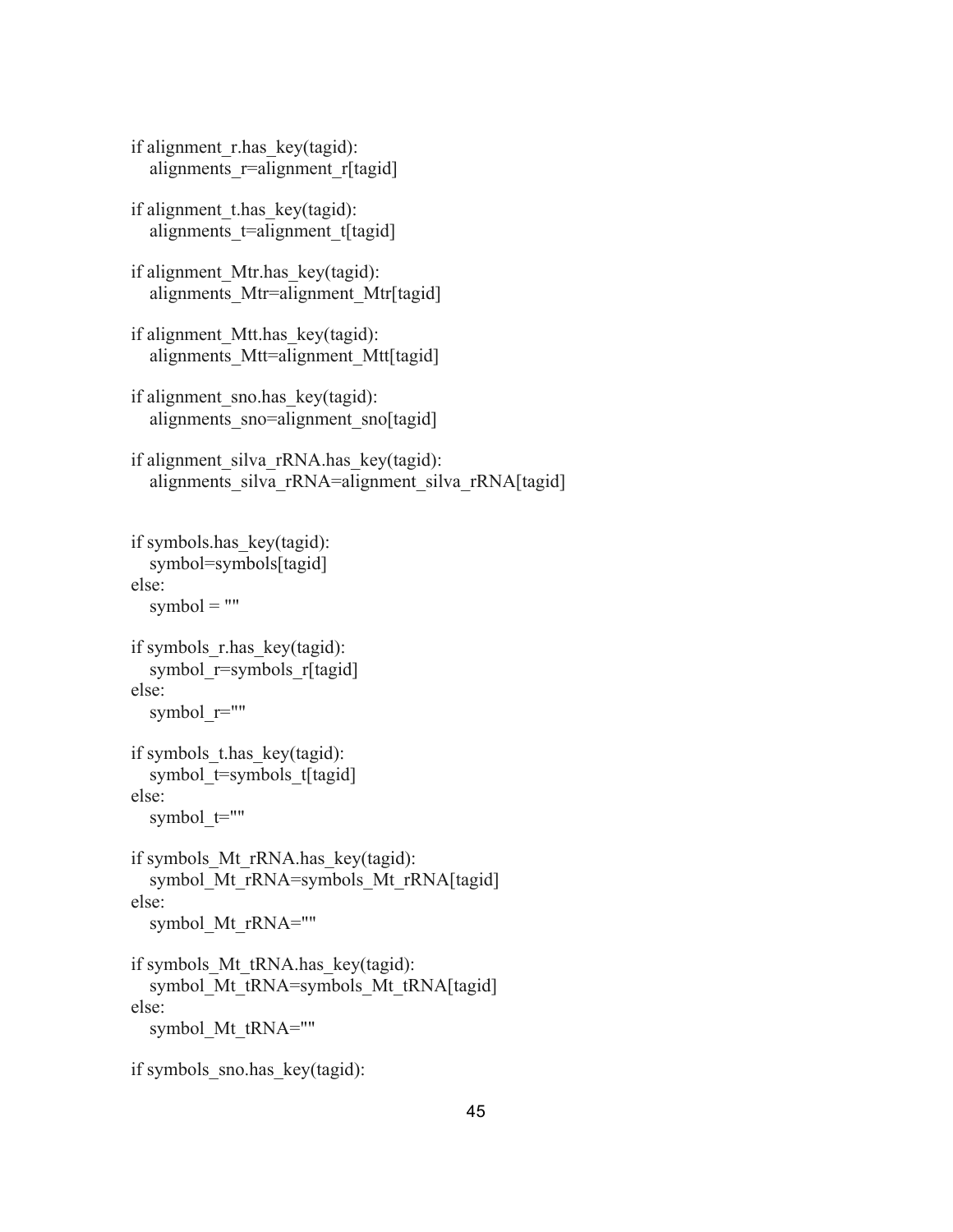```
symbol sno=symbols sno[tagid]
   else:
     symbol_sno=""
   if symbols_silva_rRNA.has_key(tagid):
     symbol silva rRNA=symbols silva rRNA[tagid]
   else:
     symbol silva rRNA=""
  if symbol != "" and alignment [tagid] != "" and align prct[tagid] != "":
     print tagid,"\t",sequence,"\t",seq_num,"\t",symbol,"\t", align_prcts,"\t",
alignments,"\t", counts, "\t", "Micro_RNA"
  elif symbol_t != "" and alignment_t[tagid] != "" and align_prct_t[tagid] != "":
     print tagid,"\t",sequence,"\t",seq_num,"\t",symbol_t,"\t",align_prcts_t,"\t",
alignments t,"\t",counts, "\t", "t_RNA"
  elif symbol_sno != "" and alignment_sno[tagid] != "" and align_prct_sno[tagid] != "":
     print tagid,"\t",sequence,"\t",seq_num,"\t",symbol_sno,"\t",align_prcts_sno,"\t",
alignments \text{sno}, \text{``t''}, \text{counts}, \text{``t''}, \text{''sno}_RNA"elif symbol Mt tRNA != "" and alignment Mtt[tagid] != "" and align prct Mtt[tagid]
!= "":
     print 
tagid,"\t",sequence,"\t",seq_num,"\t",symbol_Mt_tRNA,"\t",align_prcts_Mtt,"\t",
alignments Mtt, "\t", counts, "\t", "Mt_tRNA"
  elif symbol Mt rRNA != "" and alignment Mtr[tagid] != "" and align prct Mtr[tagid]
! = " print 
tagid,"\t",sequence,"\t",seq_num,"\t",symbol_Mt_rRNA,"\t",align_prcts_Mtr,"\t",alignme
nts_Mtr,"\t",counts, "\t", "Mt_rRNA"
  elif symbol r != "" and alignment r[tagid] != "" and align prct r[tagid] != "":
      print 
tagid,"\t",sequence,"\t",seq_num,"\t",symbol_r,"\t",align_prcts_r,"\t",alignments_r,"\t",co
unts, "\t", "r_RNA"
  elif symbol silva rRNA != "" and alignment silva rRNA[tagid] != "" and
align prct silva rRNA[tagid] != "":
      print 
tagid,"\t",sequence,"\t",seq_num,"\t",symbol_silva_rRNA,"\t",align_prcts_silva_rRNA,"\
t", alignments_silva_rRNA, "\t", counts, "\t", "r_RNA"
```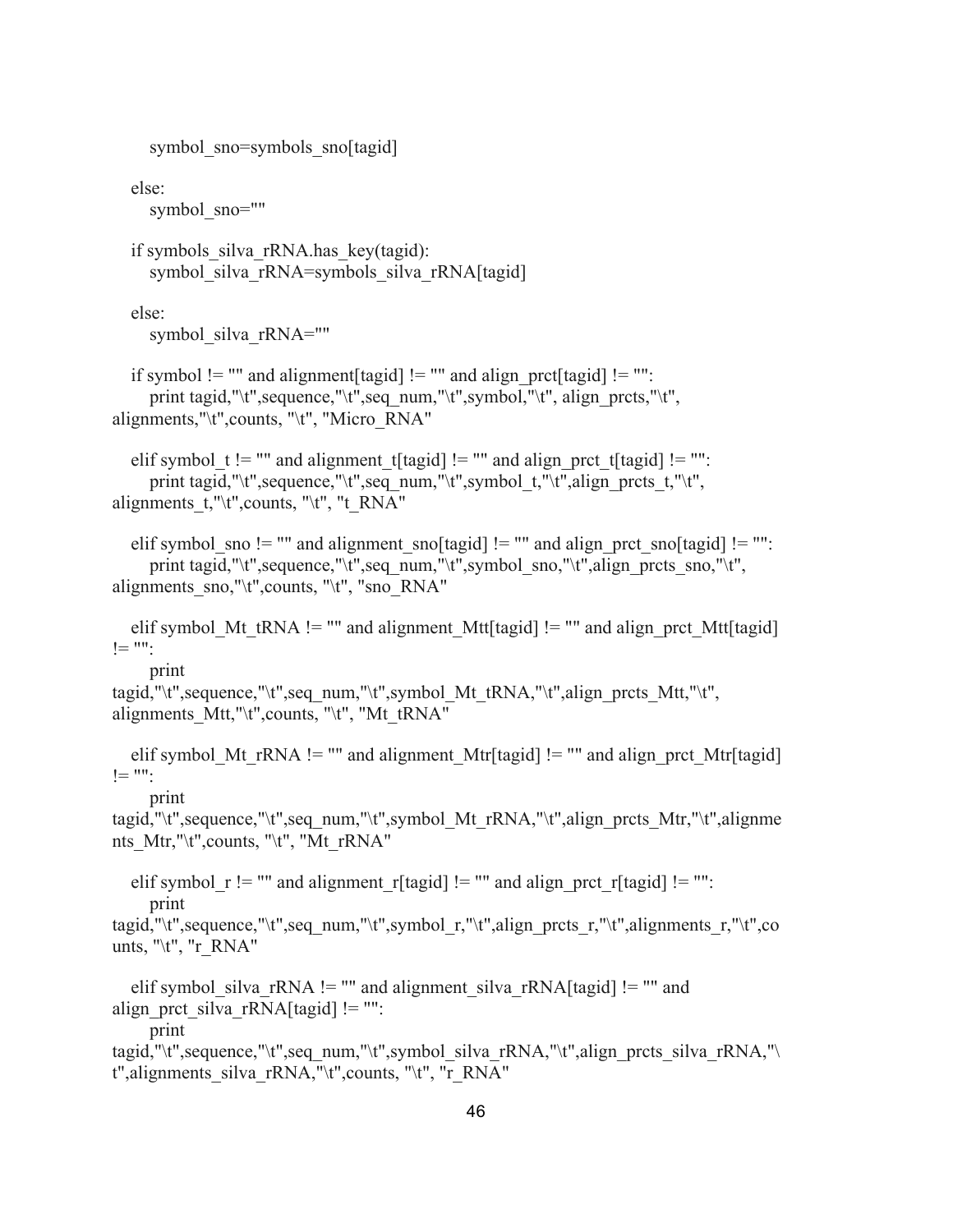else:

print tagid,"\t",sequence,"\t",seq\_num,"\t",'Unknown sRNA',"\t",counts